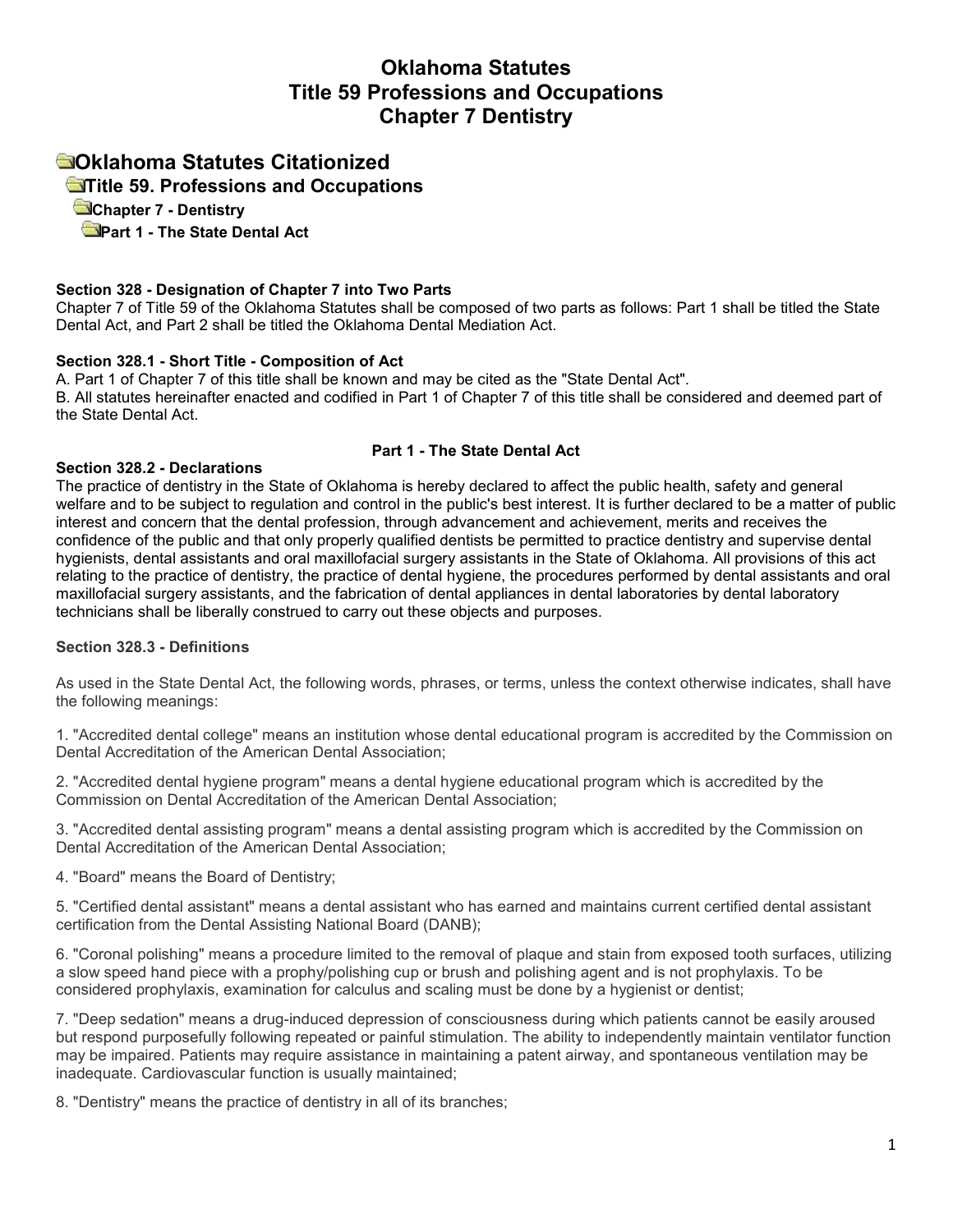9. "Dentist" means a graduate of an accredited dental college who has been issued a license by the Board to practice dentistry as defined in [Section 328.19](http://www.oscn.net/applications/oscn/DeliverDocument.asp?citeid=95481) of this title;

10. "Dental ambulatory surgical center (DASC)" means a facility that operates exclusively for the purpose of furnishing outpatient surgical services to patients. A DASC shall have the same privileges and requirements as a dental office and additionally must be an accredited facility by the appropriate entity;

11. "Dental office" means an establishment owned and operated by a dentist for the practice of dentistry, which may be composed of reception rooms, business offices, private offices, laboratories, and dental operating rooms where dental operations are performed;

12. "Dental hygienist" means an individual who has fulfilled the educational requirements and is a graduate of an accredited dental hygiene program and who has passed an examination and has been issued a license by the Board and who is authorized to practice dental hygiene as hereinafter defined;

13. "Dental assistant or oral maxillofacial surgery assistant" means an individual working for a dentist, under the dentist's direct supervision or direct visual supervision, and performing duties in the dental office or a treatment facility, including the limited treatment of patients in accordance with the provisions of the State Dental Act. A dental assistant or oral maxillofacial surgery assistant may assist a dentist with the patient; provided, this shall be done only under the direct supervision or direct visual supervision and control of the dentist and only in accordance with the educational requirements and rules promulgated by the Board;

14. "Dental laboratory" means a location, whether in a dental office or not, where a dentist or a dental laboratory technician performs dental laboratory technology;

15. "Dental laboratory technician" means an individual whose name is duly filed in the official records of the Board, which authorizes the technician, upon the laboratory prescription of a dentist, to perform dental laboratory technology, which services must be rendered only to the prescribing dentist and not to the public;

16. "Dental laboratory technology" means using materials and mechanical devices for the construction, reproduction or repair of dental restorations, appliances or other devices to be worn in a human mouth;

17. "Dental specialty" means a specialized practice of a branch of dentistry, recognized by the Board, where the dental college and specialty program are accredited by the Commission on Dental Accreditation (CODA), or a dental specialty recognized by the Board, requiring a minimum number of hours of approved education and training and/or recognition by a nationally recognized association or accreditation board;

18. "Direct supervision" means the supervisory dentist is in the dental office or treatment facility and, during the appointment, personally examines the patient, diagnoses any conditions to be treated, and authorizes the procedures to be performed by a dental hygienist, dental assistant, or oral maxillofacial surgery assistant. The supervising dentist is continuously on-site and physically present in the dental office or treatment facility while the procedures are being performed and, before dismissal of the patient, evaluates the results of the dental treatment;

19. "Direct visual supervision" means the supervisory dentist has direct ongoing visual oversight which shall be maintained at all times during any procedure authorized to be performed by a dental assistant or an oral maxillofacial surgery assistant;

20. "Fellowship" means a program designed for post-residency graduates to gain knowledge and experience in a specialized field;

21. "General anesthesia" means a drug-induced loss of consciousness during which patients are not arousable, even by painful stimulation. The ability to independently maintain ventilator function is often impaired. Patients often require assistance in maintaining a patent airway, and positive pressure ventilation may be required because of depressed spontaneous ventilation or drug-induced depression of neuromuscular function. Cardiovascular function may be impaired;

22. "General supervision" means the supervisory dentist has diagnosed any conditions to be treated within the past thirteen (13) months, has personally authorized the procedures to be performed by a dental hygienist, and will evaluate the results of the dental treatment within a reasonable time as determined by the nature of the procedures performed, the needs of the patient, and the professional judgment of the supervisory dentist. General supervision may only be used to supervise a hygienist and may not be used to supervise an oral maxillofacial surgery assistant or dental assistant;

23. "Indirect supervision" means the supervisory dentist is in the dental office or treatment facility and has personally diagnosed any conditions to be treated, authorizes the procedures to be performed by a dental hygienist, remains in the dental office or treatment facility while the procedures are being performed, and will evaluate the results of the dental treatment within a reasonable time as determined by the nature of the procedures performed, the needs of the patient,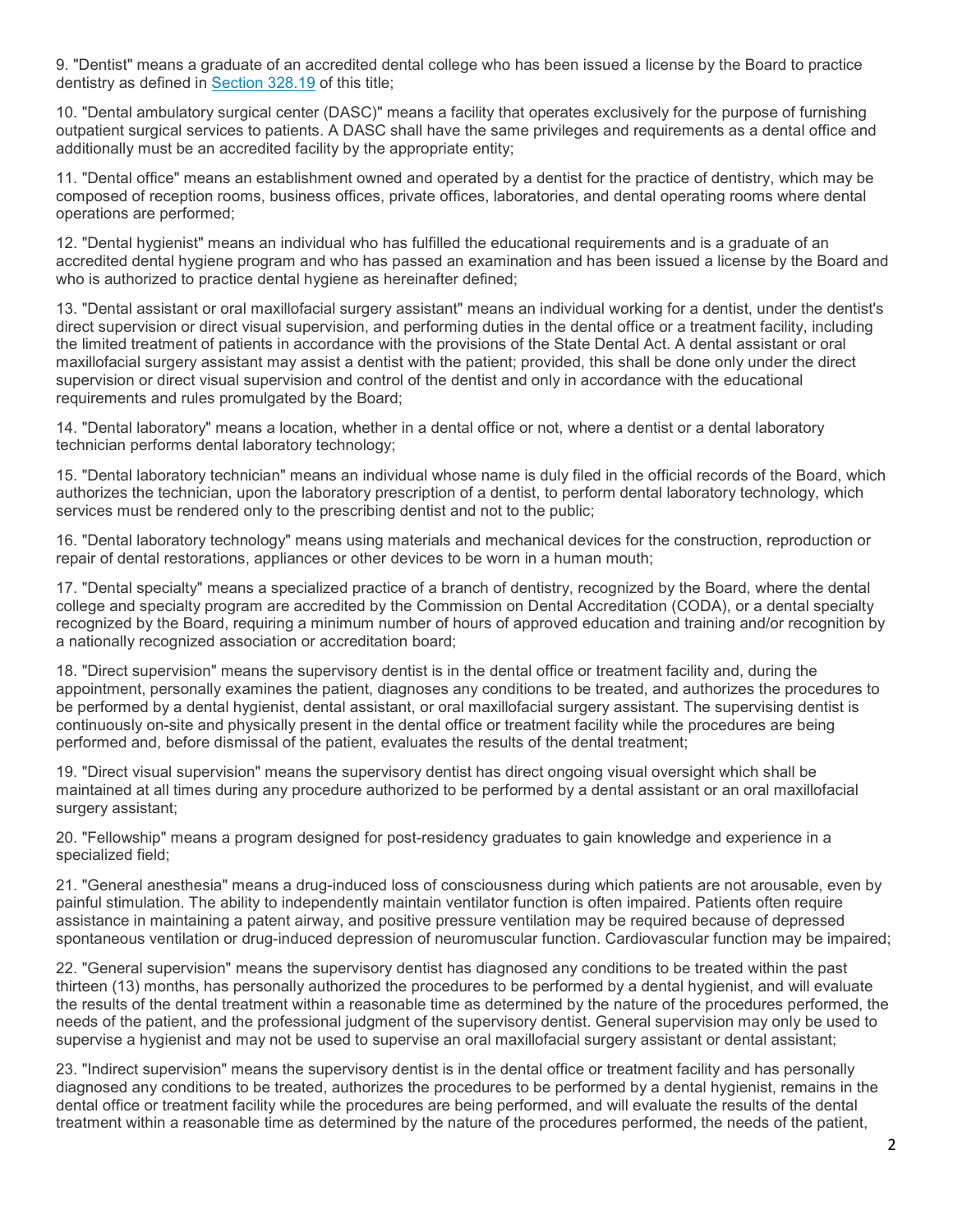and the professional judgment of the supervisory dentist. Indirect supervision may not be used for an oral maxillofacial surgery assistant or a dental assistant;

24. "Investigations" means an investigation proceeding, authorized under [Sections 328.15A](http://www.oscn.net/applications/oscn/DeliverDocument.asp?citeid=463463) and [328.43a](http://www.oscn.net/applications/oscn/DeliverDocument.asp?citeid=95508) of this title, to investigate alleged violations of the State Dental Act or the rules of the Board;

25. "Laboratory prescription" means a written description, dated and signed by a dentist, of dental laboratory technology to be performed by a dental laboratory technician;

26. "Minimal sedation" means a minimally depressed level of consciousness, produced by a pharmacological method, that retains the patient's ability to independently and continuously maintain an airway and respond normally to tactile stimulation and verbal command. Although cognitive function and coordination may be modestly impaired, ventilator and cardiovascular functions are unaffected;

27. "Mobile dental anesthesia provider" means a licensed and anesthesia-permitted dentist, physician or certified registered nurse anesthetist (CRNA) that has a mobile dental unit and provides anesthesia in dental offices and facilities in the state;

28. "Mobile dental clinic" means a permitted motor vehicle or trailer utilized as a dental clinic, and/or that contains dental equipment and is used to provide dental services to patients on-site and shall not include a mobile dental anesthesia provider. A mobile dental clinic shall also mean and include a volunteer mobile dental facility that is directly affiliated with a church or religious organization as defined by Section 501(c)(3) or 501(d) of the United States Internal Revenue Code, the church or religious organization with which it is affiliated is clearly indicated on the exterior of the mobile dental facility, and such facility does not receive any form of payment either directly or indirectly for work provided to patients other than donations through the affiliated church or religious organization; provided, that the volunteer mobile dental facility shall be exempt from any registration fee required under the State Dental Act;

29. "Moderate sedation" means a drug-induced depression of consciousness during which patients respond purposefully to verbal commands, either alone or accompanied by light tactile stimulation. No interventions are required to maintain a patent airway, and spontaneous ventilation is adequate. Cardiovascular function is usually maintained;

30. "Prophylaxis" means the removal of any and all calcareous deposits, stains, accretions or concretions from the supragingival and subgingival surfaces of human teeth, utilizing instrumentation by scaler or periodontal curette on the crown and root surfaces of human teeth including rotary or power-driven instruments. This procedure may only be performed by a dentist or dental hygienist;

31. "Patient" or "patient of record" means an individual who has given a medical history and has been examined and accepted by a dentist for dental care;

32. "Residencies" are programs designed for advanced clinical and didactic training in general dentistry or other specialties or other specialists at the post-doctoral level recognized by the Commission on Dental Accreditation (CODA) or the Board;

33. "Supervision" means direct supervision, direct visual supervision, indirect supervision or general supervision; and

- 34. "Treatment facility" means:
- a. a federal, tribal, state or local public health facility,
- b. a federal qualified health care facility (FQHC),
- c. a private health facility,
- d. a group home or residential care facility serving the elderly, handicapped or juveniles,
- e. a hospital or dental ambulatory surgery center (DASC),
- f. a nursing home,
- g. a penal institution operated by or under contract with the federal or state government,
- h. a public or private school,
- i. a patient of record's private residence,
- j. a mobile dental clinic,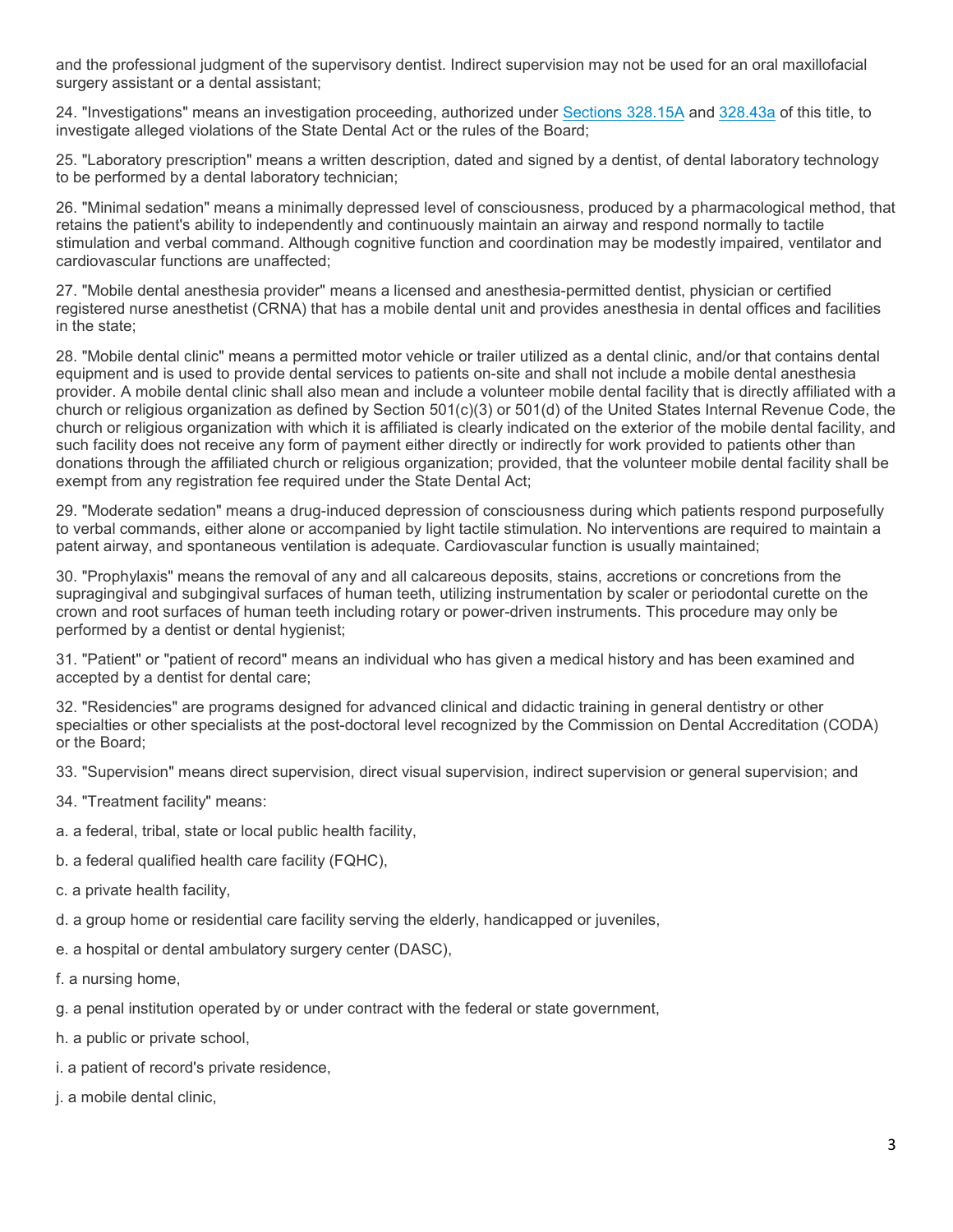k. a dental college, dental program, dental hygiene program or dental assisting program accredited by the Commission on Dental Accreditation, or

l. such other places as are authorized by the Board.

# **Section 328.7 - Board of Dentistry - Creation - Members - Terms**

A. Pursuant to Section 39 of Article V of the Oklahoma Constitution, there is hereby created the Board of Dentistry which shall be an agency of state government. The Board shall adopt a seal, sue and be sued in its own name, and implement and enforce the provisions of the State Dental Act.

B. 1. The Board shall consist of eight dentist members, one dental hygienist member and two members who shall represent the public. One dentist member shall be elected by the dentists residing in each of the eight geographical districts established by subsection D of this section. The residence of the dentist members shall be determined by the primary location listed on the dentists' licenses. The dental hygienist member shall be elected at-large by the dental hygienists residing in this state who are legally licensed to practice dental hygiene therein. The two public representative members shall be appointed by the Governor, subject to confirmation by the Senate. No public representative member may be a dentist, dental hygienist, dental assistant, dental laboratory technician, or holder of a permit to operate a dental laboratory, or be related within the third degree of consanguinity or affinity to any such person.

2. Before assuming duties on the Board, each member shall take and subscribe to the oath of office or affirmation provided in Article XV of the Oklahoma Constitution, which oath or affirmation shall be administered and filed as provided in the Article.

3. Each member of the Board shall hold office for a term of three (3) years and until a successor in office is elected and qualified. Board members shall not serve for more than three (3) consecutive terms. To be eligible to be elected to and serve on the Board, a dentist or dental hygienist must have been licensed to practice in this state for at least five (5) years, and for the five (5) years prior to the date of counting the ballots, not have been subject to a penalty imposed by the Board or another state board.

C. 1. a. Nominations for dentist members of the Board shall be by petition signed by at least ten dentists residing in the district to be represented by the nominee.

b. Nominations for the dental hygienist member of the Board shall be by petition signed by at least ten dental hygienists residing in this state.

2. The elections shall be by secret ballot. The ballots shall be mailed by the Board to those entitled to vote at least thirty (30) days prior to the date of counting of the ballots and shall be returned by mail to the office of the Board, then opened and counted at a meeting of the Board. In other respects, elections shall be conducted as provided by the rules of the Board.

3. a. Only dentists residing in a district shall be entitled to vote to elect the Board member from that district.

b. Only dental hygienists residing and licensed in this state shall be entitled to vote to elect the dental hygienist Board member.

D. For the purpose of nominating and electing dentist members of the Board, this state shall be divided into eight geographical districts, which shall consist of the following counties within the following districts:

District No. 1: Cimarron, Texas, Beaver, Harper, Woods, Alfalfa, Grant, Kay, Ellis, Woodward, Major, Garfield, Noble, Dewey, Blaine, Kingfisher and Logan.

District No. 2: Tulsa and Creek.

District No. 3: Roger Mills, Custer, Beckham, Washita, Harmon, Greer, Kiowa, Caddo, Jackson and Tillman.

District No. 4: Canadian, Grady, McClain, Comanche, Cotton, Stephens, Jefferson, Garvin, Murray, Carter and Love.

District No. 5: Oklahoma.

District No. 6: Lincoln, Cleveland, Pottawatomie, Seminole, Okfuskee, Hughes, Pontotoc, Coal, Johnston, Marshall and Bryan.

District No. 7: Mayes, Wagoner, Cherokee, Adair, Okmulgee, Muskogee, Sequoyah, McIntosh, Haskell, Pittsburg, Latimer, LeFlore, Atoka, Pushmataha, Choctaw and McCurtain.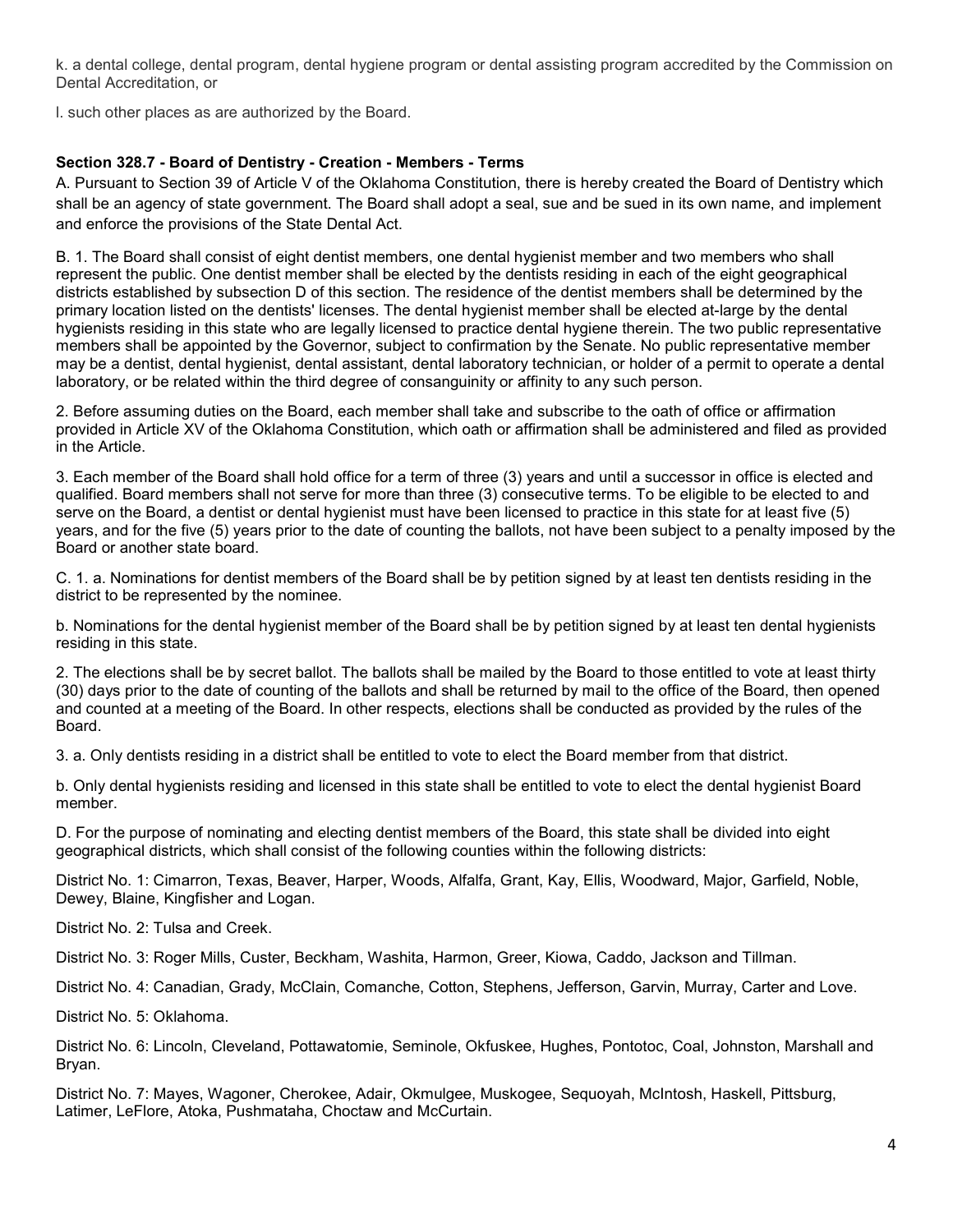District No. 8: Osage, Payne, Washington, Nowata, Craig, Ottawa, Rogers, Delaware and Pawnee.

E. 1. Dentist members of the Board may be recalled and removed from the Board in a special recall election to be conducted by the Board upon receipt of a written recall petition signed by at least twenty percent (20%) of the dentists residing in the district represented by the member who is the subject of the recall petition. Only dentists residing in the affected district may vote in the special recall election.

2. The dental hygienist member of the Board may be recalled and removed from the Board in a special recall election to be conducted by the Board upon receipt of a written recall petition signed by at least twenty percent (20%) of the licensed dental hygienists residing in this state. Only dental hygienists residing and licensed in this state shall be entitled to vote in the special recall election.

3. Special recall elections shall be by secret ballot. The ballots shall be mailed by the Board to those entitled to vote at least thirty (30) days prior to the date of counting the ballots and shall be returned by mail to the office of the Board, then opened and counted at a meeting of the Board. In other respects, special recall elections shall be conducted as provided by the rules of the Board. If a majority of the votes cast in the special recall election are in favor of recalling the Board member, the member shall be removed from the Board effective on the date the results of the special recall election are certified by the Board.

F. 1. A vacancy among the dentist members of the Board shall be filled by a special election in the district of the vacancy for the unexpired term within sixty (60) days after the vacancy occurs.

2. A vacancy of the dental hygienist member on the Board shall be filled by a special election in this state for the unexpired term within sixty (60) days after the vacancy occurs.

3. Nominations shall be made and special elections shall be conducted in the same manner as provided in subsection C of this section. If no one is nominated within forty-five (45) days from date of vacancy, the vacancy shall be filled by appointment by the Board. A vacancy among the public representative members of the Board shall be filled by appointment by the Governor, subject to confirmation by the Senate.

## **Section 328.10 - Election of Officers - Meetings - Reimbursement of Expenses**

A. The Board of Dentistry shall organize annually at the last regularly scheduled meeting of the Board before the beginning of each fiscal year, by electing from among its members a president, a first vice-president, a second vicepresident, and a secretary-treasurer. The duties of each officer shall be prescribed in the rules of the Board. The term of office of the persons elected president, vice-presidents and secretary-treasurer shall be for the following fiscal year and until their successors are elected and qualified.

B. The Board shall hold regularly scheduled meetings during each quarter of the year at a time and place determined by the Board and may hold such additional regular meetings, special meetings, emergency meetings, or continued or reconvened meetings as found by the Board to be expedient or necessary. A majority of the Board shall constitute a quorum for the transaction of business.

C. The Board shall act in accordance with the provisions of the Oklahoma Open Meeting Act, the Oklahoma Open Records Act and the Administrative Procedures Act.

D. The responsibilities and rights of any member or employee of the Board who acts within the scope of Board duties or employment shall be governed by the Governmental Tort Claims Act.

E. Members of the Board, committee members, anesthesia inspectors and investigative panel members appointed by the Board shall serve without compensation but shall be reimbursed for all actual and necessary expenses incurred in the performance of their duties in accordance with the State Travel Reimbursement Act.

#### **Section 328.15 - Authority and Powers of Board**

A. Pursuant to and in compliance with Article I of the Administrative Procedures Act, the Board of Dentistry shall have the power to formulate, adopt, and promulgate rules as may be necessary to regulate the practice of dentistry in this state and to implement and enforce the provisions of the State Dental Act.

B. The Board is authorized and empowered to:

1. Examine and test the qualifications of applicants for a license or permit to be issued by the Board;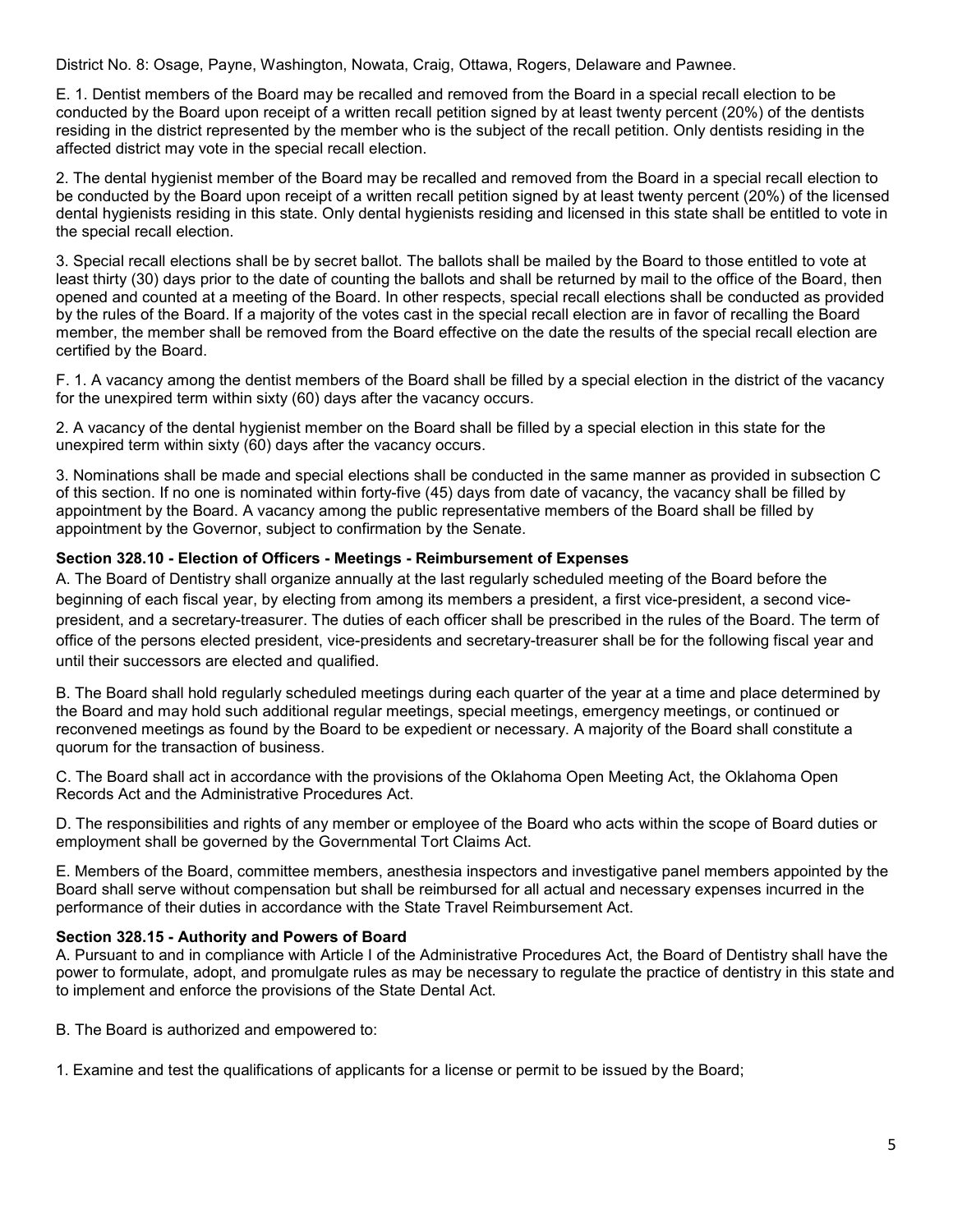2. Affiliate by contract or cooperative agreement with another state or combination of states for the purpose of conducting simultaneous regional examinations of applicants for a license to practice dentistry, dental hygiene, or a dental specialty;

3. Maintain a list of the name, current mailing address and principal office address of all persons who hold a license or permit issued by the Board;

4. Account for all receipts and expenditures of the monies of the Board, including annually preparing and publishing a statement of receipts and expenditures of the Board for each fiscal year;

5. Within limits prescribed in the State Dental Act, set all fees and administrative penalties to be imposed and collected by the Board;

6. Employ an Executive Director, legal counsel and other advisors to the Board, including advisory committees;

7. Investigate and issue investigative and other subpoenas, pursuant to Article II of the Administrative Procedures Act;

8. Initiate individual proceedings and issue orders imposing administrative penalties, pursuant to Article II of the Administrative Procedures Act, against any dentist, dental hygienist, dental assistant, oral maxillofacial surgery assistant, dental laboratory technician, or holder of a permit to operate a dental laboratory who has violated the State Dental Act or the rules of the Board;

9. Conduct, in a uniform and reasonable manner, inspections of dental offices and dental laboratories and their business records;

10. Establish guidelines for courses of study necessary for dental assistants, oral maxillofacial surgery assistants and, when appropriate, issue permits authorizing dental assistants to perform expanded duties;

11. Establish continuing education requirements for dentists, dental hygienists, dental assistants and oral maxillofacial surgery assistants who hold permits issued by the Board;

12. Recognize the parameters and standards of care established and approved by the American Dental Association;

13. Formulate, adopt, and promulgate rules, pursuant to Article I of the Administrative Procedures Act, as may be necessary to implement and enforce the provisions of the Oklahoma Dental Mediation Act;

14. Seek and receive advice and assistance of the Office of the Attorney General of this state;

15. Promote the dental health and the education of dental health of the people of this state;

16. Inform, educate, and advise all persons who hold a license or permit issued by the Board, or who are otherwise regulated by the Board, regarding the State Dental Act and the rules of the Board;

17. Affiliate with the American Association of Dental Boards as an active member, pay regular dues, and send members of the Board as delegates to its meetings;

18. Enter into contracts;

19. Acquire by purchase, lease, gift, solicitation of gift or by any other manner, hold, encumber, and dispose of personal property as is needed, maintain, use and operate or contract for the maintenance, use and operation of or lease of any and all property of any kind, real, personal or mixed or any interest therein unless otherwise provided by the State Dental Act; provided, all contracts for real property shall be subject to the provisions of Section 63 of Title 74 of the Oklahoma Statutes;

20. Receive or accept the surrender of a license, permit, or certificate granted to any person by the Board as provided in Section 328.44b of this title; and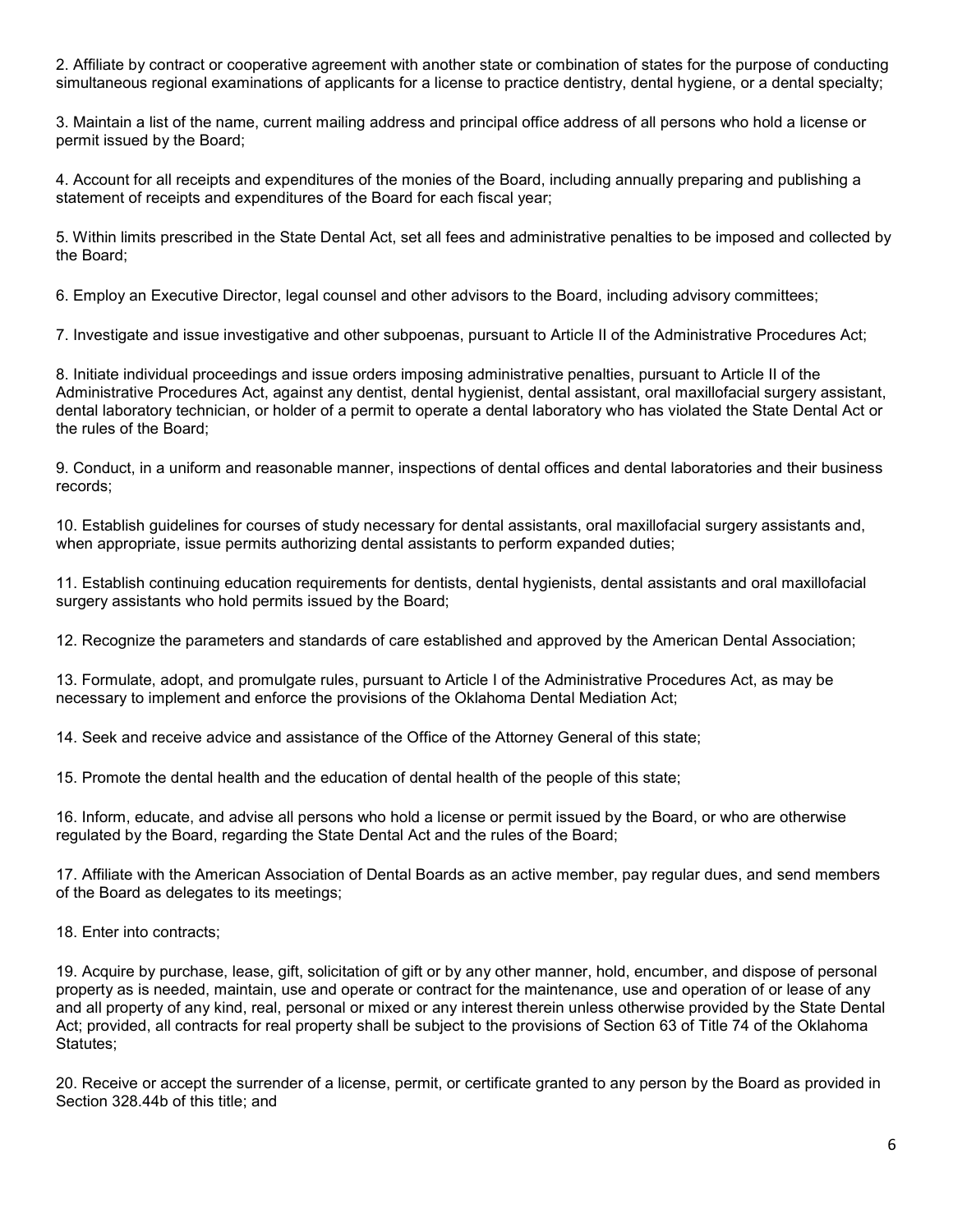21. Take all other actions necessary to implement and enforce the State Dental Act.

#### **Section 328.15A - Board Investigators - Authority**

A. Investigators for the Board shall be authorized to:

1. Perform such services as are necessary in the investigation of criminal activity or preparation of administrative actions; and

2. Investigate and inspect records of all licenses in order to determine whether licensees are in compliance with applicable narcotics and dangerous drug laws and regulations.

B. Board investigators certified as peace officers by the Council on Law Enforcement Education and Training shall have statewide jurisdiction to perform the duties authorized by subsection A of this subsection. Such investigators shall have the powers now or hereafter vested in law to peace officers.

C. Upon retirement, a Board investigator shall be entitled to receive the continued custody and possession of the sidearm and badge he or she carried immediately prior to retirement.

#### **Section 328.15B - Board of Dentistry Executive Director**

The Board of Dentistry shall employ an Executive Director. The Board may authorize or direct the Executive Director to:

1. Employ and maintain an office staff;

2. Employ one or more investigators who may be certified peace officers who shall be commissioned with all the powers and authority of peace officers of this state;

3. Enter into contracts on behalf of the Board; and

4. Perform other duties on behalf of the Board as needed or directed.

#### **Section 328.17 - Standing Committees for Dental Board of Dentistry - Hygiene Committee - Allied Dental Education Committee**

A. 1. The Board of Dentistry shall have the following standing committees that shall meet once per year and other times as needed to study issues affecting the practice of dentistry and the safety of the public and to make recommendations to the Board:

- a. Dental Practice Committee,
- b. Anesthesia Committee,
- c. Specialty Practice Committee,
- d. Historical and Retirement Committee, and

e. Assistants, Dental Labs and Other Auxiliary Personnel Committee.

2. Each committee shall be cochaired by a current or past Board member to be appointed by the Board President with approval by the Board and a member of a statewide organization representing dentists as recommended by such organization;

3. Each committee may have up to ten committee members with the exception of the Anesthesia Committee which may have up to eighteen members, exclusive of the cochairs;

4. The Board President, with approval of the Board, shall appoint all committee members. One-half (1/2 or 50%) of the committee members shall be recommended by the Board and one-half (1/2 or 50%) of the committee members shall be recommended to the Board President by a statewide organization representing dentists; and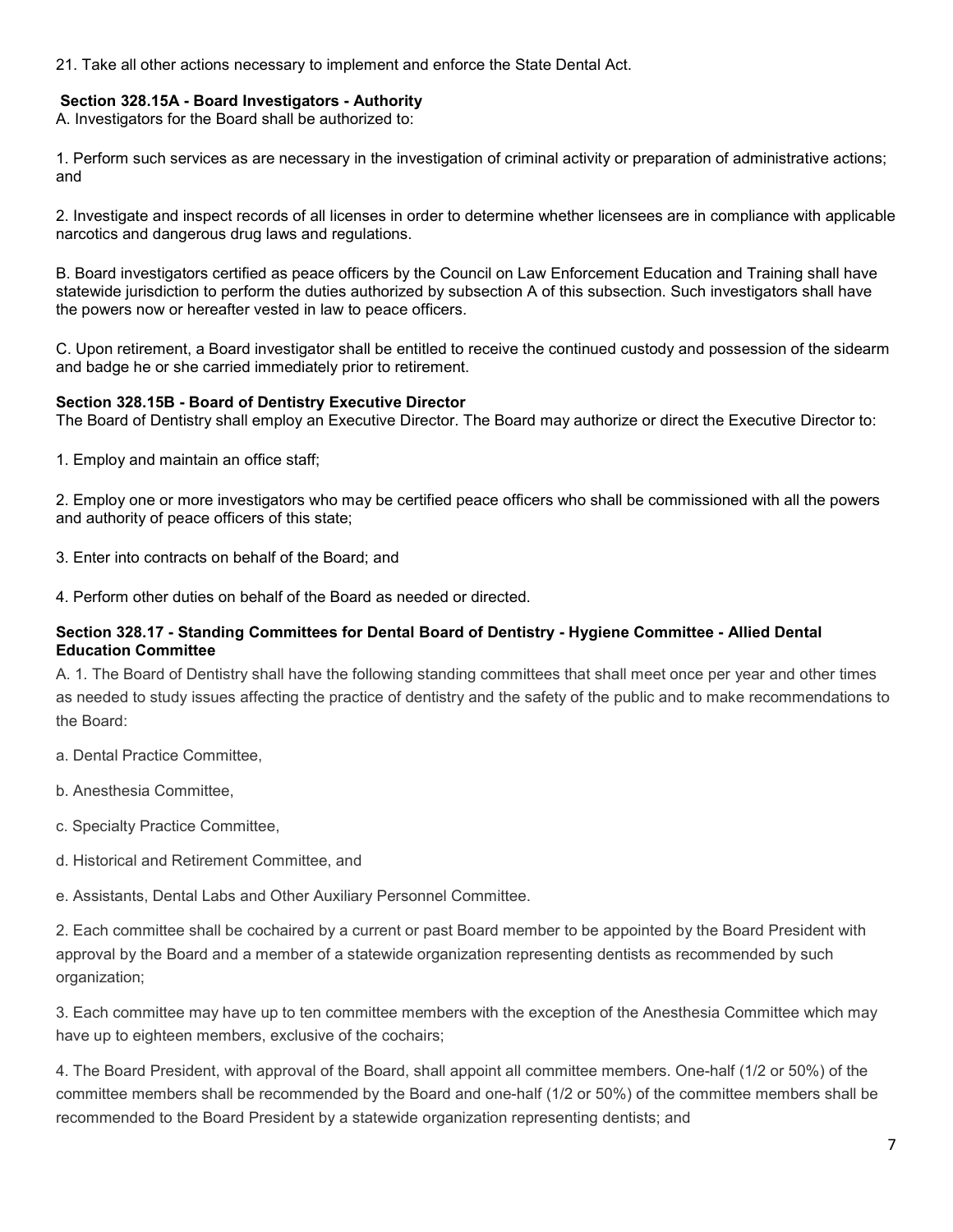5. Committee members shall be on staggered three-year terms and shall serve at the pleasure of the Board.

B. There shall be a Dental Hygiene Advisory Committee to be composed of the following members:

1. One current dental hygiene member of the Board;

2. Two dental hygienists recommended by the Board and two dental hygienists recommended by a statewide organization representing dental hygienists;

3. The Committee shall have the following functions:

a. to develop and propose recommendations to the Board regarding the education, examination, licensure, and regulation of dental hygienists,

b. to advise the Board in rulemaking regarding dental hygiene,

c. to hold meetings at least annually, but not more than six (6) times a year, and

d. to work directly with the Allied Dental Education Committee in reviews and recommendations for equivalent dental hygiene programs; and

4. Members of the Committee shall be appointed by the Board and shall serve a term of three (3) years. Appointments shall be made so that approximately one-third (1/3 or 33%) of the Committee is reappointed at any given time. Members may be appointed for consecutive terms if recommended by the Board President and approved by the Board.

C. There shall be an Allied Dental Education Committee.

1. The Board President shall appoint all members of the Allied Dental Education Committee upon approval by the Board;

2. The Allied Dental Education Committee shall:

a. review the standards and equivalency of in-state and out-of-state dental and auxiliary program requirements and make recommendations to the Board,

b. evaluate individual credentials and programs for the purpose of issuing dental assistant expanded duty permits and dental hygiene advanced procedure permits from persons holding out-of-state licenses and permits based on CODA or DANB programs and criteria as defined by the State Dental Act and other statutes and shall make recommendations to the Board,

c. recommend standards and guidelines and review criteria for all expanded duty programs or courses for dental assistants from CODA approved programs and non-CODA approved providers and advanced procedures of dental hygienists from CODA approved programs to the Board, and

d. recommend and develop guidelines for classroom, electronic media and other forms of education and testing;

3. The Committee shall meet as deemed necessary by the Board President;

4. The Committee may have up to ten (10) members of whom three shall have a background in dental education. The Committee shall be composed of:

a. the Board President or his or her designee who must be a current or past Board Member,

b. the hygiene member of the Board or their designee who must be a current or past Board Member,

c. the Dean of the University of Oklahoma College of Dentistry or his or her designee,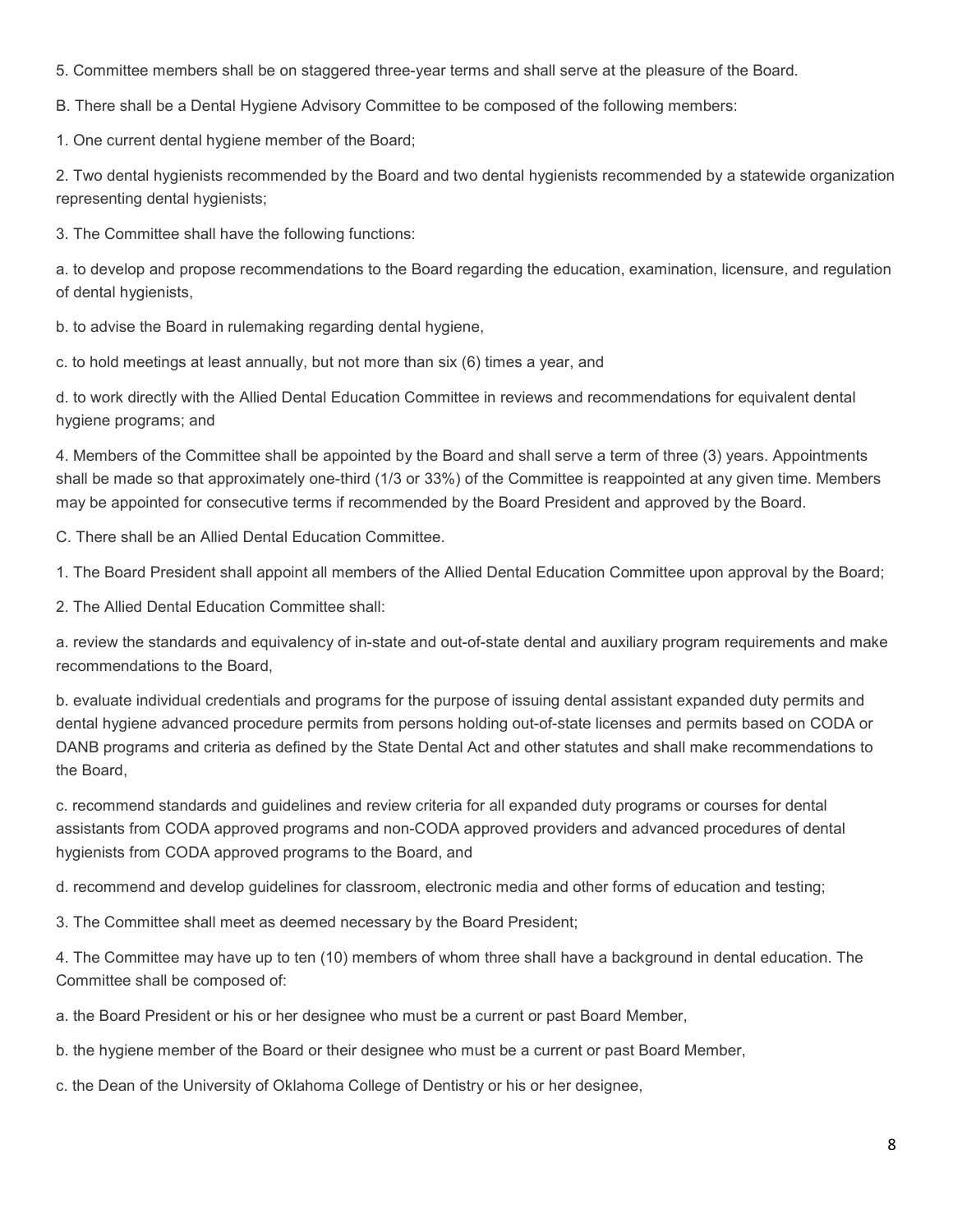d. up to seven at-large members, one of which must be an educator and one of which must have a current Certified Dental Assistant Permit.

D. The Board President shall have the authority to appoint other ad hoc committees as needed.

E. All Committee members of standing committees, the Hygiene Committee and the Allied Dental Education Committee shall serve staggered three-year terms and serve at the pleasure of the Board.

#### **Section 328.19 - Acts Constituting Practice of Dentistry - Acts Not Prevented**

A. The following acts by any person shall be regarded as practicing dentistry within the meaning of the State Dental Act: 1. Representing oneself to the public as being a dentist or as one authorized to practice dentistry;

2. Representing oneself to the public as being able to diagnose or examine clinical material or contract for the treating thereof;

3. Representing oneself as treating or professing to treat by professional instructions or by advertised use of professional equipment or products;

4. Representing oneself to the public as treating any of the diseases or disorders or lesions of the oral cavity, teeth, gums, maxillary bones, and associate structures;

- 5. Removing human teeth;
- 6. Repairing or filling cavities in human teeth;
- 7. Correcting or attempting to correct malposed teeth;
- 8. Administering anesthetics, general or local;
- 9. Treating deformities of the jaws and adjacent structures;
- 10. Using x-ray and interpreting dental x-ray film;

11. Offering, undertaking or assisting, by any means or methods, to remove stains, discolorations, or concretions from the teeth;

12. Operating or prescribing for any disease, pain, injury, deficiency, deformity, or any physical condition connected with the human mouth;

13. Taking impressions of the teeth and jaws;

14. Furnishing, supplying, constructing, reproducing, or repairing, or offering to furnish, supply, construct, reproduce, or repair, prosthetic dentures, sometimes known as plates, bridges, or other substitutes for natural teeth for the user or prospective user thereof;

15. Adjusting or attempting to adjust any prosthetic denture, bridge, appliance, or any other structure to be worn in the human mouth;

16. Diagnosing, making, and adjusting appliances to artificial casts of malposed teeth for treatment of the malposed teeth in the human mouth, without instructions;

17. Writing a laboratory prescription to a dental laboratory or dental laboratory technician for the construction, reproduction or repair of any appliance or structure to be worn in the human mouth;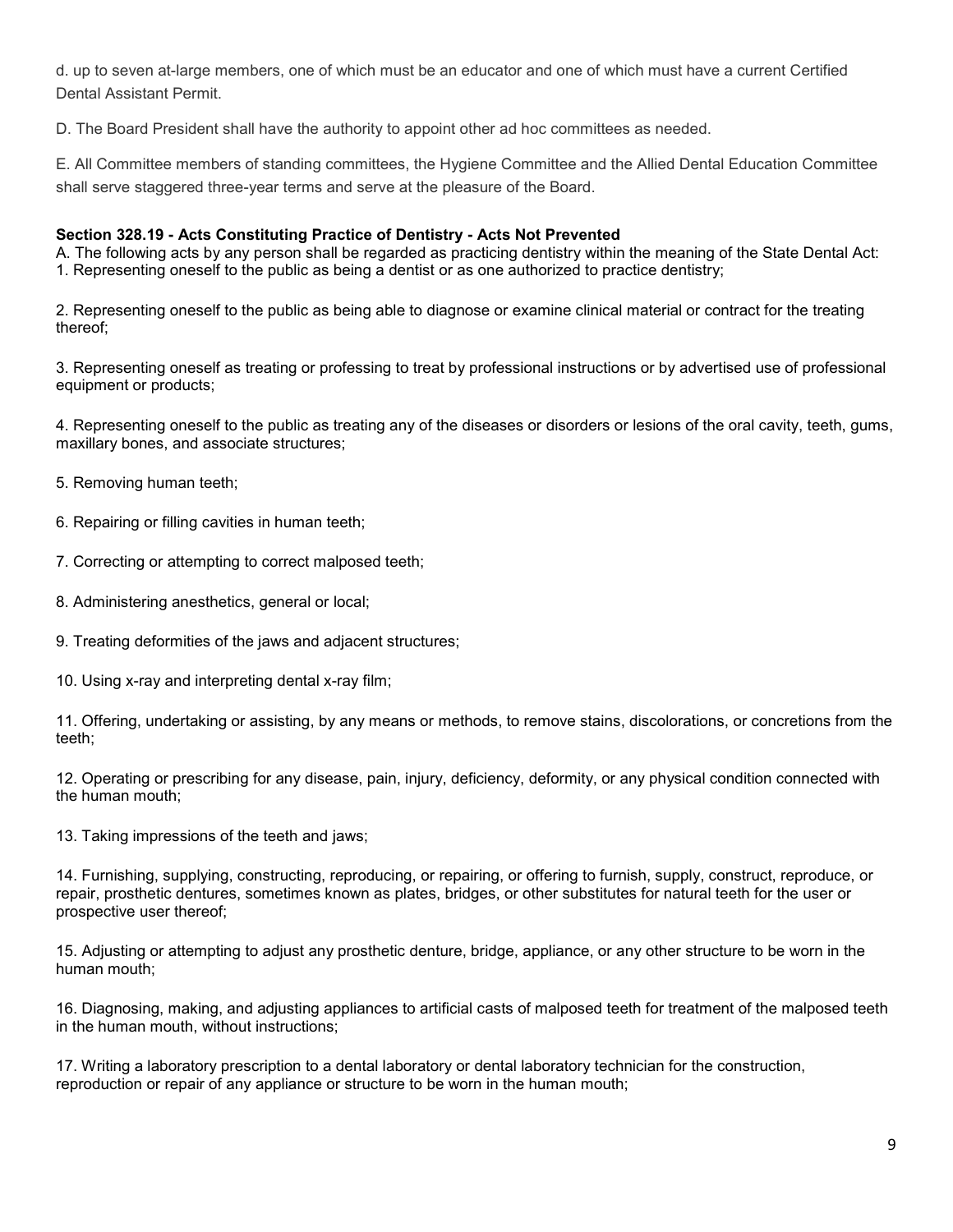18. Owning, maintaining, or operating an office or offices by holding a financial interest in same for the practice of dentistry; or

19. Any other procedure otherwise defined in the State Dental Act requiring a valid license or permit to perform while the person does not hold such valid license or permit issued by the Board.

B. The fact that a person uses any dental degree, or designation, or any card, device, directory, poster, sign or other media representing oneself to be a dentist shall be prima facie evidence that the person is engaged in the practice of dentistry; provided that nothing in this section shall be so construed as to prevent the following:

1. Physicians or surgeons, who are licensed under the laws of this state, from administering any kind of treatment coming within the province of medicine or surgery;

2. The practice of dentistry in the discharge of their official duties by dentists in the United States Army, the United States Navy, the United States Air Force, the United States Marine Corps, the United States Coast Guard, the United States Public Health Service, or the United States Veterans Administration;

3. Dental schools or colleges, as now conducted and approved, or as may be approved, and the practice of dentistry by students in dental schools, colleges or hospitals, approved by the Board, when acting under the direction and supervision of licensed dentists or dentists holding properly issued permits acting as instructors;

4. Acts of a dental clinician or other participant at a dental educational meeting or at an accredited dental college, when no fee is charged to or paid by a patient;

5. The practice of dental hygiene, as defined herein, by a person granted a license by the Board;

6. The performing of acts by a dental assistant or oral maxillofacial surgery assistant who performs the acts under the direct supervision or direct visual supervision of a dentist and in accordance with the provisions of the State Dental Act and the rules promulgated by the Board; or

7. The fabrication of dental appliances pursuant to a laboratory prescription of a dentist, by a dental laboratory technician in a dental laboratory using inert materials and mechanical devices for the fabrication of any restoration, appliance or thing to be worn in the human mouth.

#### **Section 328.21 - Registration and Display of Licenses and Certificates**

A. No person shall practice dentistry or dental hygiene without first applying for and obtaining a license from the Board of Dentistry.

B. Application shall be made to the Board in writing and shall be accompanied by the fee established by the rules of the Board, together with satisfactory proof that the applicant:

1. Is of good moral character;

2. Is twenty-one (21) years of age, or over, at the time of making application to practice dentistry or eighteen (18) years of age, or over, if the applicant is to practice dental hygiene;

3. Has passed a written theoretical examination and a clinical examination approved by the Board; and

4. Has passed a written jurisprudence examination over the rules and laws affecting dentistry in this state.

C. An application from a candidate who desires to secure a license from the Board to practice dentistry or dental hygiene in this state shall be accompanied by satisfactory proof that the applicant:

1. Is a graduate of an accredited dental college, if the applicant is to practice dentistry;

2. Is a graduate of an accredited dental hygiene program, if the applicant is to practice dental hygiene; and

3. Has passed all portions of the National Board Dental Examination or the National Board Dental Hygiene Examination.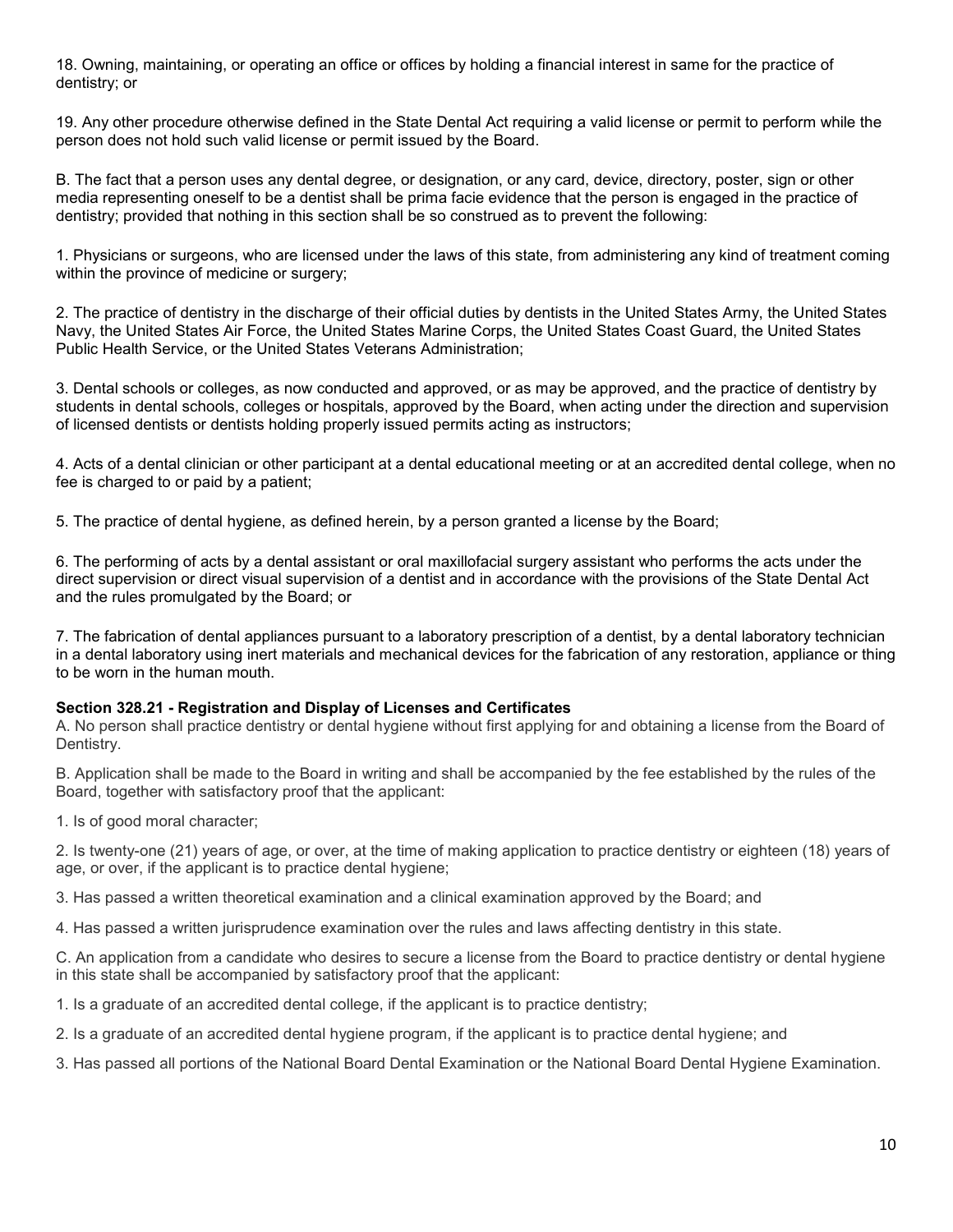D. Pursuant to [Section 328.15](http://www.oscn.net/applications/oscn/DeliverDocument.asp?citeid=95477) of this title, the Board may affiliate as a member state, and accept regional exams including, but not limited to, the Western Regional Examination Board (WREB), Central Regional Dental Testing Service (CRDTS) or another regional exam that includes the following requirements:

a. for dental licensing the following components:

(1) a fixed prosthetic component of the preparation of an anterior all porcelain crown and the preparation of a three-unit posterior bridge,

(2) a periodontal component on a live patient,

(3) an endodontic component,

(4) an anterior class III and posterior class II restorative component on a live patient,

(5) a diagnosis and treatment planning section as approved by the Board, as specified in [Section 328.15](http://www.oscn.net/applications/oscn/DeliverDocument.asp?citeid=95477) of this title, and

(6) the Board may determine equivalencies based on components of other exams for the purpose of credentialing, or

b. for dental hygienists licensing the following components:

(1) clinical patient treatments with an evaluation of specific clinical skills as well as the candidate's compliance with professional standards during the treatment as approved by the Board in Section 325.15 of this title and shall include:

(a) extra/intra oral assessment,

(b) periodontal probing, and

(c) scaling/subgingival calculus removal and supragingival deposit removal.

E. When the applicant and the accompanying proof are found satisfactory, the Board shall notify the applicant to appear for the jurisprudence examination at the time and place to be fixed by the Board. A dental student or a dental hygiene student in their last semester of a dental or dental hygiene program, having met all other requirements, may make application and take the jurisprudence examination with a letter from the dean of the dental school or director of the hygiene program stating that the applicant is a candidate for graduation within the next six (6) months.

F. The Board shall require every applicant for a license to practice dentistry or dental hygiene to submit, for the files of the Board, a copy of a dental degree or dental hygiene degree, an official transcript, a recent photograph duly identified and attested, and any other information as required by the Board.

G. Any applicant who fails to pass the jurisprudence examination may apply for a second examination, in which case the applicant shall pay a reexamination fee as established by the statutes or rules of the State Dental Act.

H. Any applicant who fails to pass the clinical examination as described in paragraph 4 of subsection C of this section may be given credit for such subjects as the Board may allow, but such credits shall be extended only to the succeeding examinations. If the applicant fails to pass a second examination, before further re-examination, the Board may require evidence of additional education, as specified by the Board. After a third examination, the Board may deny the applicant another examination.

I. A dentist or dental hygienist currently licensed in another state having met the qualifications in paragraphs 1 through 3 of subsections B and C of this section may apply for a license by credentials upon meeting the following:

1. A dentist holding a general dentist license in good standing and having practiced for at least five hundred (500) hours within the previous five (5) years immediately prior to application and having passed a regional examination substantially equivalent to the requirements for this state may apply for licensure by credentials;

2. A dental hygienist holding a dental hygiene license in good standing and having practiced for at least four hundred twenty (420) hours within the previous five (5) years immediately prior to application and having passed a regional examination substantially equivalent to the requirements for Oklahoma may apply for licensure by credentials. Applicants for credentialing must include:

a. a letter of good standing from all states ever licensed, and

b. any other requirements as set forth by the rules;

3. An applicant applying for a dental or dental hygiene license by credentials shall only be required to pass the jurisprudence portion of the examination requirements as set forth in paragraph 4 of subsection C of this section; or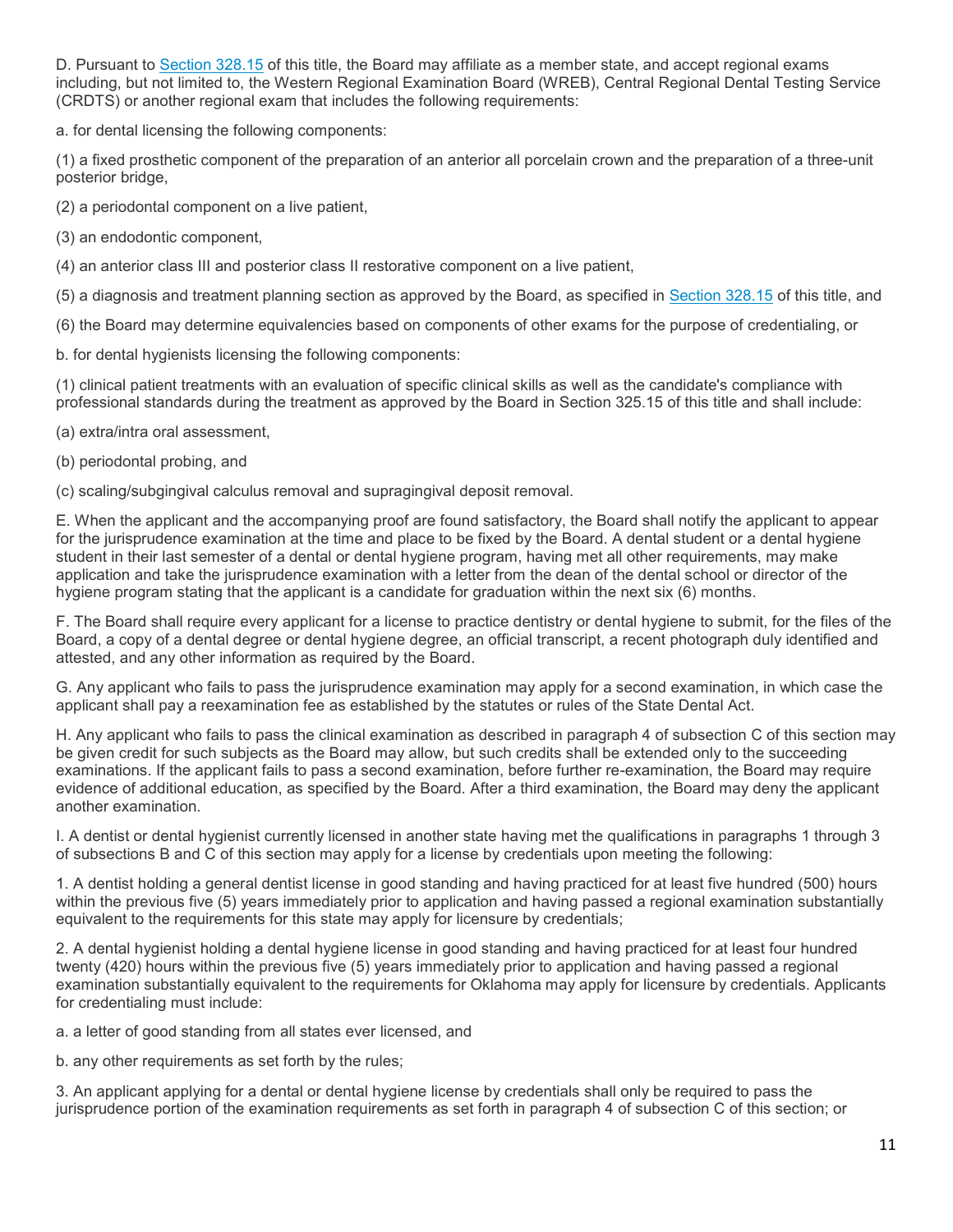4. A dental hygienist applying for credentialing for advanced procedures by providing proof of passage of the advanced procedure in a WREB or CRDTS exam.

J. There shall be two types of advanced procedure available for dental hygienists upon completion of a CODA approved program or course that has been approved by the Board:

1. Administration of nitrous oxide; and

2. Administration of local anesthesia.

K. All licensees and permit holders shall display their current permit or license in a visible place within the dental office or treatment facility.

#### **Section 328.22 - Specialist License**

A. 1. The Board of Dentistry may issue a dental specialty license authorizing a dentist to represent himself or herself to the public as a specialist, and to practice as a specialist, in a dental specialty.

2. No dentist shall represent himself or herself to the public as a specialist, nor practice as a specialist, unless the individual:

a. has successfully completed an advanced dental specialty educational program recognized by the Board and accredited by the Commission on Dental Accreditation, or a dental specialty recognized by the Board, requiring a minimum number of hours of approved education and training and recognition by the Commission on Dental Accreditation,

b. has passed the jurisprudence examination covering the State Dental Act, rules and state laws, and

c. has completed any additional requirements set forth in state law or rules and has been issued a dental specialty license by the Board.

- 3. Specialties recognized by the Board shall include:
- a. dental public health,
- b. endodontics,
- c. oral and maxillofacial surgery,
- d. oral and maxillofacial radiology,
- e. orthodontics and dentofacial orthopedics,
- f. pediatric dentistry,
- g. periodontics,
- h. prosthodontics, and
- i. oral pathology.

B. 1. At the time of application, if the dentist has ever been licensed in any other state, he or she shall provide a letter of good standing from such state before the Board may issue a specialty license.

2. In conducting an investigation of an applicant who has applied for a dental specialty license pursuant to this subsection, the Board shall require of the applicant disclosure of the same background information as is required of an applicant for a license to practice dentistry in this state.

C. Any person holding an Oklahoma specialty license that does not have an Oklahoma general dentistry license shall be limited to practicing that specialty for which they hold a license.

D. The Board may use the American Dental Association guidelines or the guidelines of another nationally recognized dental association or board for the purpose of defining a specialty practice area not otherwise defined herein.

#### **Section 328.23 - Temporary Licensing of Dentists and Dental Hygienists - Temporary License Holder's Rights**

A. The President of the Board, upon verification that a person meets the requirements provided for in this section and any other requirements provided for in the State Dental Act, may issue an emergency temporary license to practice dentistry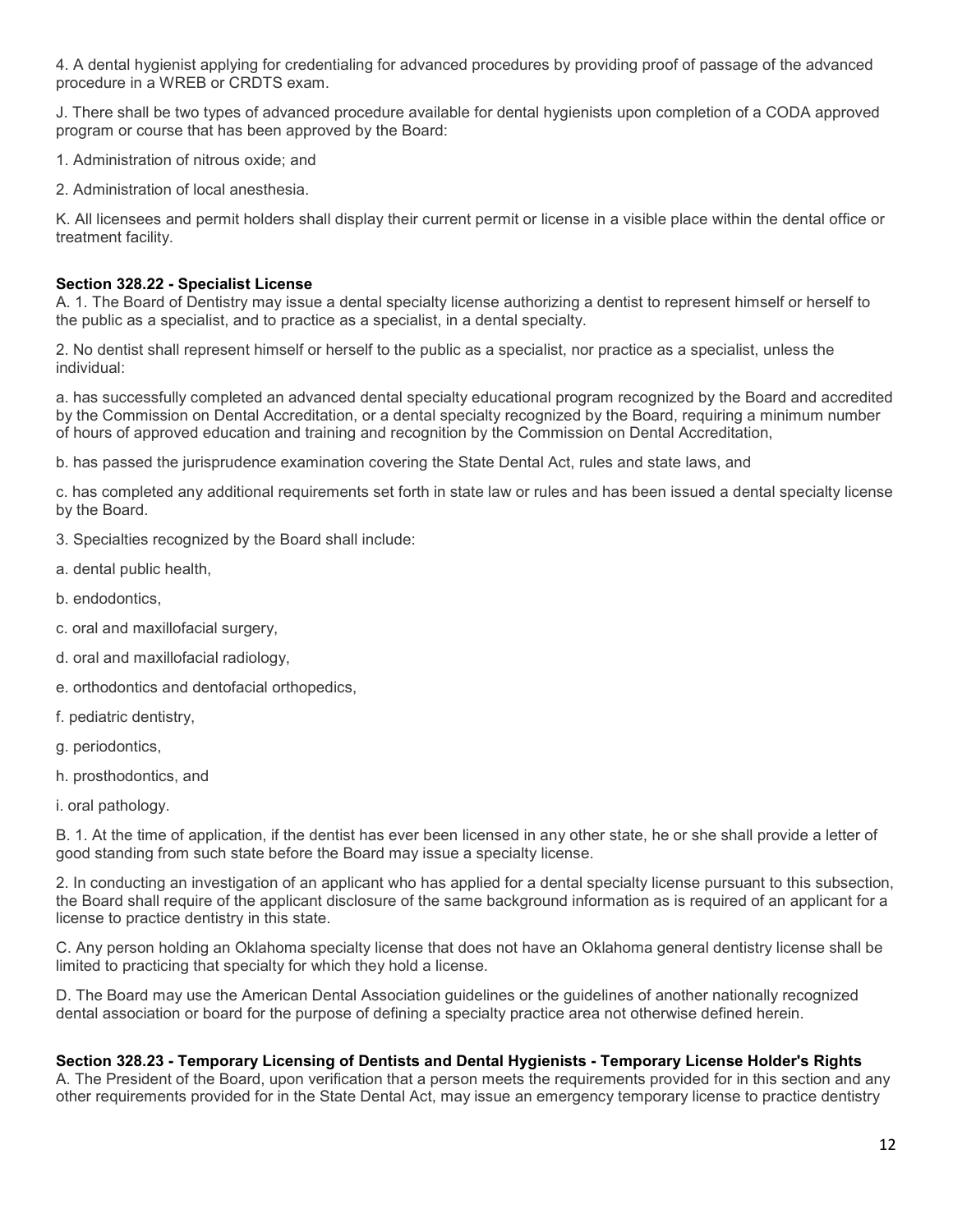for thirty (30) days. A temporary license may be extended but shall not exceed ninety (90) days or the next available regularly scheduled Board meeting.

B. The President of the Board, upon verification that a person meets the requirements provided for in the State Dental Act, may issue an emergency temporary license to practice dental hygiene, which shall expire as of the date of the next dental hygiene clinical examination in Oklahoma, as required by the Board.

C. An active duty military spouse residing with the active duty member having met the requirements for licensure shall be eligible for a temporary license.

D. Any applicant requesting an emergency temporary license shall submit a letter explaining the exigent circumstances along with all application materials. The determination of whether or not to grant the emergency temporary license based upon the exigent circumstances shall be at the sole discretion of the President or acting President of the Board.

E. A holder of a temporary license to practice dentistry or dental hygiene shall have the same rights and privileges and be governed by the State Dental Act and the rules of the Board in the same manner as a holder of a permanent license to practice dentistry and dental hygiene.

F. The President of the Board may authorize patient treatment and care to individuals taking the Western Regional Examining Board Exam, or other regional exams as approved by the Board, to complete criteria related to Board examinations and may authorize specialty examinations to be given throughout the year as needed.

## **Section 328.23a - Special Volunteer Licenses for Dentist and Dental Hygienist**

A. There is established a special volunteer license for dentists and a special volunteer license for dental hygienists who are retired from active practice or out-of-state licensees in active practice who are in the Oklahoma Medical Reserve Corps or assisting with emergency management, emergency operations, or hazard mitigation in response to any emergency, man-made disaster, or natural disaster, or participating in public health initiatives, disaster drills, and community service events that are endorsed by a city, county, or state health department in the state and wish to donate their expertise for the dental care and treatment of indigent and needy persons of the state. The special volunteer license shall be:

- 1. Issued by the Board of Dentistry to eligible persons;
- 2. Issued without the payment of an application fee, license fee or renewal fee;
- 3. Issued or renewed without any continuing education requirements for a period less than one (1) calendar year; and
- 4. Issued for one (1) calendar year or part thereof.

B. A dentist or dental hygienist must meet the following requirements to be eligible for a special volunteer license:

1. Completion of a special volunteer dental or dental hygiene license application, including documentation of the dentist's dental or dental hygiene school graduation and practice history;

2. Documentation that the dentist or dental hygienist has been previously issued a full and unrestricted license to practice dentistry or dental hygiene in Oklahoma or in another state of the United States and that he or she has never been the subject of any medical or dental disciplinary action in any jurisdiction. If the dentist or dental hygienist is licensed in more than one state and any license of the licensee is suspended, revoked, or subject to any agency order limiting or restricting practice privileges, or has been voluntarily terminated under threat of sanction, the dentist or dental hygienist shall be ineligible to receive a special volunteer license;

3. Acknowledgement and documentation that the dentist's or dental hygienist's practice under the special volunteer license will be exclusively and totally devoted to providing dental care to needy and indigent persons in Oklahoma;

4. Acknowledgement and documentation that the dentist or dental hygienist will not receive or have the expectation to receive any payment or compensation, either direct or indirect, for any dental services rendered under the special volunteer license; and

5. A listing of all locations and dates that the person will be completing volunteer work under the special volunteer license.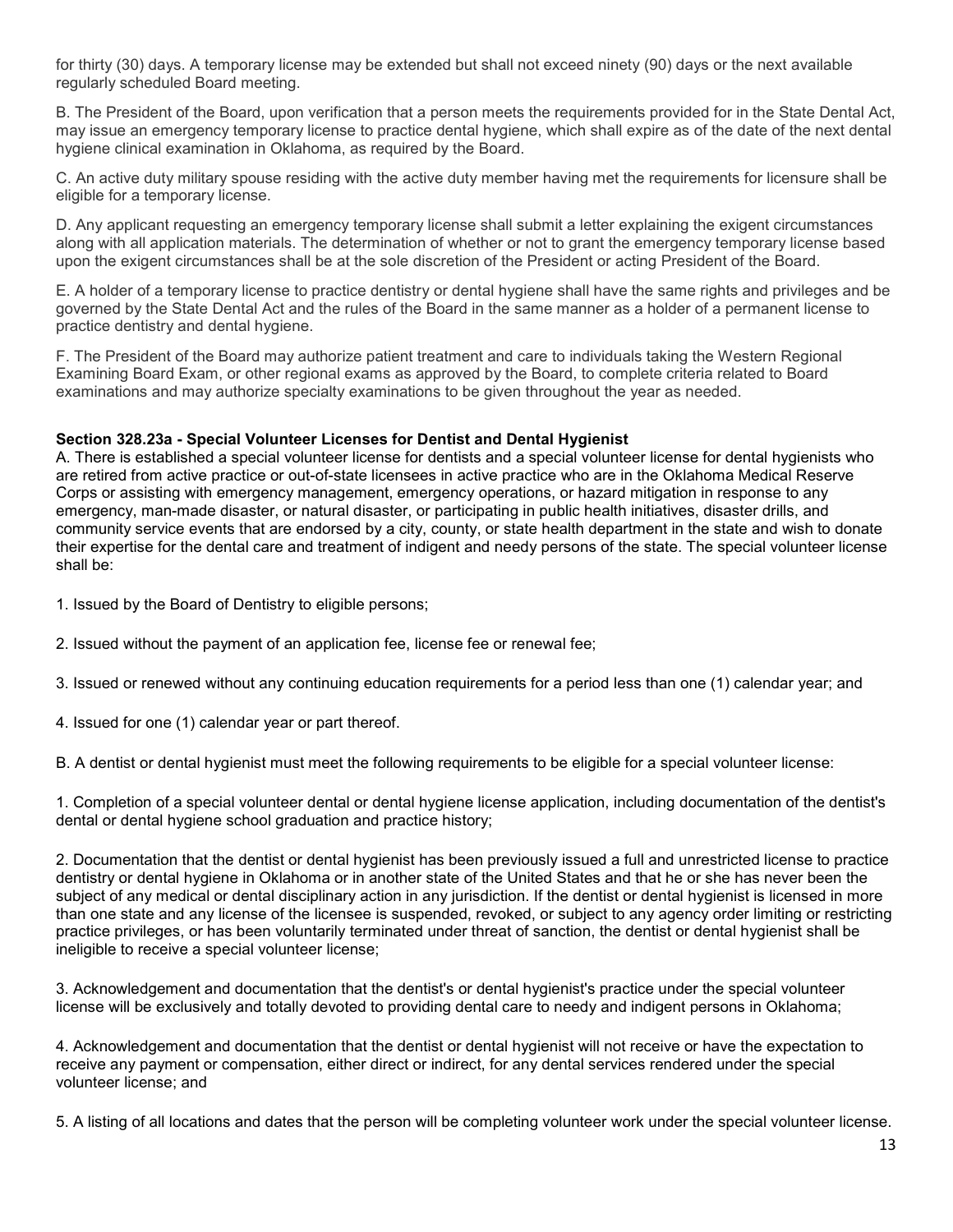C. The Board of Dentistry shall have jurisdiction over dentists, dental hygienists, dental assistants, and dental technicians who volunteer their professional services in the state. Dental assistants and dental technicians shall work under the direct supervision of a dentist.

D. Dental assistants may be issued a volunteer permit at the request of an entity that provides dental services to the needy. Volunteers in a volunteer initiative who are not dentists or dental hygienists shall be named and provided on a list to the Board by the entity hosting the volunteer initiative with any other requirements as set forth by the Board. The Board shall provide written documentation to the host entity designating all persons who may participate in the volunteer initiative, including authorization of the timetable requested by the host entity for granting licensure exemption. Any person working under a volunteer dental assistant permit shall not receive payment or compensation for any services rendered under the volunteer dental assistant permit. Volunteer dental assistant permits shall be limited to specific dates and locations of services to be provided.

E. All persons providing care shall do so under the provisions specified in Section 328.1 et seq. of this title or rules promulgated by the Board. Only those functions authorized by law or administrative rule shall be performed by the named person approved by the Board.

F. Volunteers shall not use sedation or general anesthesia during volunteer procedures.

G. Volunteers shall use a form to be provided by the Board for any patient with clear instructions for any and all follow-up care.

H. At any time, the Board shall revoke a volunteer license based on documentation of failure to participate according to state laws or administrative rules.

I. A special volunteer license shall be restricted to services provided at the locations listed on the application or for a specific not-for-profit treatment provider group as approved by the Board.

## **Section 328.23b - Retired Volunteer Dental Licenses - Eligibility**

A dentist, dental hygienist or dental assistant who has been licensed or permitted in good standing with the Board in excess of twenty (20) years on a consecutive basis may apply for a retired volunteer dentist, dental hygienist or dental assistant license or permit on a yearly basis to provide volunteer services. There shall be no continuing education requirements. A retired dentist, dental hygienist or dental assistant with a retired volunteer license or permit shall not receive payment either directly or indirectly for work provided.

#### **Section 328.24 - Dental Assistant and Oral Maxillofacial Surgery Assistant Permits - Application - Expanded Duty Permits**

A. No person shall practice as a dental assistant or oral maxillofacial surgery assistant for more than one (1) day in a calendar year without having applied for a permit as a dental assistant or oral maxillofacial surgery assistant from the Board of Dentistry within thirty (30) days of beginning employment. During this time period, the dental assistant shall work under the direct visual supervision of a dentist at all times.

B. The application shall be made to the Board in writing and shall be accompanied by the fee established by the Board, together with satisfactory proof that the applicant:

1. Is of good moral character; and

2. Passes a background check with criteria established by the Board.

C. Beginning January 1, 2020, every dental assistant receiving a permit shall complete a class on infection control as approved by the Board within one (1) year from the date of receipt of the permit. Any person holding a valid dental assistant permit prior to January 1, 2020, shall complete an infection-control class as approved by the Board before December 31, 2020. Failure to complete the class shall be grounds for discipline pursuant to [Section 328.29a](http://www.oscn.net/applications/oscn/DeliverDocument.asp?citeid=443687) of this title.

D. There shall be five types of expanded duty permits available for dental assistants upon completion of a program approved by the Commission on Dental Accreditation (CODA) or a course that has been approved by the Board:

- 1. Radiation safety;
- 2. Coronal polishing and topical fluoride;
- 3. Sealants;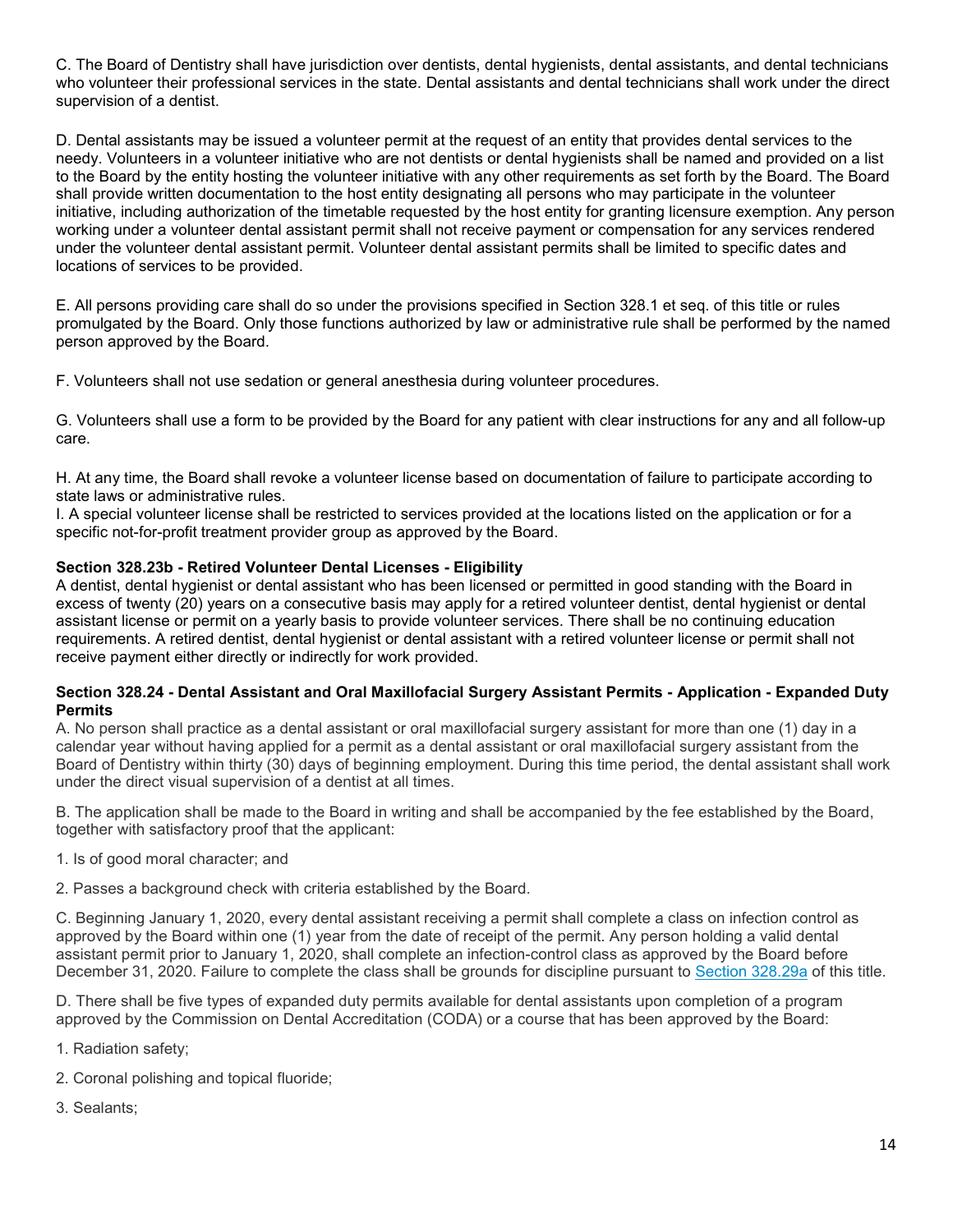4. Assisting in the administration of nitrous oxide; or

5. Assisting a dentist who holds a parenteral or pediatric anesthesia permit; provided, only the dentist may administer anesthesia and assess the patient's level of sedation.

E. The training requirements for all five expanded duty permits shall be set forth by the Board. A program that is not CODA-certified must meet the standards set forth and be approved by the Board.

F. An applicant for a dental assistant permit who has graduated from a dental assisting program accredited by CODA and has passed the jurisprudence test shall receive all five expanded duty permits provided for in subsection D of this section if the course materials approved by the Board are covered in the program.

G. A dental assistant who holds an out-of-state dental assistant permit with expanded duties may apply for credentialing and reciprocity for a dental assistant permit including any expanded duty by demonstrating the following:

1. The dental assistant has had a valid dental assistant permit in another state for a minimum of two (2) years and is in good standing;

2. The dental assistant has had a valid expanded duty in another state for a minimum of one (1) year; and

3. The dental assistant provides a certificate or proof of completion of an educational class for the expanded duty and that the dental assistant has been providing this treatment to dental patients while working as a dental assistant in a dental office for one (1) year.

H. Any person having served in the military as a dental assistant shall receive credentialing and reciprocity for expanded functions by demonstrating the following:

1. Proof of military service in excess of two (2) years with any certifications or training in the expanded function areas; and

2. Verification from the commanding officer of the medical program or the appropriate supervisor stating that the dental assistant provided the expanded functions on patients in the military dental facility for a minimum of one (1) year within the past five (5) years.

#### **Section 328.25 - Oral Maxillofacial Surgery Assistant Permit - Application and Requirements - Temporary Training Permit - Requirement of Supervision - Continuing Education**

A. No person shall practice as an oral maxillofacial surgery assistant without having obtained a permit as an oral maxillofacial surgery assistant from the Board of Dentistry.

B. Any person seeking to obtain an oral maxillofacial surgery assistant permit must have a supervising oral maxillofacial surgeon with a current Oklahoma license and complete the requirements set forth by the Board.

C. The application shall be made to the Board in writing and shall be accompanied by the fee established by the Board, together with the satisfactory proof that the applicant:

1. Passes a background check with criteria established by the Board; and

2. Has completed all of the training requirements for the oral maxillofacial surgery assistant permit as established by the Board.

D. An oral maxillofacial surgery assistant permit shall be considered a temporary training permit until all of the training requirements, as established by the Board for each oral maxillofacial surgery assistant, have been completed and approved by the Board.

E. A temporary training permit for each oral maxillofacial surgery assistant shall not be extended beyond two (2) years.

F. All oral maxillofacial surgery assistants are required to be under direct supervision or direct visual supervision at all times by a licensed oral maxillofacial surgeon.

G. If an oral maxillofacial surgery assistant is not currently employed by an oral maxillofacial surgeon, the oral maxillofacial surgery assistant permit shall automatically revert to a dental assistant permit as set forth in [Section 328.24](http://www.oscn.net/applications/oscn/DeliverDocument.asp?citeid=95486) of this title and may be eligible for an expanded function assisting a dentist who holds a parenteral or pediatric anesthesia permit; provided, only the dentist may administer anesthesia and assess the patient's level of sedation. The oral maxillofacial surgery assistant permit may be reinstated upon employment under a licensed oral maxillofacial surgeon.

H. Any oral maxillofacial surgeon shall notify the Board within thirty (30) days of an oral maxillofacial surgery assistant no longer under his or her supervision.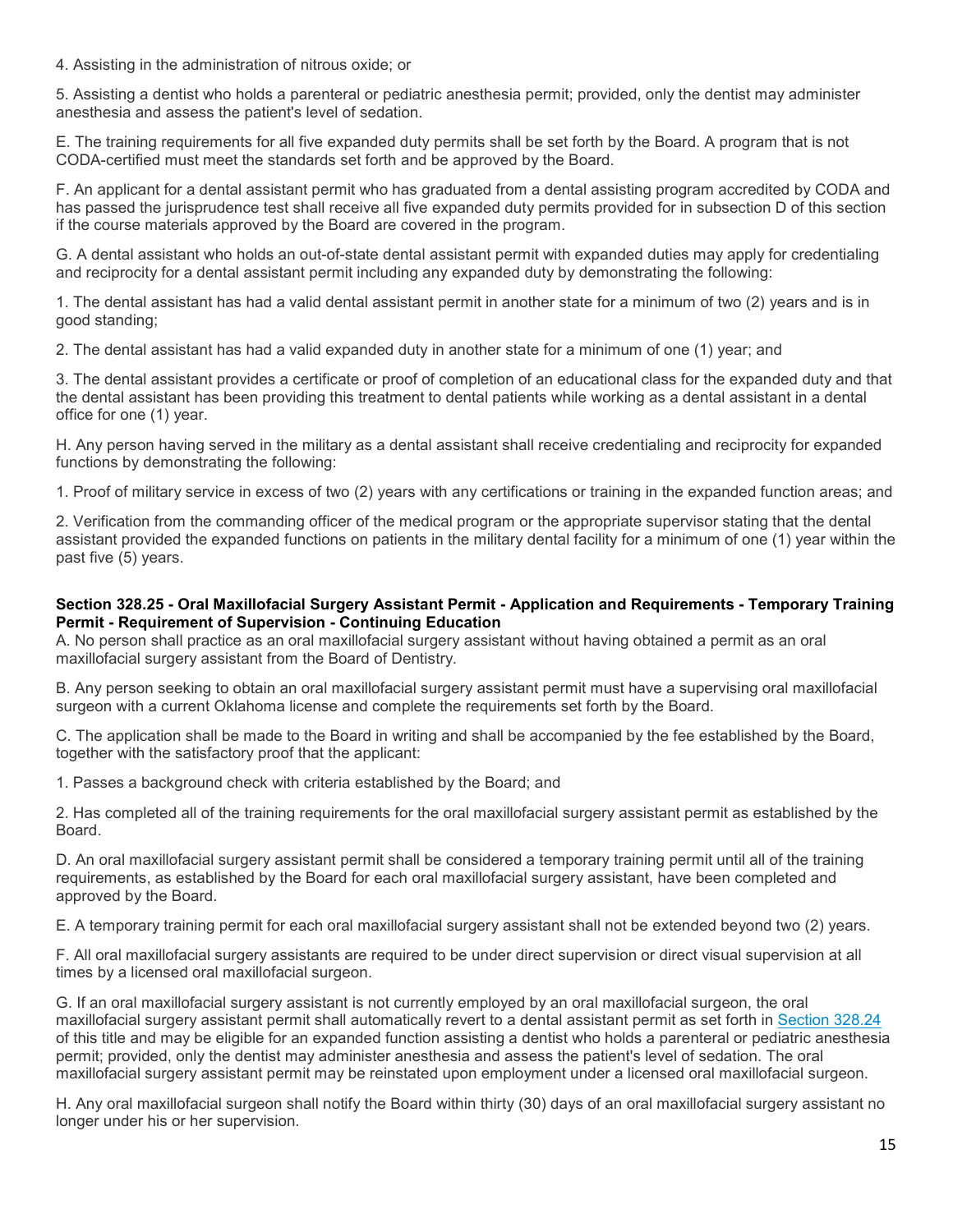I. An applicant for an oral maxillofacial surgery assistant permit shall provide satisfactory proof of:

1. Successful completion of the Dental Anesthesia Assistant National Certification Examination (DAANCE) provided by the American Association of Oral Maxillofacial Surgeons (AAOMS) or another program or examination as approved by the Board;

2. A valid BLS certification;

3. Employment and completion of a minimum of six (6) months of training under the direct supervision of a licensed oral maxillofacial surgeon prior to starting DAANCE or another program or examination as approved by the Board;

4. A standardized course approved by the Board including a minimum of four (4) hours of didactic training that must include anatomy, intravenous access or phlebotomy, technique, risks and complications, and hands-on experience starting and maintaining intravenous lines on a human or simulator/manikin, and pharmacology;

5. Completion of an infection-control course as approved by the Board.

J. An oral maxillofacial surgery assistant who has completed all the requirements shall receive a permit to practice as an oral maxillofacial surgery assistant within a dental office, surgery center, dental ambulatory surgery center or hospital.

K. Oral maxillofacial surgery assistants shall be required to complete twelve (12) hours of continuing education every three (3) years in classes approved by AAOMS that are certified by the American Dental Association CERP program or another program approved by the Board. The continuing education requirement shall include at least one (1) hour on infection control.

L. The anesthesia committee provided pursuant to [Section 328.17](http://www.oscn.net/applications/oscn/DeliverDocument.asp?citeid=95479) of this title may make a recommendation to the Board for an oral maxillofacial surgery assistant holding a temporary training permit to substitute training received from another state university, dental school or technical training institute or training acquired in a surgery center or hospital while working under the authority of a licensed physician, to qualify as a partial substitute for the requirements to attain an oral maxillofacial surgery assistant permit.

M. An oral maxillofacial surgery assistant may only accept delegation from an oral and maxillofacial surgeon:

1. Under direct supervision:

a. initiate and discontinue an intravenous line for a patient being prepared to receive intravenous medications, sedation or general anesthesia, or

b. draw up and prepare medications;

2. Under direct visual supervision:

a. follow instructions of the oral surgeon while acting as an accessory hand on behalf of the oral surgeon that is administering the medication and actively treating the patient. For the purposes of this section, "administer" means to have the sole responsibility for anesthesia care, including determining medicines to be used and the dosage, timing, route of delivery and administration of medication and the assessment of the level of anesthesia and monitoring the physiological results of such care; provided, only an oral surgeon or dentist possessing a current general anesthesia permit may administer or assess the level of sedation or general anesthesia and monitor the results of such care,

b. follow instructions of the oral surgeon to adjust the rate of intravenous fluids to maintain or keep the line patent or open and adjust an electronic device to provide medications such as an infusion pump, and

c. assist the oral surgeon by reading, recording vital signs of a patient receiving deep sedation or general anesthesia; provided, only an oral surgeon may assess the level of sedation; and

3. Only an oral surgeon shall be responsible to diagnose, treat, monitor, determine and administer the selection of the drug, dosage, and timing of all anesthetic medications and care of the patient through the perioperative period shall rest solely with the supervising oral and maxillofacial surgeon.

4. Nothing in this act shall be construed as to allow an oral surgery assistant or dental assistant to administer anesthesia care to a patient.

#### **Section 328.26 - Issuance of Dental Intern, Resident, or Fellowship Permit**

A. The Board of Dentistry may, without examination, issue a dental student intern, resident or fellowship permit to a student or graduate of an approved dental school or college, or a residency program approved by the Commission on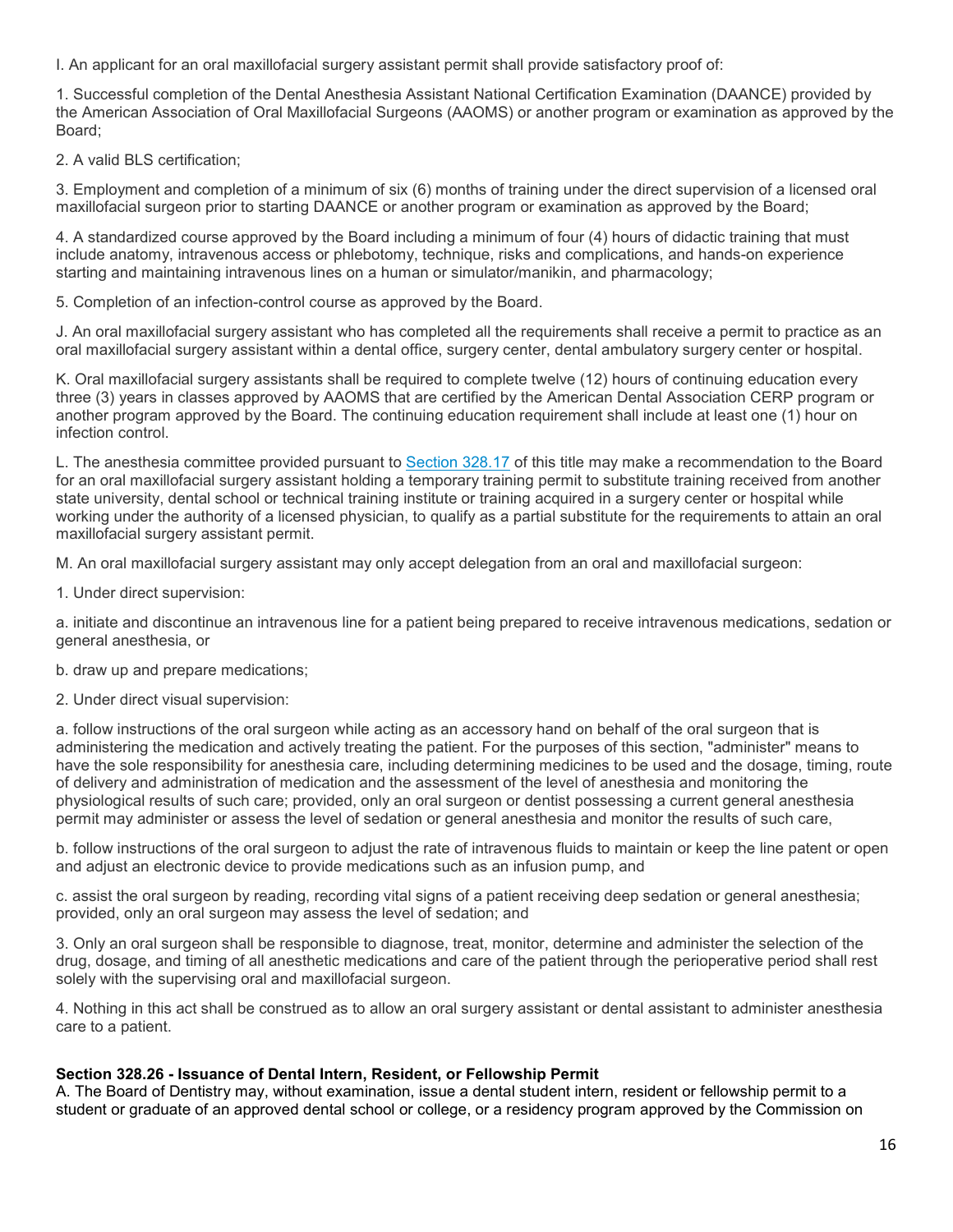Dental Accreditation (CODA). Upon meeting the qualifications and upon approval of the dean or the governing body of any public or private institution any person may request a dental student intern, resident or fellow permit to be issued from the Board, with limited duties as defined in the permit. A fellowship permit may only be given to a person currently participating in a fellowship program affiliated with an accredited dental school.

B. A dental student intern, resident or fellowship permit shall not be issued to any person whose license to practice dentistry in this state or in another state has been suspended or revoked, or to whom a license to practice dentistry has been refused.

C. A dental student intern, resident or fellowship permit shall not authorize the holder to open an office for the private practice of dentistry, or to receive compensation for the practice of dentistry, except a salary paid by the federal government or this state, or their subdivisions, or the public or private institution where the holder of the dental student intern, resident or fellowship permit will be employed.

D. A dental student intern with a valid dental student intern permit may work under the direct supervision of a licensed dentist for compensation upon meeting the following criteria:

1. The dental student intern shall notify the Board of the supervising dentist;

2. A dental student intern, having finished the first year of dental school, may assist in all duties of a dental assistant pursuant to the administrative rules of the Board; and

3. A dental student intern, having finished the second year of dental school, may assist in all duties permitted in paragraph 2 of this subsection, radiation safety, coronal polishing and sealants.

E. A dental student intern, resident or fellowship permit shall automatically expire when the permit holder is no longer participating in the program offered by the college of dentistry, the accredited dental college or the institution.

F. The issuance of a dental student intern, resident or fellowship permit by the Board shall in no way be considered a guarantee or predetermination of any person to receive a full license issued by the Board.

G. Dental student intern or resident or fellowship permits may be renewed annually at the request of the dean of the college or program director of the program approved by CODA and at the discretion of the Board. H. Students currently enrolled at the University of Oklahoma College of Dentistry or an accredited dental hygiene or dental assisting program shall be exempted from Sections 328.19 and 328.21 of this title while participating in an educational program located at the University of Oklahoma College of Dentistry or the clinic of an accredited dental hygiene or dental assisting program. A licensed dentist, hygienist or faculty license holder shall be physically present in the facility whenever students of dentistry, dental hygiene or dental assisting are performing a clinical dental procedure on patients.

## **Section 328.27 - Faculty License or Faculty Specialty License**

A. 1. The Board of Dentistry may, without a clinical examination, upon presentation of satisfactory credentials, including completion of all portions of the National Board Dental Examination, the dental hygiene National Boards and both Part I and Part II of the National Board examination for dentists, and under such rules as the Board may promulgate, issue a faculty license or faculty specialty license to an applicant who:

a. is a graduate of a school of dentistry approved by the Board and is licensed to practice dentistry in another state or country,

b. has graduated from an accredited dental program, or

c. successfully completes advanced training in a specialty dental program approved by the Commission on Dental Accreditation of the American Dental Association, or

d. if applying for a hygiene faculty license, is a graduate of an accredited dental hygiene program and is licensed to practice dental hygiene in another state.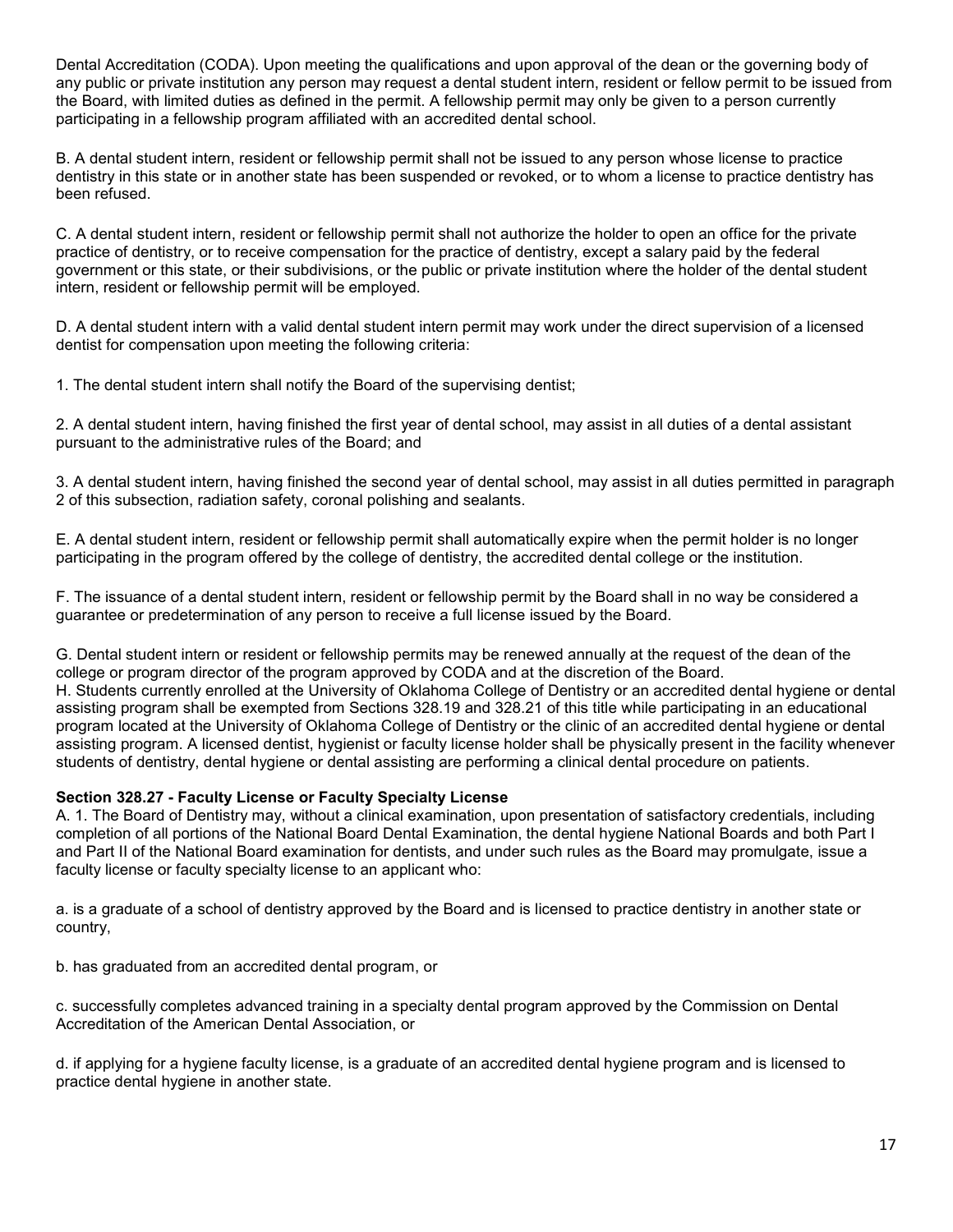2. A faculty license or faculty specialty license shall be issued only upon the request and certification of the dean of an accredited dental college or the program director of an accredited dental hygiene program located in this state that the applicant is a full-time member of the teaching staff of that college or program.

3. Within the first two (2) years of employment, the faculty license or faculty specialty license holder shall show proof of passing an appropriate clinical board examination, as provided in Section 328.21 of this title, recognized by the Board of Dentistry.

4. A faculty license or faculty specialty license shall be valid for one (1) year and may be renewed by the Board at the written request of the dean of an accredited dental program or the director of an accredited dental hygiene program.

5. A faculty license or faculty specialty license shall automatically expire when the license holder is no longer employed as a faculty member at the institution that requested the license.

6. The holder of a faculty license or faculty specialty license shall be entitled to perform services and procedures in the same manner as a person holding a license to practice dentistry or dental hygiene in this state, but all services and procedures performed by the faculty license or faculty specialty license holder shall be without compensation other than that received in salary from a faculty position or through faculty practice as authorized by the Board. The holder of a faculty license or faculty specialty license shall be limited to practicing in the specialty area as designated on the license. Such services and procedures shall be performed only within the facilities of an accredited dental college or accredited dental hygiene program or within the facilities designated by the accredited dental college and teaching hospitals approved by the Board.

B. The dean of an accredited dental or hygiene program may petition the Board to allow a faculty member to have a limited faculty permit, based on a showing of criteria that the individual possesses specialty knowledge in a specific area that would benefit the college or program. The holder of a limited faculty permit shall not have privileges to perform procedures in the faculty practice at the University of Oklahoma College of Dentistry, but may oversee the student clinic. A limited faculty permit shall be valid for one (1) year and may be renewed by the Board at the written request of the dean of an accredited dental program or the director of an accredited dental hygiene program.

C. Upon request of the dean, the Board President may issue a dentist or hygienist licensed in another state or country a temporary license pursuant to Section 328.23 of this title for the purpose of attending, presenting or participating in a seminar or live training in dental techniques or dental anesthesia, given at the University of Oklahoma College of Dentistry to licensed dentists and hygienists for continuing education credits and students enrolled in the University of Oklahoma College of Dentistry. A temporary permit issued for this purpose shall not exceed seven (7) days and may not be issued to the same person more than four (4) times in a calendar year.

D. Upon the request of the Oklahoma Dental Association President or the Oklahoma Dental Hygienist Association President, the Board President may issue a dentist or a hygienist licensed in another state a temporary license pursuant to Section 328.23 of this title for the purpose of presenting or participating in live patient demonstrations presented by the Oklahoma Dental Association or Oklahoma Dental Hygienist Association or other professional organizations approved by the Board at its annual meeting. A temporary permit issued for this purpose shall not exceed four (4) days per calendar year.

E. Courses for expanded duties for dental assistants pursuant to the administrative rules of the Board may be taught in an online, interactive online, in-classroom, lab or blended format. All expanded-duty courses shall include a dentist or dental hygienist that is employed full- or part-time by an educational program approved by the Commission on Dental Accreditation and currently on file with the Board. Courses offered pursuant to this subsection shall meet all criteria in administrative rules approved by the Board.

## **Section 328.28a - Applicants - Criminal Background Check**

Beginning January 2016, every applicant for any type of license or permit issued by the Board of Dentistry shall be subject to a national criminal background check. The Board may deny a license or permit for any applicant who fails to disclose a criminal history or if any applicant has pled guilty or nolo contendere to or has been convicted of a felony or misdemeanor involving moral turpitude, Medicaid fraud or a violation of federal or state controlled dangerous substances laws.

#### **Section 328.29 - Unlawful Practices for Dental Hygienists**

A. It shall be unlawful for any dental hygienist to: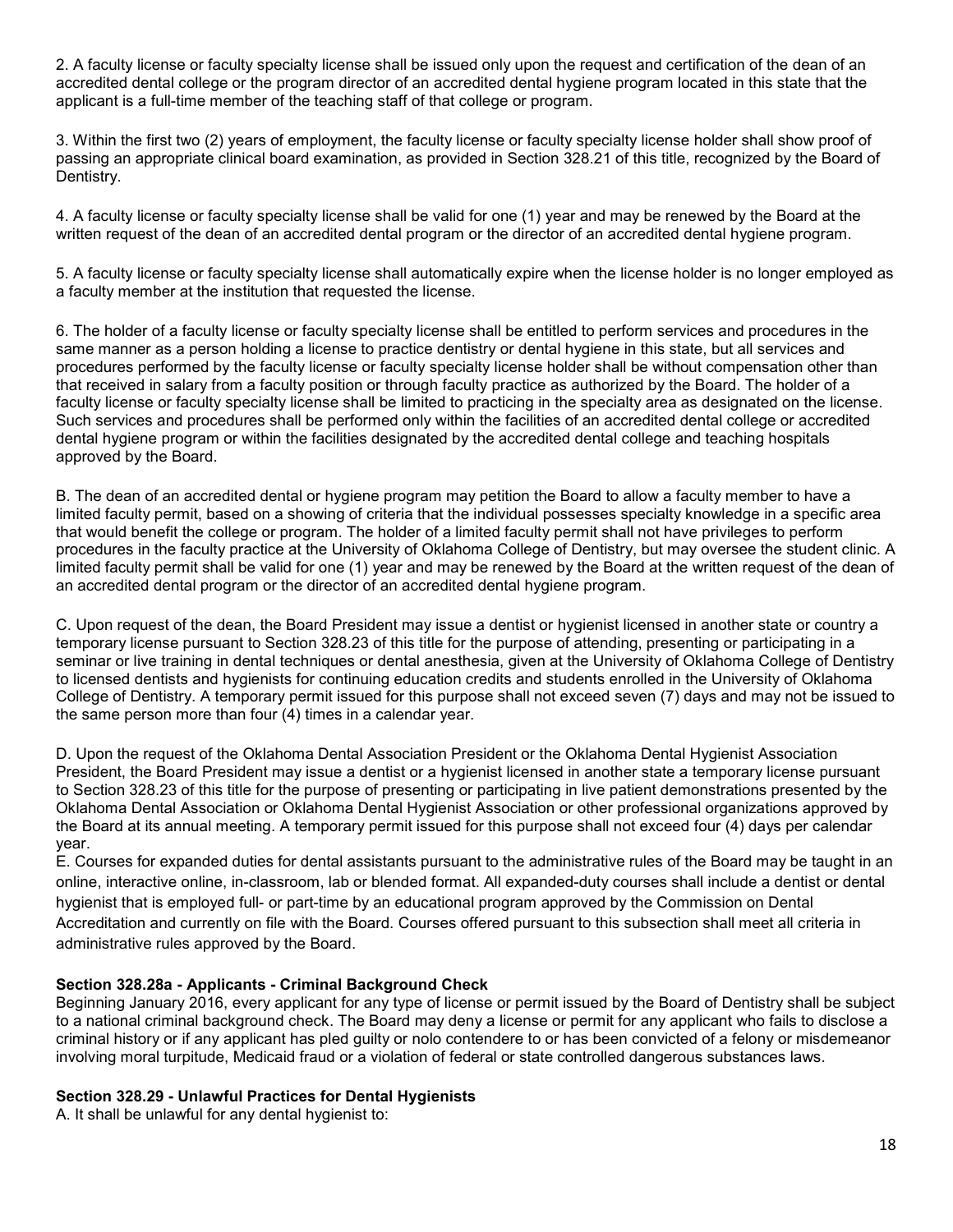1. Advertise or publish, directly or indirectly, or circulate through the usual commercial channels, such as the press, magazines, directories, radio, television, sign, display or by leaflets, the fact that he or she is in the practice of dental hygiene;

2. Place his or her name in any city, commercial or other directory;

3. Place his or her name in the classified section of a telephone directory;

4. Offer free dental service or examination as an inducement to gain patronage;

5. Claim the use of any secret or patented methods or treatments;

6. Employ or use solicitors to obtain patronage;

7. Pay or accept commission in any form or manner as compensation for referring patients to any person for professional services;

8. In any way advertise as having ability to diagnose or prescribe for any treatment;

9. Publish any schedule or comparative prices or fees for his or her services;

10. Claim or infer superiority over other dental hygienists;

11. Perform any services in the mouth other than those which are hereafter authorized by the Board of Dentistry pursuant to authority conferred by the State Dental Act;

12. Attempt to conduct a practice of dental hygiene in any place or in any manner other than as authorized by Section 328.34 of this title;

13. Attempt to use in any manner whatsoever any oral prophylaxis list, call list, records, reprints or copies of same or information gathered therefrom, or the names of patients whom he or she has formerly treated when serving as an employee in the office of a dentist for whom he or she was formerly employed; or

14. Fail to keep prominently displayed in the office of the dentist for whom he or she is employed his or her license and annual renewal certificate.

B. 1. Any person committing an offense against any of the provisions of this section, including, but not limited to, duly promulgated rules of the Board shall, upon conviction thereof, be subjected to such penalties as are provided in the State Dental Act.

2. A writ of injunction without bond shall be made available to the Board of Dentistry for the enforcement of the State Dental Act.

C. It shall not be a violation of the State Dental Act for a dental hygienist to place his or her name in letters no larger than those used by his or her dentist employer on the door, window or premises, with the letters R.D.H. or the words, dental hygienist, following his or her name.

#### **Section 328.29a - Revocation or Suspension of Permit of Dental Assistant or Oral Maxillofacial Surgery Assistant - Petition for Reinstatement - Other Disciplinary Actions**

A. The following acts or occurrences by a dental assistant or oral maxillofacial surgery assistant shall constitute grounds for which the penalties specified in [Section 328.44a](http://www.oscn.net/applications/oscn/DeliverDocument.asp?citeid=95510) of this title may be imposed by the Board of Dentistry or be the basis for denying a new applicant any license or permit issued by the Board:

1. Any of the causes now existing in the laws of the State of Oklahoma;

2. A violation of the provisions of the State Dental Act; or

3. A violation of the rules of the Board promulgated pursuant to the State Dental Act.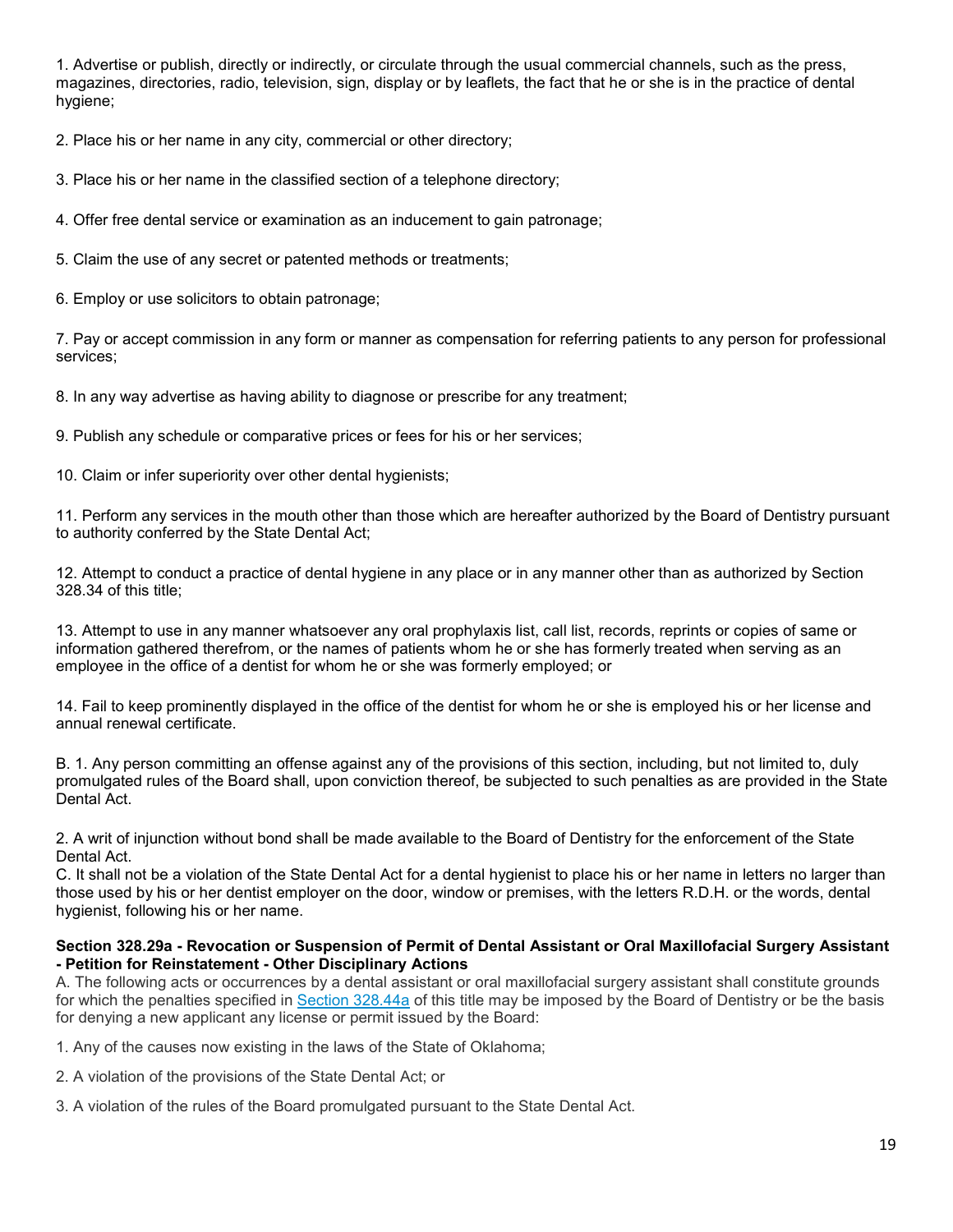B. The Board shall also have the power to act upon a petition by a dental assistant or oral maxillofacial surgery assistant for reinstatement to good standing. The Board shall keep a record of the evidence and proceedings in all matters involving the revocation or suspension of a permit, censure or probation of a dental assistant or oral maxillofacial surgery assistant. The Board shall make findings of fact and a decision thereon. The Board shall immediately forward a certified copy of the decision to the dental assistant or oral maxillofacial surgery assistant involved by registered mail to the last-known official address as recorded by the Board.

C. The decision shall be final unless the dental assistant or oral maxillofacial surgery assistant appeals the decision as provided by the State Dental Act.

D. The Board shall have power to revoke or suspend the permit, censure, or place on probation a dental assistant or oral maxillofacial surgery assistant for a violation of one or more of the following:

1. Pleading guilty or nolo contendere to, or being convicted of, a felony crime that substantially relates to the occupation of a dental assistant or oral maxillofacial surgery assistant and poses a reasonable threat to public safety, or a violation of federal or state controlled dangerous substances laws;

2. Presenting to the Board a false application or documentation for a permit;

3. Being, by reason of persistent inebriety or addiction to drugs, incompetent to continue to function as a dental assistant or oral maxillofacial surgery assistant;

4. Functioning outside the direct or direct visual supervision of a dentist;

5. Performing any function prohibited by Chapter 15 of the Oklahoma Administrative Code or any violation that would be a violation for a dentist or hygienist under [Section 328.32](http://www.oscn.net/applications/oscn/DeliverDocument.asp?citeid=95495) or [328.33](http://www.oscn.net/applications/oscn/DeliverDocument.asp?citeid=95496) of this title, or any other duty not assignable to a dental assistant; or

6. Failure to secure an annual registration as specified in [Section 328.41](http://www.oscn.net/applications/oscn/DeliverDocument.asp?citeid=95505) of this title.

E. The Board's review panel, as set forth in [Section 328.43a](http://www.oscn.net/applications/oscn/DeliverDocument.asp?citeid=95508) of this title, upon concurrence with the president of the Board, may determine that an emergency exists to temporarily suspend the permit of a dental assistant or oral maxillofacial surgery assistant if the panel finds that public health, safety or welfare imperatively requires emergency action. The panel may conduct a hearing pursuant to [Section 314 of Title 75](http://www.oscn.net/applications/oscn/DeliverDocument.asp?citeid=93523) of the Oklahoma Statutes for the temporary suspension.

F. As used in this section:

1. "Substantially relates" means the nature of criminal conduct for which the person was convicted has a direct bearing on the fitness or ability to perform one or more of the duties or responsibilities necessarily related to the occupation; and

2. "Poses a reasonable threat" means the nature of criminal conduct for which the person was convicted involved an act or threat of harm against another and has a bearing on the fitness or ability to serve the public or work with others in the occupation.

## **Section 328.31 - Types of Trade Names Prohibited - Registration with Board - Issuance of Certificates - Enforcement Actions**

A. Professional entities formed pursuant to the Professional Entity Act, for the purpose of rendering professional services by a dentist, shall be subject to all of the provisions of the State Dental Act, except that professional entities shall not be required to obtain a license from the Board of Dentistry. Individuals who hold a license issued by the Board shall be responsible, pursuant to the State Dental Act, for their personal conduct without regard to the fact that they are acting as an owner, manager, agent or employee of, or the holder of an interest in, a professional entity.

B. Professional entities formed for the purpose of rendering professional services by a dentist must register with the Board before rendering such services and must update the registration during the renewal period of each year. The Board shall:

1. Provide the form and establish the fee for the registration and update;

- 2. Maintain a registry of all such professional entities; and
- 3. Publish annually a summary of the registry.

C. The Board is authorized to issue certificates pursuant to Section 804 of Title 18 of the Oklahoma Statutes and shall maintain a record of each certificate issued.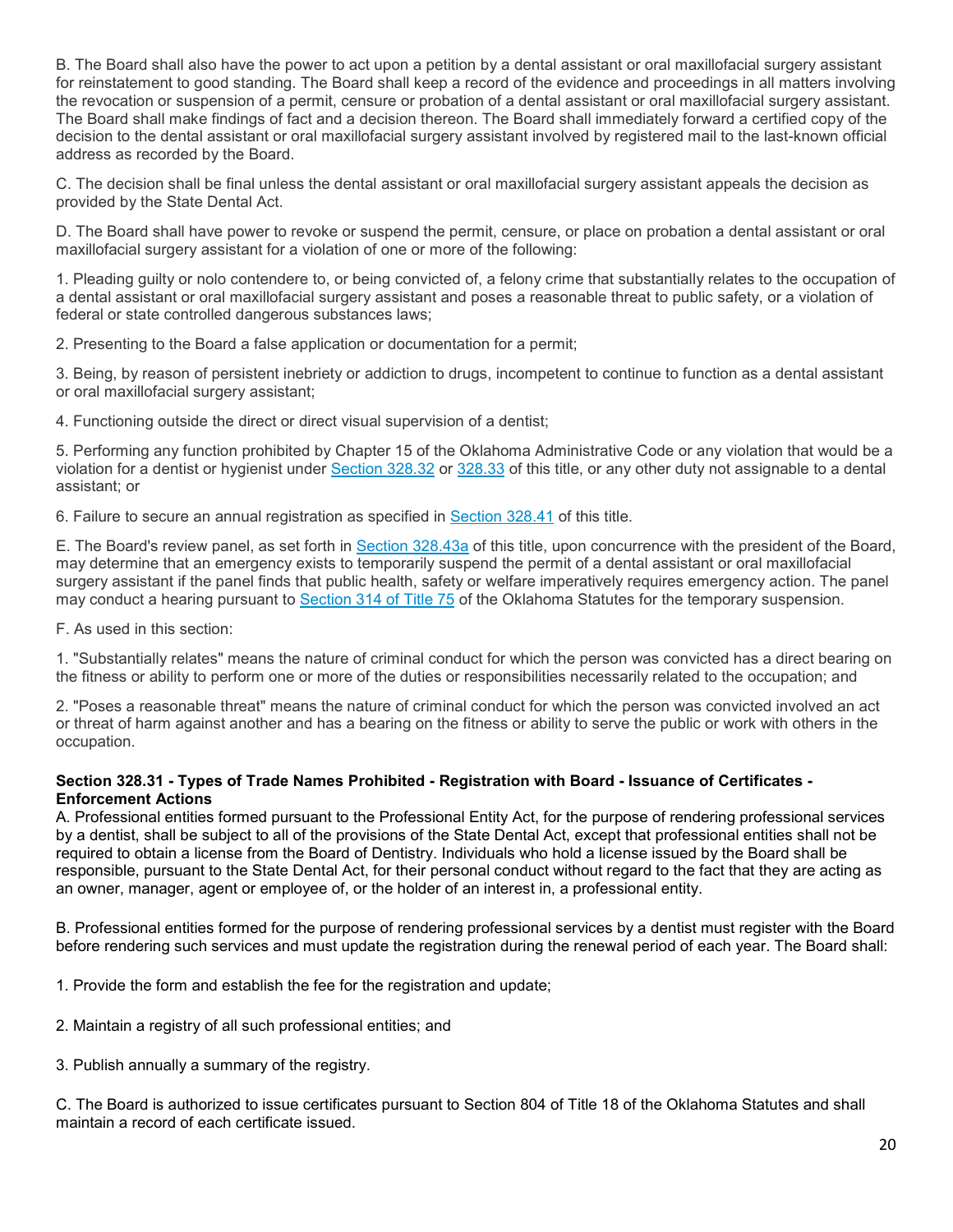D. Enforcement actions by the Board for violation of the State Dental Act or the rules of the Board may be brought against a professional entity as well as against any individual who is or has acted as an owner, manager, agent or employee of, or the holder of an interest in, the professional entity.

# **Section 328.31a - Use of Trade Names with Practice of Dentistry - Advertisement Requirements**

A. One dentist or multiple dentists may use a trade name in connection with the practice of dentistry provided that: 1. The use of the trade name shall not be false, fraudulent or misleading;

2. The name of the dentist or dentists actually providing the dental services to the patient shall appear on all insurance claim forms, billing invoices or statements sent to the patient and on all receipts if any are given to the patient;

3. Treatment records shall be maintained for each patient that clearly identify the dentist or dentists who performed all dental services for the patient; and

4. When one dentist or multiple dentists make an advertisement in the trade name or the trade name is included in an advertisement, a copy of the advertisement, including but not limited to any electronic form of the advertising, shall be kept by the dentist or dentists for three (3) years from the first publication date of the advertisement.

B. Beginning July 1, 2016, all advertisements for dentistry shall include the name of the dentist or dentists that shall be providing treatment and shall list the type of dental or specialty license on the advertisement. C. The Board of Dentistry shall promulgate rules regulating advertisements in which one dentist or multiple dentists use a trade name.

**Section 328.31b - Maintenance and Retention of Written Records - Minimum Information - Format** A. Every dental office or treatment facility, whether individual, group or multi-doctor practice operating under a name, trade name or other professional entity shall maintain written records on each patient treated at the facility and shall make these records available to the Board and other regulatory entities or be subject to the penalties as set forth in Section 328.44 of this title.

B. Each licensed dentist shall maintain written records on each patient that shall contain, at a minimum, the following information about the patient:

1. A health history listing known illnesses, other treating physicians, and current medications prescribed;

2. Results of clinical examination and tests conducted, including the identification, or lack thereof, of any oral pathology or diseases;

3. Treatment plan proposed by the dentist;

4. Treatment rendered to the patient. The patient record shall clearly identify the dentist and the dental hygienist providing the treatment with the dentist, specialty or dental hygienist license number;

5. Whenever patient records are released or transferred, the dentist releasing or transferring the records shall maintain either the original records or copies thereof and a notation shall be made in the retained records indicating to whom the records were released or transferred; and

6. All claims being submitted for insurance must be signed, stamped or have an electronic signature by the treating dentist.

C. Patient records may be kept in an electronic data format, provided that the dentist maintains a backup copy of information stored in the data processing system using disk, tape or other electronic back-up system and that backup is updated on a regular basis, at least weekly, to assure that data is not lost due to system failure. Any electronic data system shall be capable of producing a hard copy on demand.

D. All patient records shall be maintained for seven (7) years from the date of treatment.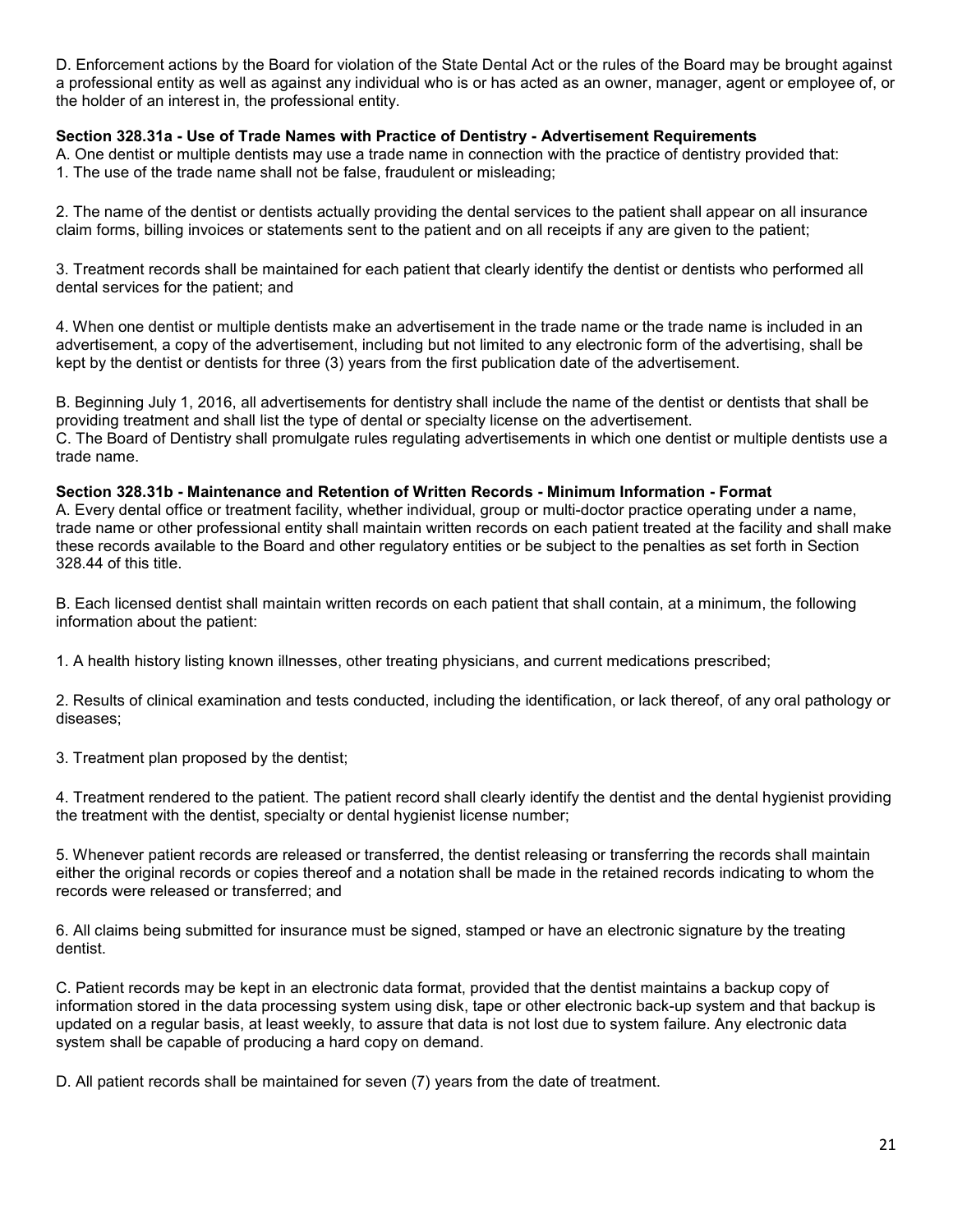E. Each licensed dentist shall retain a copy of each entry in his or her patient appointment book or such other log, calendar, book, file or computer data used in lieu of an appointment book for a period of no less than seven (7) years from the date of each entry thereon.

## **Section 328.32 - Grounds for Penalties**

#### *Multiple Amendments Enacted During the 2019 Legislative Session*

#### **Version 1 (as amended by Laws 2019, SB 848, c. 428, § 3, emerg. eff. May 21, 2019)**

A. The following acts or occurrences by a dentist shall constitute grounds for which the penalties specified in [Section](http://www.oscn.net/applications/oscn/DeliverDocument.asp?citeid=95510)  [328.44a](http://www.oscn.net/applications/oscn/DeliverDocument.asp?citeid=95510) of this title may be imposed by order of the Board of Dentistry or be the basis for denying a new applicant any license or permit issued by the Board:

1. Pleading guilty or nolo contendere to, or being convicted of, a felony, a misdemeanor involving moral turpitude, Medicaid fraud or a violation of federal or state controlled dangerous substances laws;

2. Presenting to the Board a false diploma, license, or certificate, or one obtained by fraud or illegal means, or providing other false information on an application or renewal;

3. Being, by reason of persistent inebriety or addiction to drugs, incompetent to continue the practice of dentistry;

4. Publishing a false, fraudulent, or misleading advertisement or statement;

5. Authorizing or aiding an unlicensed person to practice dentistry, to practice dental hygiene, or to perform a function for which a permit from the Board is required;

6. Authorizing or aiding a dental hygienist to perform any procedure prohibited by the State Dental Act or the rules of the Board;

7. Authorizing or aiding a dental assistant or oral maxillofacial surgery assistant to perform any procedure prohibited by the State Dental Act or the rules of the Board;

8. Failing to pay fees as required by the State Dental Act or the rules of the Board;

9. Failing to complete continuing education requirements;

10. Representing himself or herself to the public as a specialist in a dental specialty without holding a dental specialty license therefor;

11. Representing himself or herself to the public as a specialist whose practice is limited to a dental specialty, when such representation is false, fraudulent, or misleading;

12. Endangering the health of patients by reason of having a highly communicable disease and continuing to practice dentistry without taking appropriate safeguards;

13. Practicing dentistry in an unsafe or unsanitary manner or place, including but not limited to repeated failures to follow Centers for Disease Control and Prevention (CDC) or Occupational Safety and Health Administration (OSHA) guidelines;

14. Being shown to be mentally unsound;

15. Being shown to be grossly immoral and that such condition represents a threat to patient care or treatment;

16. Being incompetent to practice dentistry while delivering care to a patient;

17. Committing gross negligence in the practice of dentistry;

18. Committing repeated acts of negligence in the practice of dentistry;

19. Offering to effect or effecting a division of fees, or agreeing to split or divide a fee for dental services with any person, in exchange for the person bringing or referring a patient;

20. Being involuntarily committed to an institution for treatment for substance abuse, until recovery or remission;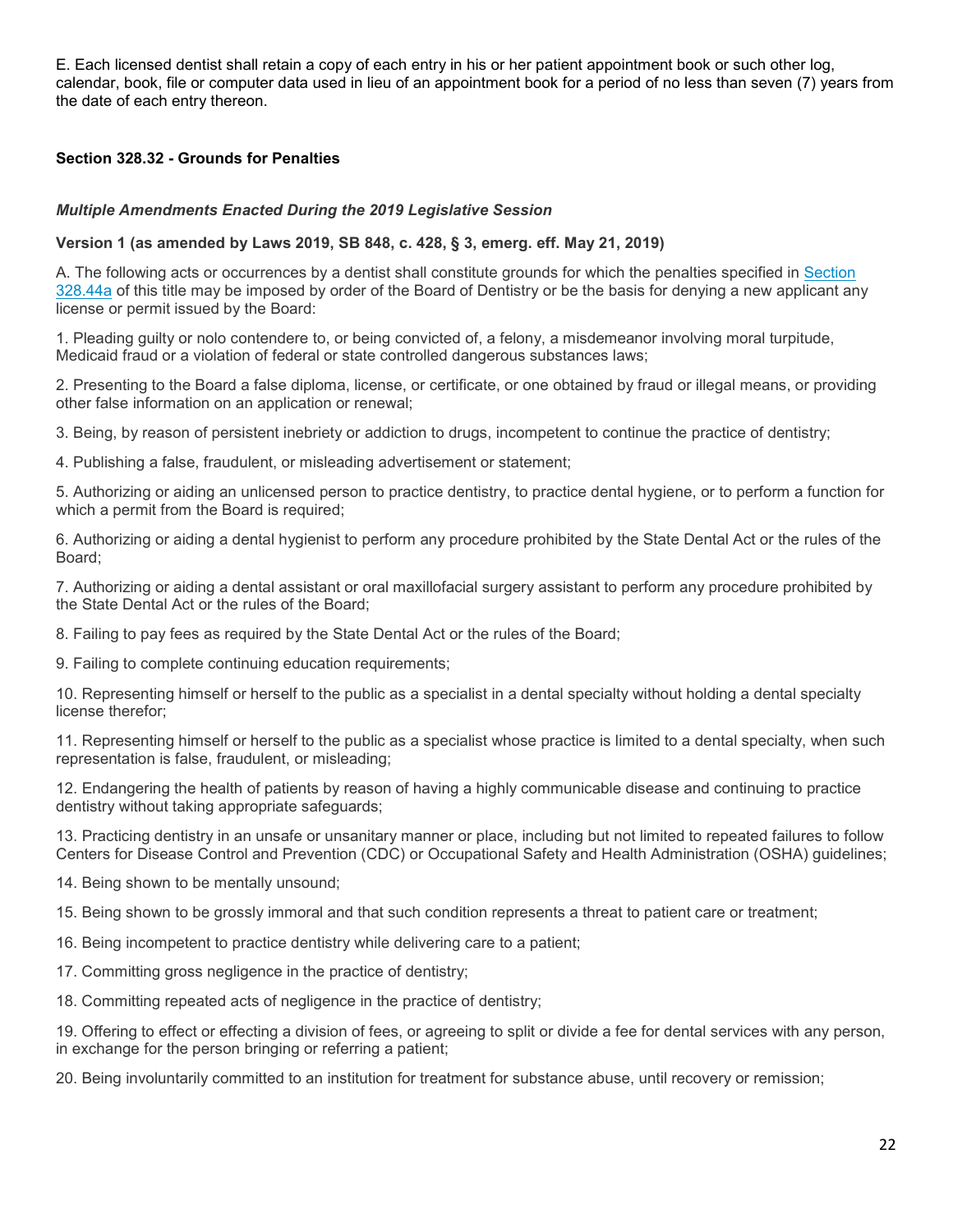21. Using or attempting to use the services of a dental laboratory or dental laboratory technician without issuing a laboratory prescription, except as provided in subsection C of [Section 328.36](http://www.oscn.net/applications/oscn/DeliverDocument.asp?citeid=95499) of this title;

22. Aiding, abetting, or encouraging a dental hygienist employed by the dentist to make use of an oral prophylaxis list, or the calling by telephone or by use of letters transmitted through the mails to solicit patronage from patients formerly served in the office of any dentist formerly employing such hygienist;

23. Having more than the equivalent of three full-time dental hygienists for each dentist actively practicing in the same dental office;

24. Allowing a person not holding a permit or license issued by the Board to assist in the treatment of a patient without having a license or permit issued by the Board;

25. Knowingly patronizing or using the services of a dental laboratory or dental laboratory technician who has not complied with the provisions of the State Dental Act and the rules of the Board;

26. Authorizing or aiding a dental hygienist, dental assistant, oral maxillofacial surgery assistant, dental laboratory technician, or holder of a permit to operate a dental laboratory to violate any provision of the State Dental Act or the rules of the Board;

27. Willfully disclosing information protected by the Health Information Portability and Accountability Act, P.L. 104-191;

28. Writing a false, unnecessary, or excessive prescription for any drug or narcotic which is a controlled dangerous substance under either federal or state law, or prescribing, dispensing or administering opioid drugs in excess of the maximum limits authorized in [Section 2-309I of Title 63](http://www.oscn.net/applications/oscn/DeliverDocument.asp?citeid=482877) of the Oklahoma Statutes;

29. Prescribing or administering any drug or treatment without having established a valid dentist-patient relationship;

30. Using or administering nitrous oxide gas in a dental office in an inappropriate or unauthorized manner;

31. Engaging in nonconsensual physical contact with a patient which is sexual in nature, or engaging in a verbal communication which is intended to be sexually demeaning to a patient;

32. Practicing dentistry without displaying, at the dentist's primary place of practice, the license issued to the dentist by the Board to practice dentistry and the current renewal certificate;

33. Being dishonest in a material way with a patient;

34. Failing to retain all patient records for at least seven (7) years from the date of the last treatment, except that the failure to retain records shall not be a violation of the State Dental Act if the dentist shows that the records were lost, destroyed, or removed by another, without the consent of the dentist;

35. Failing to retain the dentist's copy of any laboratory prescription for at least three (3) years, except that the failure to retain records shall not be a violation of the State Dental Act if the dentist shows that the records were lost, destroyed, or removed by another, without the consent of the dentist;

36. Allowing any corporation, organization, group, person, or other legal entity, except another dentist or a professional entity that is in compliance with the registration requirements of subsection B of [Section 328.31](http://www.oscn.net/applications/oscn/DeliverDocument.asp?citeid=95493) of this title, to direct, control, or interfere with the dentist's clinical judgment. Clinical judgment shall include, but not be limited to, such matters as selection of a course of treatment, control of patient records, policies and decisions relating to pricing, credit, refunds, warranties and advertising, and decisions relating to office personnel and hours of practice. Nothing in this paragraph shall be construed to:

a. limit a patient's right of informed consent, or

b. prohibit insurers, preferred provider organizations and managed care plans from operating pursuant to the applicable provisions of the Oklahoma Insurance Code and the Public Health Code;

37. Violating the state dental act of another state resulting in a plea of guilty or nolo contendere, conviction or suspension or revocation or other sanction by another state board, of the license of the dentist under the laws of that state;

38. Violating or attempting to violate the provisions of the State Dental Act or the rules of the Board, as a principal, accessory or accomplice;

39. Failing to comply with the terms and conditions of an order imposing suspension of a license or placement on probation issued pursuant to [Section 328.44a](http://www.oscn.net/applications/oscn/DeliverDocument.asp?citeid=95510) of this title;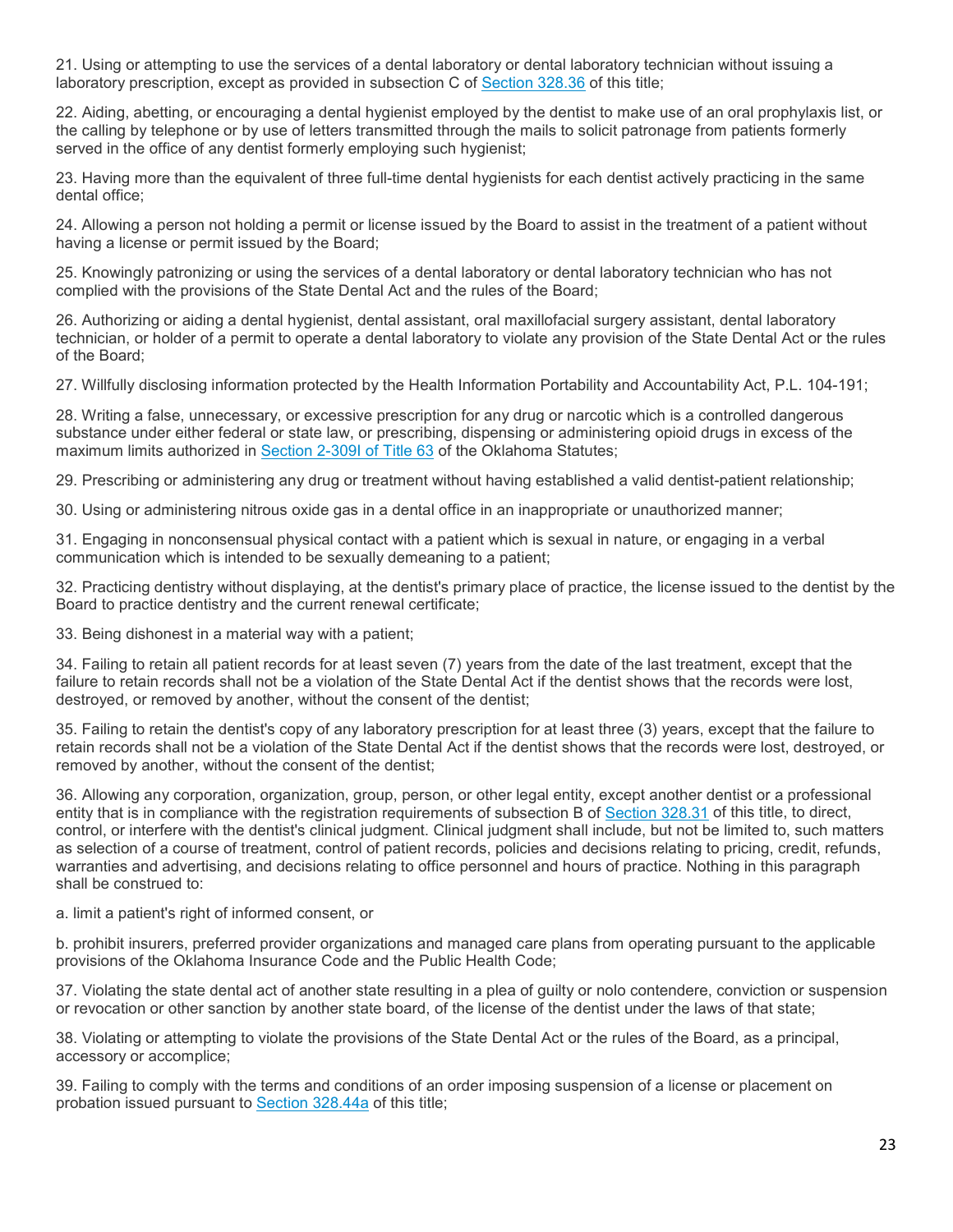40. Failing to cooperate during an investigation or providing false information, verbally or in writing, to the Board, the Board's investigator or an agent of the Board; or

41. Having multiple administrative or civil actions reported to the National Practitioner Databank.

B. The provisions of the State Dental Act shall not be construed to prohibit any dentist from displaying or otherwise advertising that the dentist is also currently licensed, registered, certified, or otherwise credentialed pursuant to the laws of this state or a nationally recognized credentialing board, if authorized by the laws of the state or credentialing board to display or otherwise advertise as a licensed, registered, certified, or credentialed dentist.

#### **Version 2 (as amended by Laws 2019, SB 603, c. 397, § 7)**

A. The following acts or occurrences by a dentist shall constitute grounds for which the penalties specified in [Section](http://www.oscn.net/applications/oscn/DeliverDocument.asp?citeid=95510)  [328.44a](http://www.oscn.net/applications/oscn/DeliverDocument.asp?citeid=95510) of this title may be imposed by order of the Board of Dentistry or be the basis for denying a new applicant any license or permit issued by the Board:

1. Pleading guilty or nolo contendere to, or being convicted of, a felony, a misdemeanor involving moral turpitude, any crime in which an individual would be required to be a registered sex offender under Oklahoma law, any violent crime, Medicaid fraud, insurance fraud, identity theft, embezzlement or a violation of federal or state controlled dangerous substances laws;

2. Presenting to the Board a false diploma, license, or certificate, or one obtained by fraud or illegal means, or providing other false information on an application or renewal;

3. Being, by reason of persistent inebriety or addiction to drugs, incompetent to continue the practice of dentistry;

4. Publishing a false, fraudulent, or misleading advertisement or statement;

5. Authorizing or aiding an unlicensed person to practice dentistry, to practice dental hygiene, or to perform a function for which a permit from the Board is required;

6. Authorizing or aiding a dental hygienist to perform any procedure prohibited by the State Dental Act or the rules of the Board;

7. Authorizing or aiding a dental assistant or oral maxillofacial surgery assistant to perform any procedure prohibited by the State Dental Act or the rules of the Board;

8. Failing to pay fees as required by the State Dental Act or the rules of the Board;

9. Failing to complete continuing education requirements;

10. Representing himself or herself to the public as a specialist in a dental specialty without holding a dental specialty license therefor;

11. Representing himself or herself to the public as a specialist whose practice is limited to a dental specialty, when such representation is false, fraudulent, or misleading;

12. Endangering the health of patients by reason of having a highly communicable disease and continuing to practice dentistry without taking appropriate safeguards;

13. Practicing dentistry in an unsafe or unsanitary manner or place, including but not limited to repeated failures to follow Centers for Disease Control (CDC) or Occupational Health Safety Administration (OSHA) guidelines;

14. Being shown to be mentally unsound;

15. Being shown to be grossly immoral and that such condition represents a threat to patient care or treatment;

- 16. Being incompetent to practice dentistry while delivering care to a patient;
- 17. Committing gross negligence in the practice of dentistry;
- 18. Committing repeated acts of negligence in the practice of dentistry;

19. Offering to effect or effecting a division of fees, or agreeing to split or divide a fee for dental services with any person, in exchange for the person bringing or referring a patient;

20. Being involuntarily committed to an institution for treatment for substance abuse, until recovery or remission;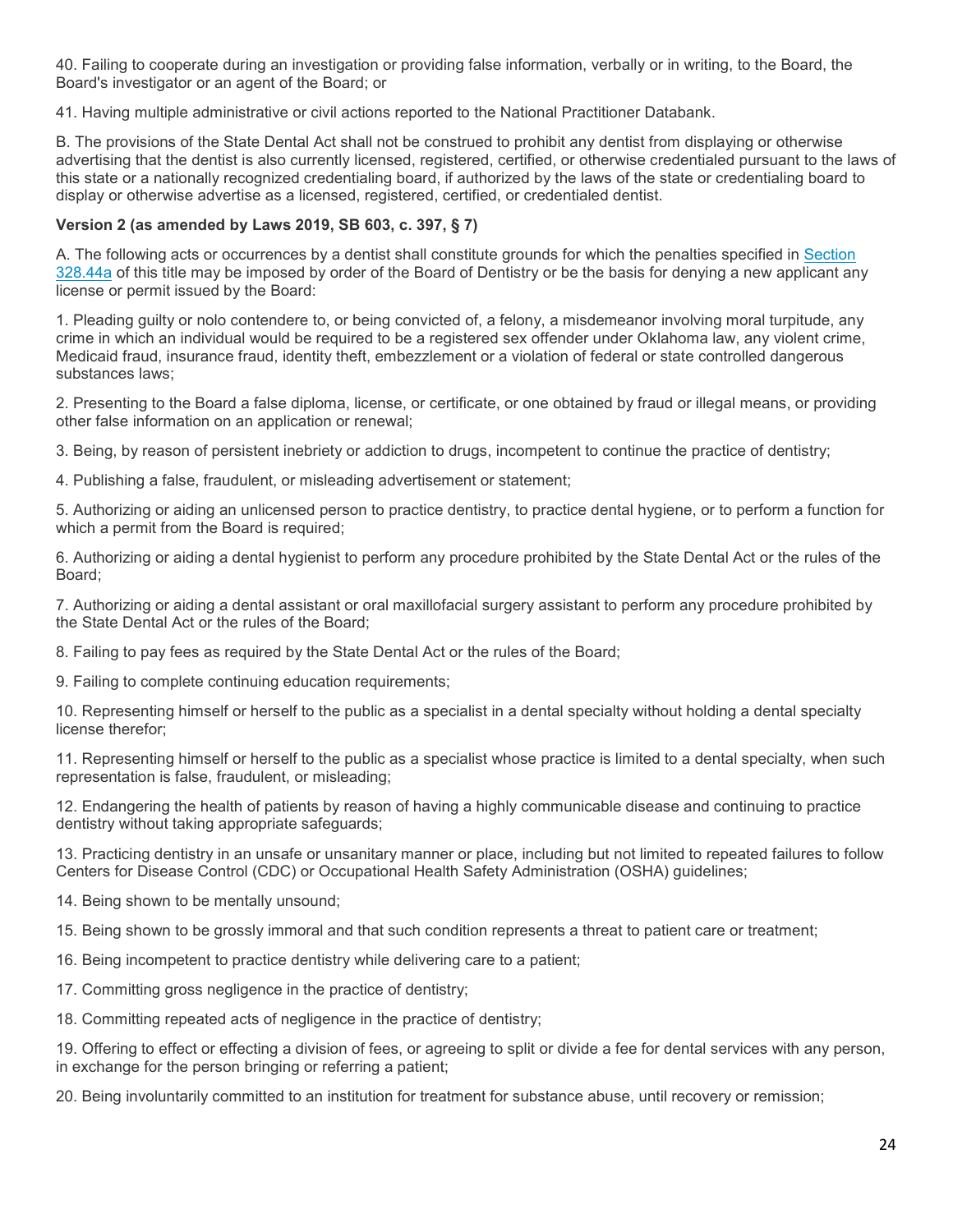21. Using or attempting to use the services of a dental laboratory or dental laboratory technician without issuing a laboratory prescription, except as provided in subsection C of [Section 328.36](http://www.oscn.net/applications/oscn/DeliverDocument.asp?citeid=95499) of this title;

22. Aiding, abetting, or encouraging a dental hygienist employed by the dentist to make use of an oral prophylaxis list, or the calling by telephone or by use of letters transmitted through the mails to solicit patronage from patients formerly served in the office of any dentist formerly employing such hygienist;

23. Having more than the equivalent of three full-time dental hygienists for each dentist actively practicing in the same dental office;

24. Allowing a person not holding a permit or license issued by the Board to assist in the treatment of a patient without having a license or permit issued by the Board;

25. Knowingly patronizing or using the services of a dental laboratory or dental laboratory technician who has not complied with the provisions of the State Dental Act and the rules of the Board;

26. Authorizing or aiding a dental hygienist, dental assistant, oral maxillofacial surgery assistant, dental laboratory technician, or holder of a permit to operate a dental laboratory to violate any provision of the State Dental Act or the rules of the Board;

27. Willfully disclosing information protected by the Health Information Portability and Accountability Act, P.L. 104-191;

28. Writing a false, unnecessary, or excessive prescription for any drug or narcotic which is a controlled dangerous substance under either federal or state law;

29. Prescribing or administering any drug or treatment without having established a valid dentist-patient relationship;

30. Using or administering nitrous oxide gas in a dental office in an inappropriate or unauthorized manner;

31. Engaging in nonconsensual physical contact with a patient which is sexual in nature, or engaging in a verbal communication which is intended to be sexually demeaning to a patient;

32. Practicing dentistry without displaying, at the dentist's primary place of practice, the license issued to the dentist by the Board to practice dentistry and the current renewal certificate;

33. Being dishonest in a material way with a patient;

34. Failing to retain all patient records for at least seven (7) years from the date of the last treatment, except that the failure to retain records shall not be a violation of the State Dental Act if the dentist shows that the records were lost, destroyed, or removed by another, without the consent of the dentist;

35. Failing to retain the dentist's copy of any laboratory prescription for at least three (3) years, except that the failure to retain records shall not be a violation of the State Dental Act if the dentist shows that the records were lost, destroyed, or removed by another, without the consent of the dentist;

36. Allowing any corporation, organization, group, person, or other legal entity, except another dentist or a professional entity that is in compliance with the registration requirements of subsection B of [Section 328.31](http://www.oscn.net/applications/oscn/DeliverDocument.asp?citeid=95493) of this title, to direct, control, or interfere with the dentist's clinical judgment. Clinical judgment shall include, but not be limited to, such matters as selection of a course of treatment, control of patient records, policies and decisions relating to pricing, credit, refunds, warranties and advertising, and decisions relating to office personnel and hours of practice. Nothing in this paragraph shall be construed to:

a. limit a patient's right of informed consent, or

b. prohibit insurers, preferred provider organizations and managed care plans from operating pursuant to the applicable provisions of the Oklahoma Insurance Code and the Public Health Code;

37. Violating the state dental act of another state resulting in a plea of guilty or nolo contendere, conviction or suspension or revocation or other sanction by another state board, of the license of the dentist under the laws of that state;

38. Violating or attempting to violate the provisions of the State Dental Act or the rules of the Board, a state or federal statute or rule relating to scheduled drugs, fraud, a violent crime or any crime for which the penalty includes the requirement of registration as a sex offender in Oklahoma as a principal, accessory or accomplice;

39. Failing to comply with the terms and conditions of an order imposing suspension of a license or placement on probation issued pursuant to [Section 328.44a](http://www.oscn.net/applications/oscn/DeliverDocument.asp?citeid=95510) of this title;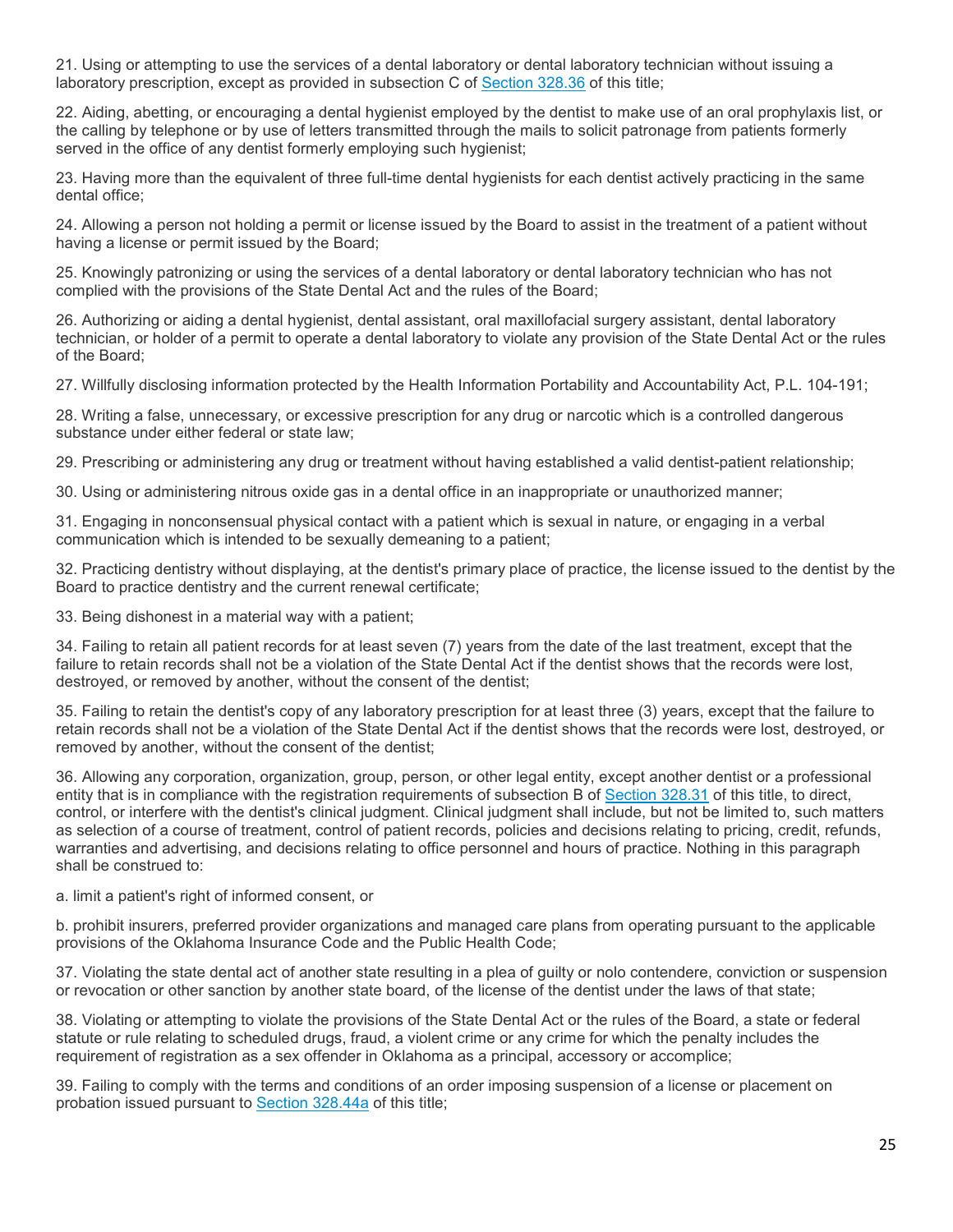40. Failing to cooperate during an investigation or providing false information, verbally or in writing, to the Board, the Board's investigator or an agent of the Board;

41. Having multiple administrative or civil actions reported to the National Practitioner Databank; or

42. Failing to complete an approved two-hour course on opioid and scheduled drug prescribing within one (1) year of obtaining a license or a violation of a law related to controlled dangerous substances including prescribing laws pursuant to [Section 2-309D of Title 63](http://www.oscn.net/applications/oscn/DeliverDocument.asp?citeid=439323) of the Oklahoma Statutes.

B. The provisions of the State Dental Act shall not be construed to prohibit any dentist from displaying or otherwise advertising that the dentist is also currently licensed, registered, certified, or otherwise credentialed pursuant to the laws of this state or a nationally recognized credentialing board, if authorized by the laws of the state or credentialing board to display or otherwise advertise as a licensed, registered, certified, or credentialed dentist.

## *Historical Data*

Laws 1970, SB 632, c. 173, § 32, emerg. eff. July 1, 1970; Amended by Laws 1996, HB 1880, c. 2, § 10, eff. November 1, 1996; Amended by Laws 1998, SB 448, c. 377, § 5, eff. November 1, 1998 [\(superseded document available\)](http://www.oscn.net/applications/oscn/DeliverDocument.asp?citeid=465246); Amended by Laws 2000, HB 1351, c. 283, § 6, eff. November 1, 2000 [\(superseded document available\)](http://www.oscn.net/applications/oscn/DeliverDocument.asp?citeid=445537); Amended by Laws 2011, SB 574, c. 262, § 3, emerg. eff. July 1, 2011 [\(superseded document available\)](http://www.oscn.net/applications/oscn/DeliverDocument.asp?citeid=463454); Amended by Laws 2012, SB 1690, c. 270, § 7, eff. November 1, 2012 [\(superseded document available\)](http://www.oscn.net/applications/oscn/DeliverDocument.asp?citeid=466770); Amended by Laws 2013, SB 684, c. 405, § 12, emerg. eff. July 1, 2013 [\(superseded document available\)](http://www.oscn.net/applications/oscn/DeliverDocument.asp?citeid=470426); Amended by Laws 2015, SB 781, c. 229, § 20, emerg. eff. July 1, 2015 [\(superseded document available\)](http://www.oscn.net/applications/oscn/DeliverDocument.asp?citeid=477097); Amended by Laws 2016, HB 2627, c. 113, § 4, eff. November 1, 2016 [\(superseded](http://www.oscn.net/applications/oscn/DeliverDocument.asp?citeid=478526)  [document available\)](http://www.oscn.net/applications/oscn/DeliverDocument.asp?citeid=478526); Amended by Laws 2019, SB 848, c. 428, § 3, emerg. eff. May 21, 2019 (superseded document [available\)](http://www.oscn.net/applications/oscn/DeliverDocument.asp?citeid=483818); Amended by Laws 2019, SB 603, c. 397, § 7 [\(superseded document available\)](http://www.oscn.net/applications/oscn/DeliverDocument.asp?citeid=486093).

# **Section 328.33 - Revocation or Suspension of Certificate of Ability of a Dental Hygienist**

A. The following acts or occurrences by a dental hygienist shall constitute grounds for which the penalties specified in [Section 328.44a](http://www.oscn.net/applications/oscn/DeliverDocument.asp?citeid=95510) of this title may be imposed by order of the Board of Dentistry or be the basis for denying a new applicant any license or permit issued by the Board:

- 1. Any of the causes now existing in the laws of the State of Oklahoma;
- 2. A violation of the provisions of the State Dental Act; or
- 3. A violation of the rules of the Board promulgated pursuant to the State Dental Act.

B. The Board shall also have the power to act upon a petition by a dental hygienist for reinstatement to good standing. The Board shall keep a record of the evidence and proceedings in all matters involving the revocation or suspension of a license or reprimand or probation of a dental hygienist. The Board shall make findings of fact and a decision thereon. The Board shall immediately forward a certified copy of the decision to the dental hygienist involved by registered mail to the last-known business address of the dental hygienist.

C. 1. The decision shall be final unless the dental hygienist appeals the decision as provided by the State Dental Act.

2. If an appeal is not timely taken, the decision shall be carried out by striking the name of the dental hygienist from the rolls, or suspending the dental hygienist for the period mentioned in issuing a reprimand, or otherwise acting as required by the decision.

D. The Board shall have power to revoke or suspend the license, reprimand, or place on probation a dental hygienist for a violation of one or more of the following:

1. Pleading guilty or nolo contendere to, or being convicted of, a felony, a misdemeanor involving moral turpitude, or a violation of federal or state controlled dangerous substances laws;

2. Presenting to the Board a false diploma, license or certificate, or one obtained by fraud or illegal means;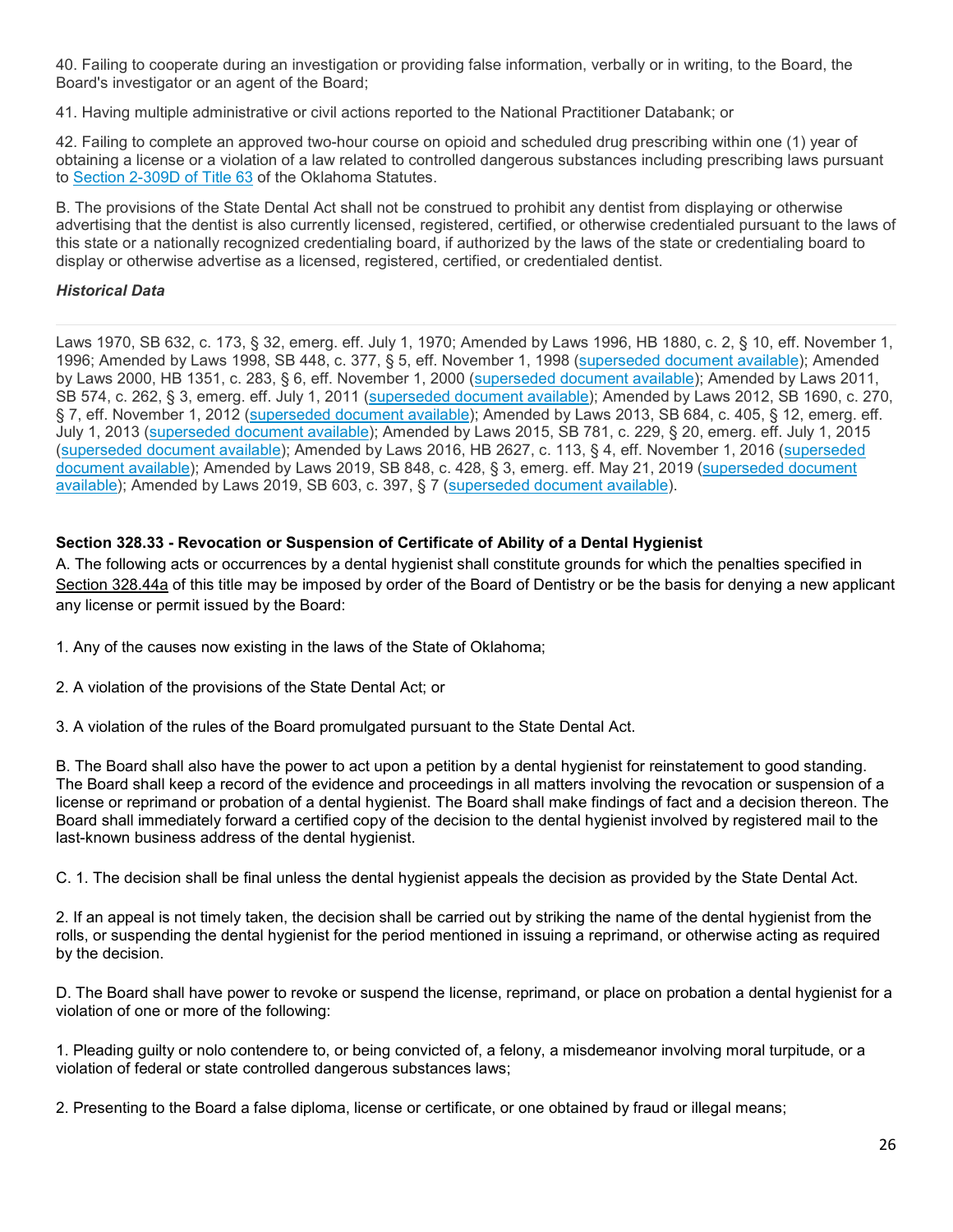3. Being, by reason of persistent inebriety or addiction to drugs, incompetent to continue the practice of dental hygiene;

4. Has been guilty of dishonorable or unprofessional conduct;

5. Failure to pay registration fees as provided by the State Dental Act;

6. Is a menace to the public health by reason of communicable disease;

7. Being shown to be mentally incapacitated or has been admitted to a mental institution, either public or private, and until the dental hygienist has been proven to be mentally competent;

8. Being shown to be grossly immoral;

9. Being incompetent in the practice of dental hygiene;

10. Committing willful negligence in the practice of dental hygiene;

11. Being involuntarily committed for treatment for drug addiction to a facility, either public or private, and until the dental hygienist has been proven cured;

12. Practicing or attempting to practice dental hygiene in any place or in any manner other than as authorized by [Section](http://www.oscn.net/applications/oscn/DeliverDocument.asp?citeid=95497)  [328.34](http://www.oscn.net/applications/oscn/DeliverDocument.asp?citeid=95497) of this title;

13. Using or attempting to use in any manner whatsoever any oral prophylaxis list, call list, records, reprints or copies of same, or information gathered therefrom, of the names of patients whom such dental hygienist might have served in the office of a prior employer, unless such names appear upon the bona fide call or oral prophylaxis list of the present employer of the dental hygienist and were caused to so appear through the legitimate practice of dentistry, as provided for in the State Dental Act;

14. Violating the state dental act of another state resulting in a plea of guilty or nolo contendere, conviction, or suspension or revocation of the license of the dental hygienist under the laws of that state;

15. Violating or attempting to violate the provisions of the State Dental Act or the rules of the Board, as a principal, accessory or accomplice;

16. Failing to comply with the terms and conditions of an order imposing suspension of a license or placement on probation issued pursuant to [Section 328.44a](http://www.oscn.net/applications/oscn/DeliverDocument.asp?citeid=95510) of this title; or 17. Any violation that would otherwise be a violation for a dentist under [328.32](http://www.oscn.net/applications/oscn/DeliverDocument.asp?citeid=95495) of this title

# **Section 328.34 - Dental Hygienists - Scope of Practice**

A. A dental hygienist may practice dental hygiene under the supervision of a dentist in a dental office or treatment facility. A dentist may employ not more than the equivalent of three full-time dental hygienists for each dentist actively practicing in the same dental office. Employing the equivalent of three dental hygienists shall mean the employment or any combination of full- or part-time dental hygienists not to exceed one hundred twenty (120) hours per week per dentist.

B. 1. A dentist may delegate to a dental hygienist the following procedures:

a. the duties and expanded duties authorized for dental assistants by the State Dental Act or the rules of the Board of Dentistry,

b. health history assessment pertaining to dental hygiene,

c. dental hygiene examination and the charting of intra-oral and extra-oral conditions, which include periodontal charting, dental charting and classifying occlusion,

d. dental hygiene assessment and treatment planning for procedures authorized by the supervisory dentist,

e. prophylaxis, which means the removal of any and all calcareous deposits, stains, accretions, or concretions from the supragingival and subgingival surfaces of human teeth, utilizing instrumentation by scaler or periodontal curette on the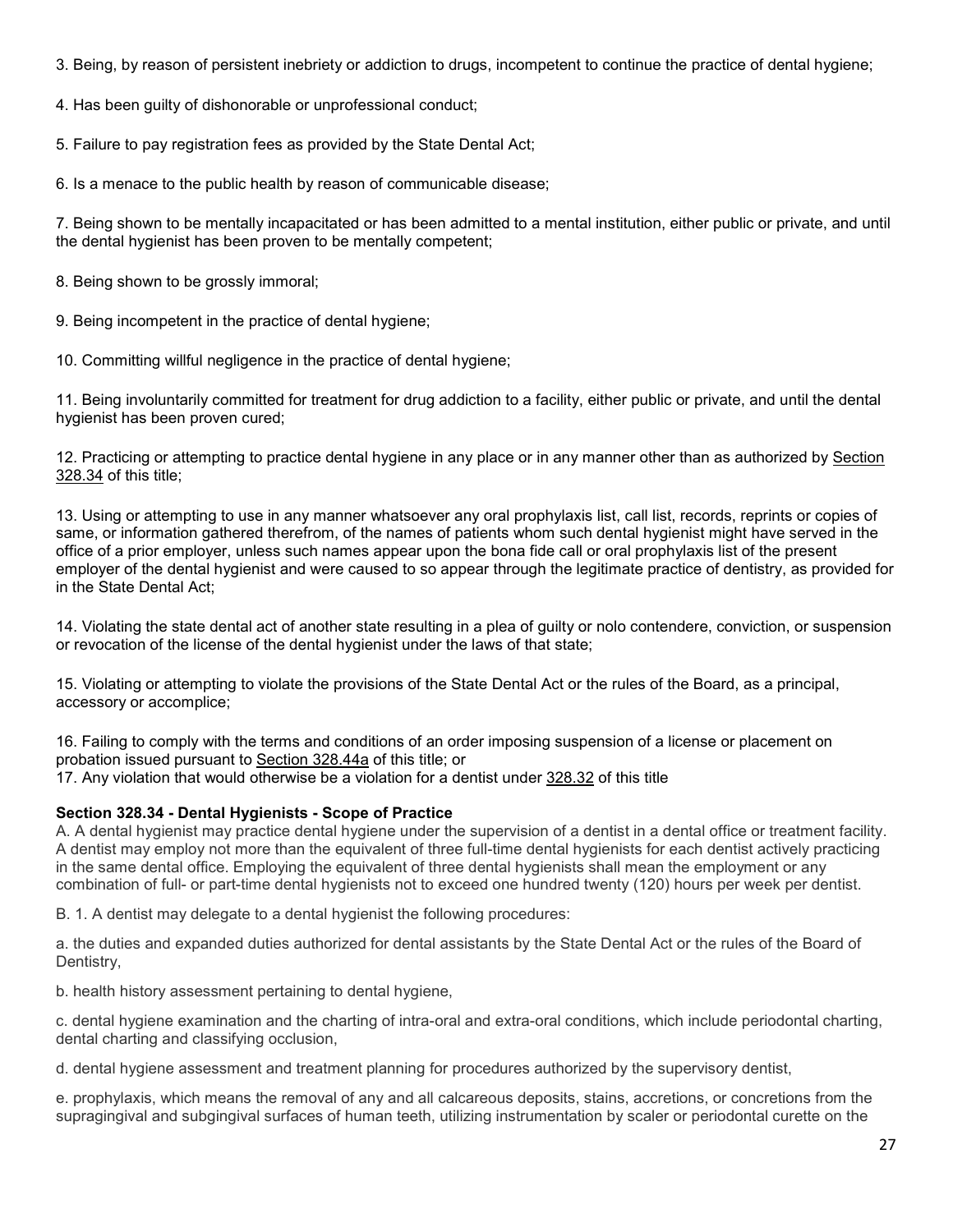crown and root surfaces of human teeth, including rotary or power-driven instruments. This paragraph shall not be construed to prohibit the use of a prophy/polishing cup or brush on the crowns of human teeth by a dental assistant who holds a current expanded duty permit for Coronal Polishing/Topical Fluoride issued by the Board,

f. periodontal scaling and root planing,

g. dental hygiene nutritional and dietary evaluation,

h. placement of subgingival prescription drugs for prevention and treatment of periodontal disease,

i. soft tissue curettage,

j. placement of temporary fillings,

k. removal of overhanging margins,

l. dental implant maintenance,

m. removal of periodontal packs,

n. polishing of amalgam restorations, and

o. other procedures authorized by the Board.

2. The procedures specified in subparagraphs b through o of paragraph 1 of this subsection may be performed only by a dentist or a dental hygienist.

3. Except as provided in subsections C and D of this section, the procedures specified in paragraph 1 of this subsection may be performed by a dental hygienist only on a patient of record and only under the supervision of a dentist. The level of supervision, whether direct, indirect or general, shall be at the discretion of the supervisory dentist. Authorization for general supervision shall be limited to a maximum of thirteen (13) months following an examination by the supervisory dentist of a patient of record. For the purposes of this paragraph, "patient of record" means an individual who has given a medical history and has been examined and accepted by a dentist for dental care.

C. 1. A dentist may authorize procedures to be performed by a dental hygienist, without complying with the provisions of paragraph 3 of subsection B of this section, if:

a. the dental hygienist has at least two (2) years experience in the practice of dental hygiene,

b. the authorization to perform the procedures is in writing and signed by the dentist, and

c. the procedures are performed during an initial visit to a person in a treatment facility.

2. The person upon whom the procedures are performed must be referred to a dentist after completion of the procedures performed pursuant to paragraph 1 of this subsection.

3. A dental hygienist shall not perform a second set of procedures on a person pursuant to this subsection until the person has been examined and accepted for dental care by a dentist.

4. The treatment facility in which any procedure is performed by a dental hygienist pursuant to this subsection shall note each such procedure in the medical records of the person upon whom the procedure was performed and list the dentist that authorized the hygienist to perform the procedures signed by the hygienist.

D. A treatment facility may employ dental hygienists whose services shall be limited to the examination of teeth and the teaching of dental hygiene or as otherwise authorized by the Board.

E. The Board is authorized to:

1. Prescribe, by rule, advanced procedures that may be performed by a dental hygienist who has satisfactorily completed a course of study regarding the performance of such procedures. The advance procedures shall include the administration of local anesthesia and the administration of nitrous oxide analgesia;

2. Establish guidelines for courses of study necessary for a dental hygienist to perform advanced procedures;

3. Issue authorization to perform advanced procedures to those dental hygienists who meet the eligibility requirements; and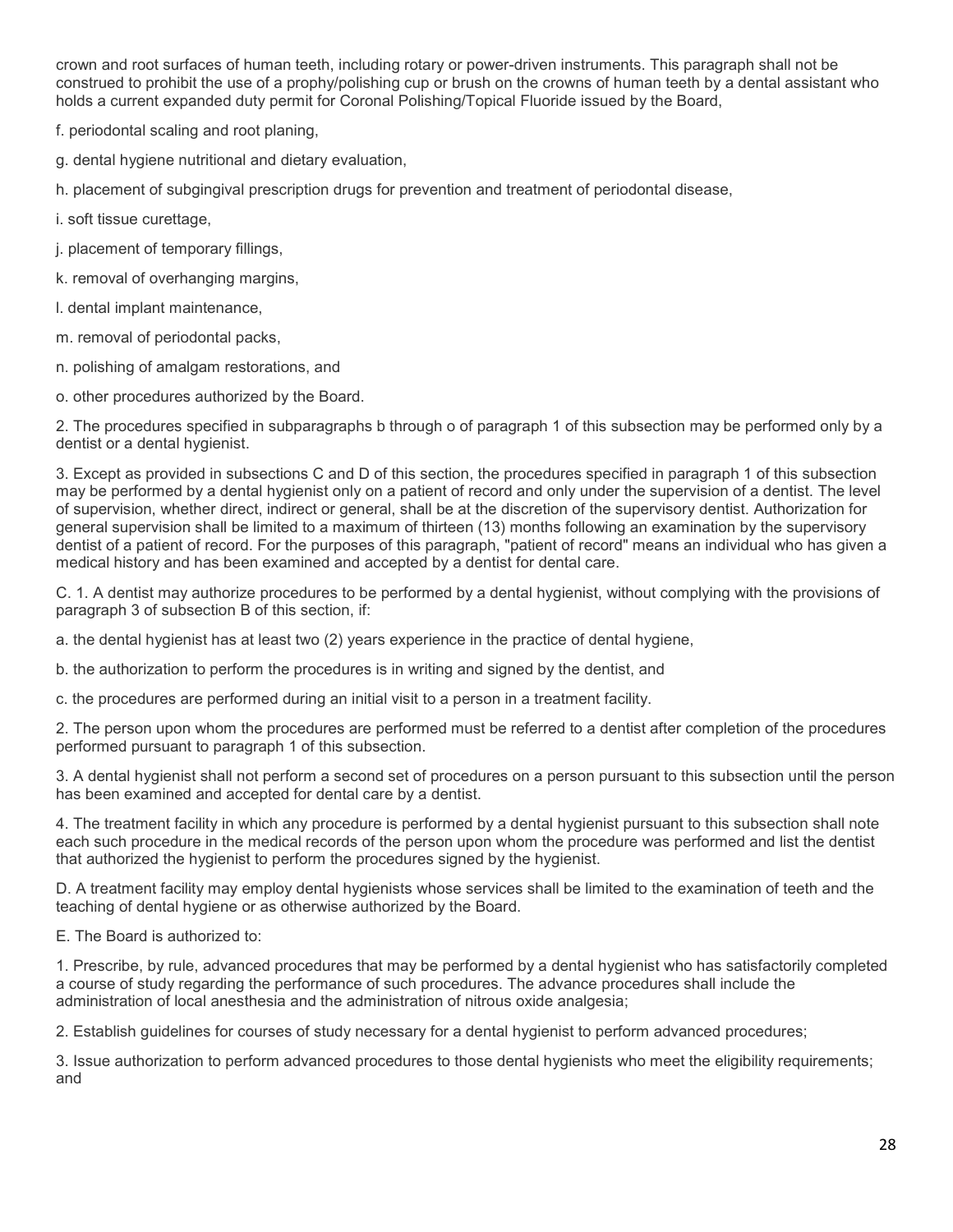4. Establish the level of supervision, whether direct, indirect or general, under which the advanced procedures may be performed.

F. A dental hygienist shall not own or operate an independent practice of dental hygiene.

G. Nothing in the State Dental Act shall be construed to prohibit a dentist from performing any of the procedures that may be performed by a dental hygienist.

H. Nothing in the State Dental Act shall be construed to allow a dental assistant to work under the supervision of a dental hygienist while acting under direct, indirect or general supervision.

# **Section 328.36 - Permit to Operate Dental Laboratory**

A. 1. Any person, firm, corporation, partnership or other legal entity who desires to operate a dental laboratory in this state shall file with the Board of Dentistry, on a form prescribed by the Board, an application for a permit to operate a dental laboratory and pay the fee established by the rules of the Board. The application shall include the name and address of each person, firm, corporation, partnership or other legal entity who owns an interest in or will operate the dental laboratory. Upon receipt of the application and fee, the Board shall determine the qualifications of the applicant and may grant a permit to the applicant to operate a dental laboratory.

2. Except as provided in subsection C of this section, no person, firm, corporation, partnership or other legal entity shall operate a dental laboratory in this state without having obtained a permit from the Board. The Board may inspect any dental laboratory prior to the issuance of any permit.

B. Any change in ownership, operation or location of a dental laboratory shall immediately be communicated to the Board, which shall endorse upon the permit, without further fee, the change in ownership, operation or location.

C. Nothing in the State Dental Act shall be construed to:

1. Prohibit a dentist from owning or operating a private, noncommercial dental laboratory in a dental office for the dentist's use in the practice of dentistry;

2. Require a dentist to obtain a permit from the Board for the operation of a dental laboratory in the office of the dentist unless dental laboratory technology is provided to persons other than the dentist at that location; or

3. Require a dentist to issue a laboratory prescription for dental laboratory technology to be performed by an employee of, in the office of, and for a patient of, the dentist.

D. The dental laboratory shall make available to the prescribing dentist, Board, or agent or employee of the Board:

1. A list of all materials in the composition of the final appliance;

2. The location where the appliance was fabricated, including the name, address, telephone number and Food and Drug Administration registration number, if applicable, of the person or entity performing the work; and

3. A description of all disinfection methods used in the fabrication of the appliance.

E. No permit shall be required for a licensed dentist in the State of Oklahoma, the licensed dentist's dental practice on-site dental lab, the licensed dentist's physical practice, or the licensed dentist's CAD, CAM, 3-D or other technology used for fabricating dental prostheses including crowns, bridges and other dental restorations. If the licensed dentist provides dental prostheses for other licensed dentists in the State of Oklahoma, then the dental laboratory portion of the practice shall be required to have a permit as it is functioning as a commercial dental laboratory.

## **Section 328.36a - Laboratory Prescriptions**

A. A dentist may utilize a dental laboratory technician and a dental laboratory to perform or provide dental laboratory technology. Except as provided in subsection C of Section 328.36 of this title, a dentist who utilizes the services of a dental laboratory technician or dental laboratory shall furnish a laboratory prescription for each patient for whom a work product is prescribed.

B. Laboratory prescriptions issued by a dentist shall be on forms containing the minimum information required by subsection D of this section and shall be produced or printed by each dentist. Such forms shall be provided by the Board of Dentistry or downloaded from the Board's website. All forms shall be completed in full and signed by the prescribing dentist. The owner of a dental laboratory shall retain each original laboratory prescription received from a prescribing dentist and produce the document for inspection and copying by a member of the Board or by an agent or employee of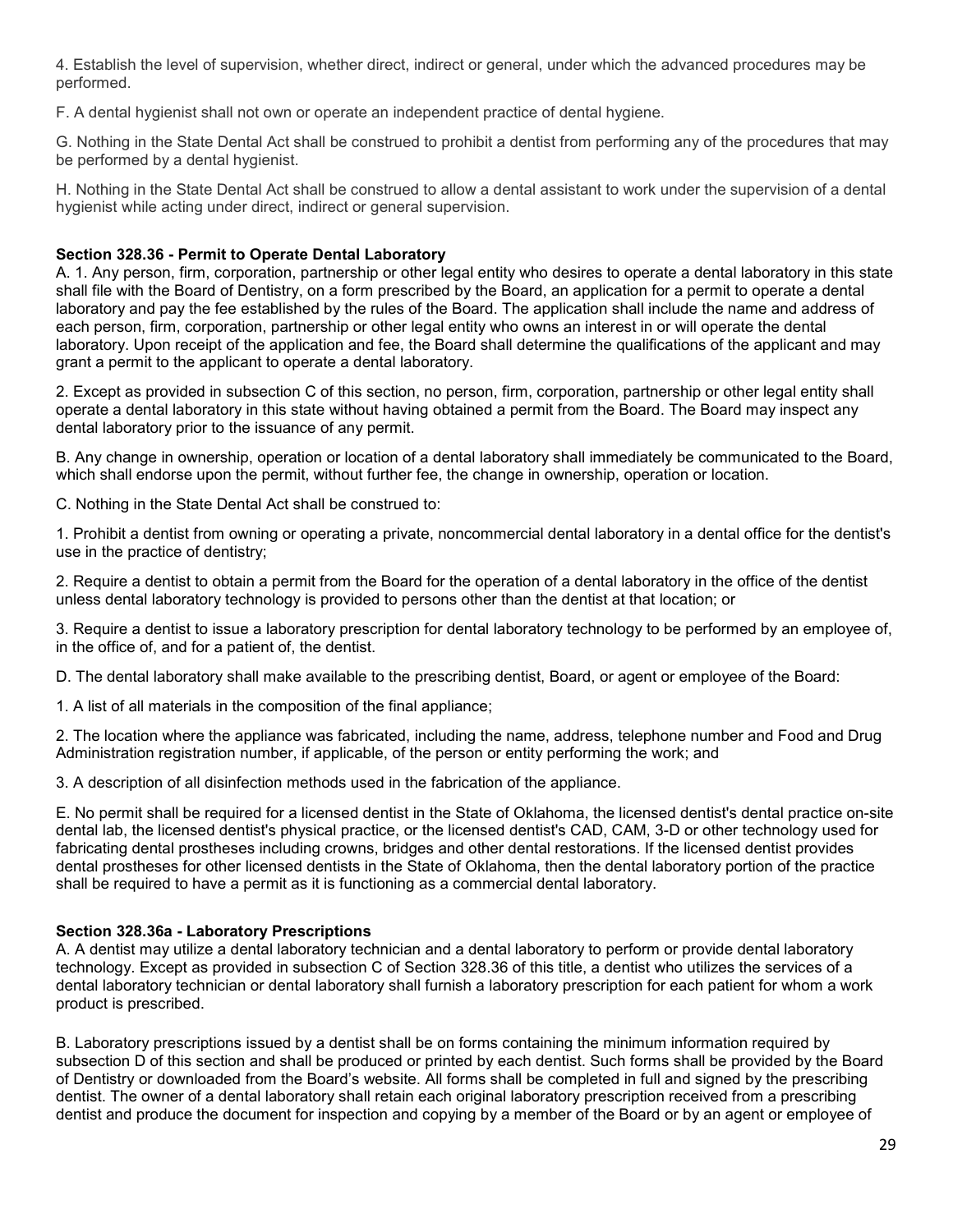the Board, for a period of three (3) years from the date of the laboratory prescription. The prescribing dentist shall retain the duplicate copy of each laboratory prescription and produce the document for inspection and copying by a member of the Board or by an agent or employee of the Board, for a period of three (3) years from the date of the laboratory prescription.

C. The patient's name or the identification number of the laboratory prescription shall appear on all dental models and correspond to all dental restorations, appliances or other devices being constructed, reproduced or repaired. Any dental model, restoration, appliance or other device in the possession of a dental laboratory technician or dental laboratory without a laboratory prescription and corresponding number on the model, restoration, appliance or device shall be prima facie evidence of a violation of the State Dental Act. After completion, the prescribed work product shall be returned by the dental laboratory technician or dental laboratory to the prescribing dentist or the dental office of the dentist with the name or number of the laboratory prescription accompanying the invoice.

D. At a minimum, prescriptions shall contain the following information:

1. The name and address of the dental laboratory;

2. The patient's name and/or identifying number. In the event such identifying number is used, the name of the patient shall be written on a copy of the prescription retained by the dentist;

3. A description of the work to be completed with diagrams, if applicable;

4. A description of the type of materials to be used;

5. The actual date on which the authorization or prescription was written or completed;

6. The signature in ink or by electronic method of the dentist issuing the prescription and the state license number and address of such dentist; and

7. A section to be completed by the dental laboratory and returned to the issuing dentist that shall disclose all information and certify that the information is accurate by including the signature of a reasonable part of the primary contractor.

E. The Board shall make readily available a sample form on the Board's website for use by any licensee at no cost.

F. A dentist may produce, transfer and retain copies of the form electronically.

#### **Section 328.39a - Grounds for Penalties to Holders of Permit**

The following acts or occurrences by a holder of a permit to operate a dental laboratory shall constitute grounds for which the penalties specified in Section 328.44a of this title may be imposed by order of the Board of Dentistry:

1. Publishing a false, fraudulent or misleading advertisement or statement;

2. Providing dental laboratory technology at a location for which no permit to operate a dental laboratory has been issued by the Board, except as provided in subsection C of Section 328.36 of this title;

3. Providing dental laboratory technology without a laboratory prescription of a dentist, except as provided in subsection C of Section 328.36 of this title;

4. Failing to return a prescribed work product to a prescribing dentist or the dental office of the dentist;

5. Refusing to allow a member of the Board or an agent or employee of the Board to inspect laboratory prescriptions or dental restorations, appliances or other devices that are being constructed, reproduced or repaired;

6. Failing to retain an original laboratory prescription received from a prescribing dentist for a period of three (3) years from the date of the laboratory prescription, except that the failure to retain a document shall not be a violation of the State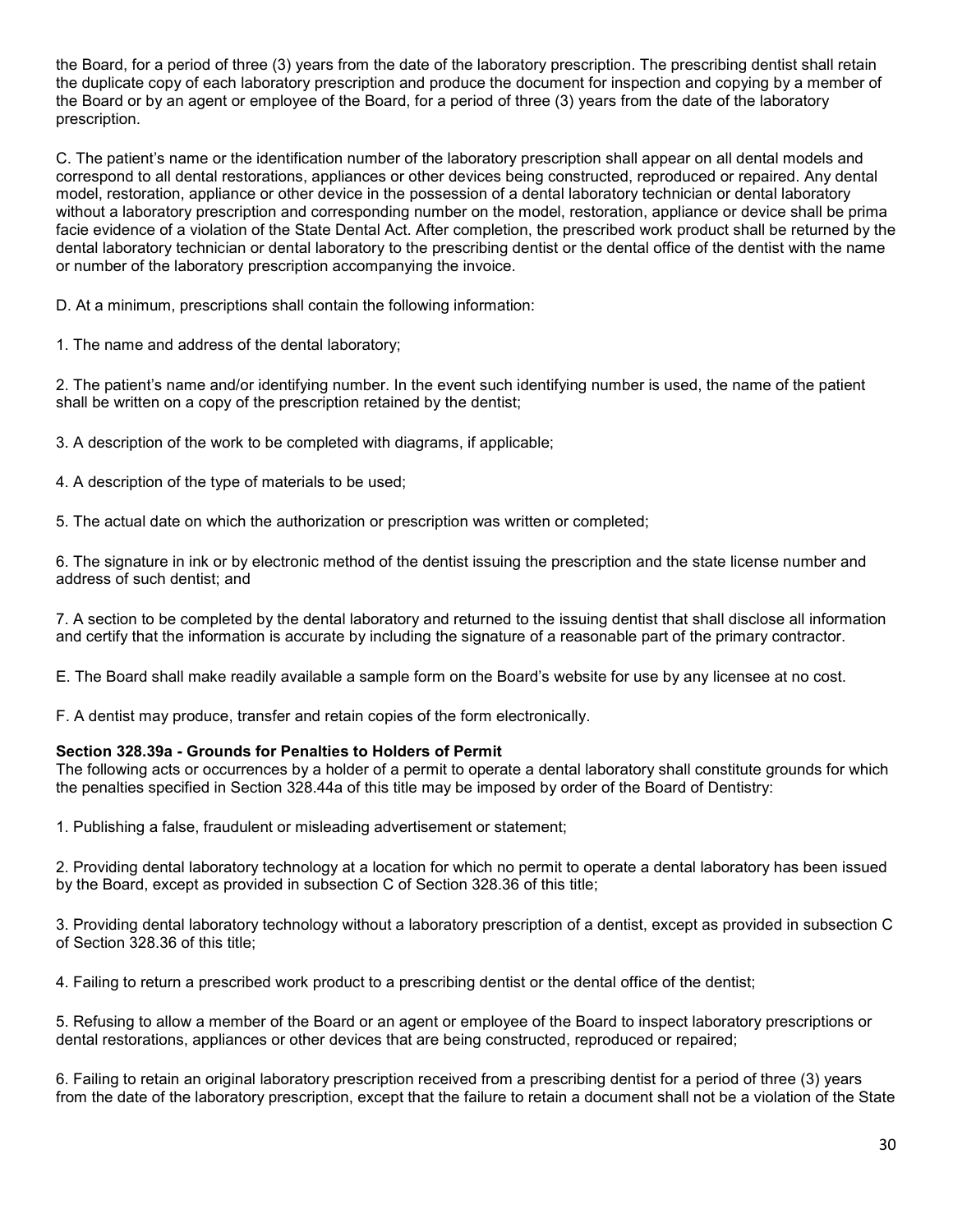Dental Act if the owner of the dental laboratory shows that the document was lost, destroyed, or removed by another, without the consent of the owner;

7. Possessing dental equipment not necessary for performing dental laboratory technology;

8. Failing to pay fees as required by the State Dental Act or the rules of the Board;

9. Operating a dental laboratory without displaying, at the primary place of operation, a permit issued by the Board for the operation of the dental laboratory and the current renewal certificate;

10. Being dishonest in a material way with a dentist;

11. Violating or attempting to violate the provisions of the State Dental Act or the rules of the Board, as a principal, accessory or accomplice; or

12. Pleading guilty or nolo contendere to, or being convicted of, a felony, a misdemeanor involving moral turpitude, or a violation of federal or state controlled dangerous substances laws.

# **Section 328.40a - Mobile Dental Clinic Registration**

A. A mobile dental clinic providing dental treatment shall register with the Board of Dentistry and provide the following information:

1. The dentist or dentists that will be providing and/or supervising dental treatment to patients;

2. If the mobile dental clinic provides treatment to treatment facilities and/or the general public;

3. Types of treatment available and adequate infection control, as required by the Centers for Disease Control and Prevention and the Occupational Health and Safety Commission, and equipment and procedures; and

4. Other information deemed necessary by the Board to ensure the protection of the public.

B. Every permitted mobile dental clinic shall display in plain view a permit or designation of registration as required by the Board.

C. Failure to register as a mobile clinic shall subject each licensee or permit holder in control or providing treatment to the penalties set forth in [Section 328.44a of Title 59](http://www.oscn.net/applications/oscn/DeliverDocument.asp?citeid=95510) of the Oklahoma Statutes.

## **Section 328.41 - Annual Renewals for Dentists, Dental Hygienists, Dental Assistants, Oral Maxillofacial Surgery Assistants, and Other Licensee or Permit Holders - Continuing Education - Reinstatement**

## *Multiple Amendments Enacted by the 2019 Legislative Session*

## **Version 1 (as amended by Laws 2019, SB 848, c. 428, § 4, emerg. eff. May 21, 2019)**

A. 1. On or before the last day of December of each year, every dentist, dental hygienist, dental assistant, oral maxillofacial surgery assistant and other licensee or permit holders previously licensed or permitted by the Board to practice in this state, with the exception of those listed in paragraph 2 of this subsection, shall submit a completed renewal application with information as may be required by the Board, together with an annual renewal fee established by the rules of the Board. Upon receipt of the annual renewal fee, the Board shall issue a renewal certificate authorizing the dentist, dental hygienist, dental assistant, or oral maxillofacial surgery assistant to continue the practice of dentistry or dental hygiene, respectively, in this state for a period of one (1) year. Every license or permit issued by the Board shall begin on January 1 and expire on December 31 of each year.

2. Beginning July 1, 2017, resident and fellowship permits shall be valid from July 1 through June 30 of each year and dental student intern permits shall be valid from August 1 through July 31 of each year.

B. Continuing education requirements shall be due at the end of each three-year period ending in 2019 as follows:

1. Dentists shall complete sixty (60) hours. Such continuing education shall include not less than three (3) hours of education in pain management or three (3) hours of education in opioid use or addiction, unless the licensee has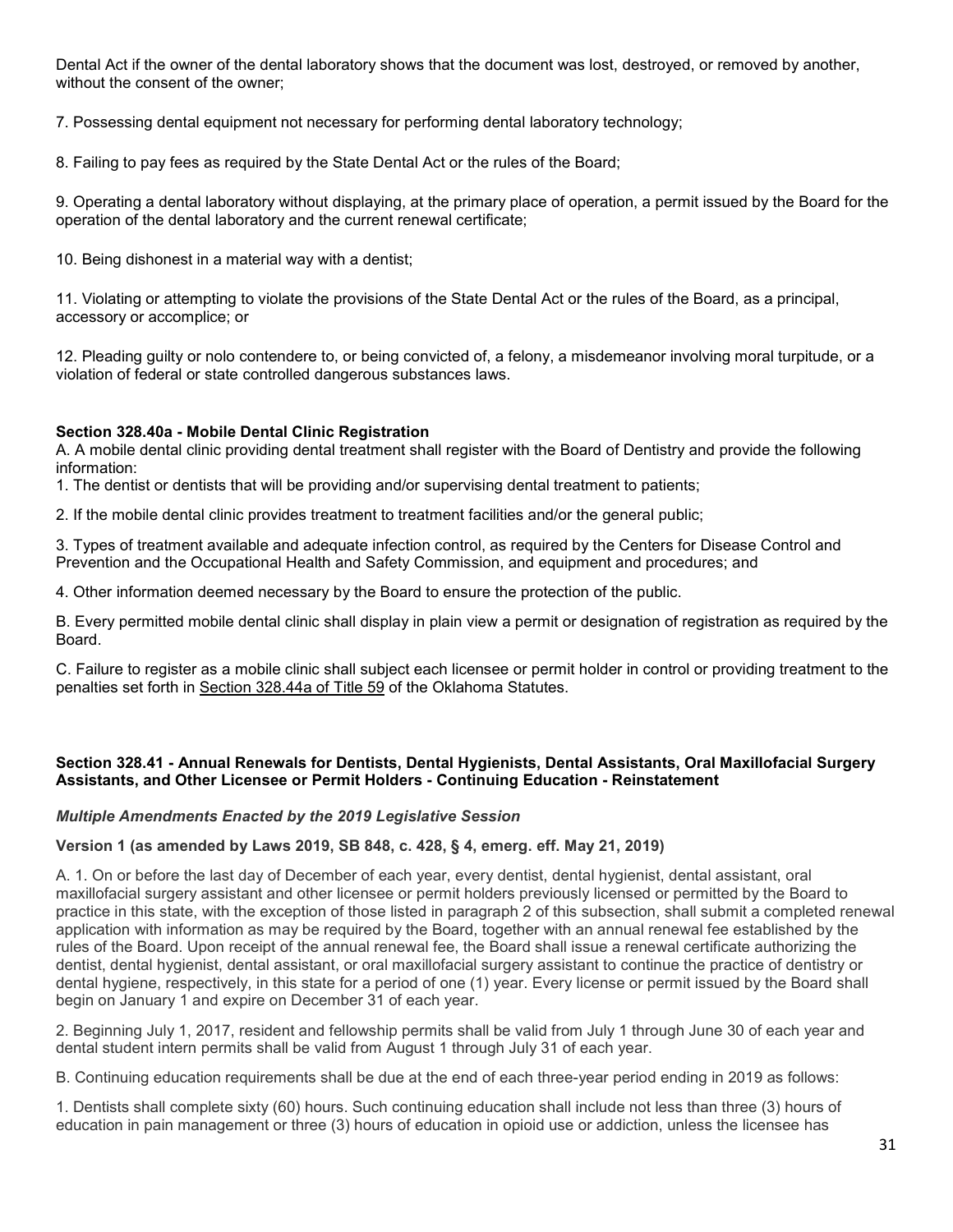demonstrated to the satisfaction of the Board of Dentistry that the licensee does not currently hold a valid federal Drug Enforcement Administration registration number;

2. Hygienists shall complete thirty (30) hours;

- 3. Oral maxillofacial surgery assistants shall complete twelve (12) hours; and
- 4. Beginning in 2020, continuing education requirements shall be due at the end of each two-year period as follows:
- a. dentists shall complete forty (40) hours,
- b. hygienists shall complete twenty (20) hours,
- c. OMS assistants shall complete eight (8) hours, and
- d. dental assistants shall have two (2) hours of infection control.

C. Upon failure of a dentist, dental hygienist, dental assistant, or oral maxillofacial surgery assistant to pay the annual renewal fee within two (2) months after January 1, the Board shall notify the dentist, dental hygienist, dental assistant, or oral maxillofacial surgery assistant in writing by certified mail to the last-known mailing address of the dentist, dental hygienist, dental assistant, or oral maxillofacial surgery assistant as reflected in the records of the Board.

D. Any dentist, dental hygienist, dental assistant, or oral maxillofacial surgery assistant whose license or permit is automatically canceled by reason of failure, neglect or refusal to secure the renewal certificate may be reinstated by the Board at any time within one (1) year from the date of the expiration of the license, upon payment of the annual renewal fee and a penalty fee established by the rules of the Board. If the dentist, dental hygienist, dental assistant, or oral maxillofacial surgery assistant does not apply for renewal of the license or permit and pay the required fees within one (1) year after the license has expired, then the dentist, dental hygienist, dental assistant, or oral maxillofacial surgery assistant shall be required to file an application for and take the examination or other requirements provided for in the State Dental Act or the rules promulgated by the Board before again commencing practice.

E. The Board, by rule, shall provide for the remittance of fees otherwise required by the State Dental Act while a dentist or dental hygienist is on active duty with any of the Armed Forces of the United States.

F. In case of a lost or destroyed license or renewal certificate and upon satisfactory proof of the loss or destruction thereof, the Board may issue a duplicate, charging therefor a fee established by the rules of the Board.

G. A dentist, dental hygienist, oral maxillofacial surgery assistant or dental assistant that is in good standing and not under investigation that notifies the Board in writing of a voluntary nonrenewal of license or requests retirement status shall have a right to renew or reinstate his or her license within five (5) years from the date of notice. The Board may require any training or continuing education requirements to be met prior to reinstatement.

H. A dentist, dental hygienist, oral maxillofacial dental assistant or dental assistant that has not had an active license or permit in excess of five (5) years shall be required to apply as a new applicant.

I. Any application for a license or permit that has remained inactive for more than one (1) year shall be closed.

# **Version 2 (as amended by Laws 2019, SB 603, c. 397, § 9)**

A. 1. On or before the last day of December of each year, every dentist, dental hygienist, dental assistant, oral maxillofacial surgery assistant and other licensee or permit holders previously licensed or permitted by the Board to practice in this state, with the exception of those listed in paragraph 2 of this subsection, shall submit a completed renewal application with information as may be required by the Board, together with an annual renewal fee established by the rules of the Board. Upon receipt of the annual renewal fee, the Board shall issue a renewal certificate authorizing the dentist, dental hygienist, dental assistant, or oral maxillofacial surgery assistant to continue the practice of dentistry or dental hygiene, respectively, in this state for a period of one (1) year. Every license or permit issued by the Board shall begin on January 1 and expire on December 31 of each year.

2. Beginning July 1, 2017, resident and fellowship permits shall be valid from July 1 through June 30 of each year and dental student intern permits shall be valid from August 1 through July 31 of each year.

B. Continuing education requirements shall be due at the end of each three-year period ending in 2019 as follows:

1. Beginning July 1, 2019, through June 30, 2021, continuing education requirements shall be due at the end of each twoyear period as follows:

a. dentists shall complete forty (40) hours, including a one-time two-hour opioid and scheduled drug prescribing class,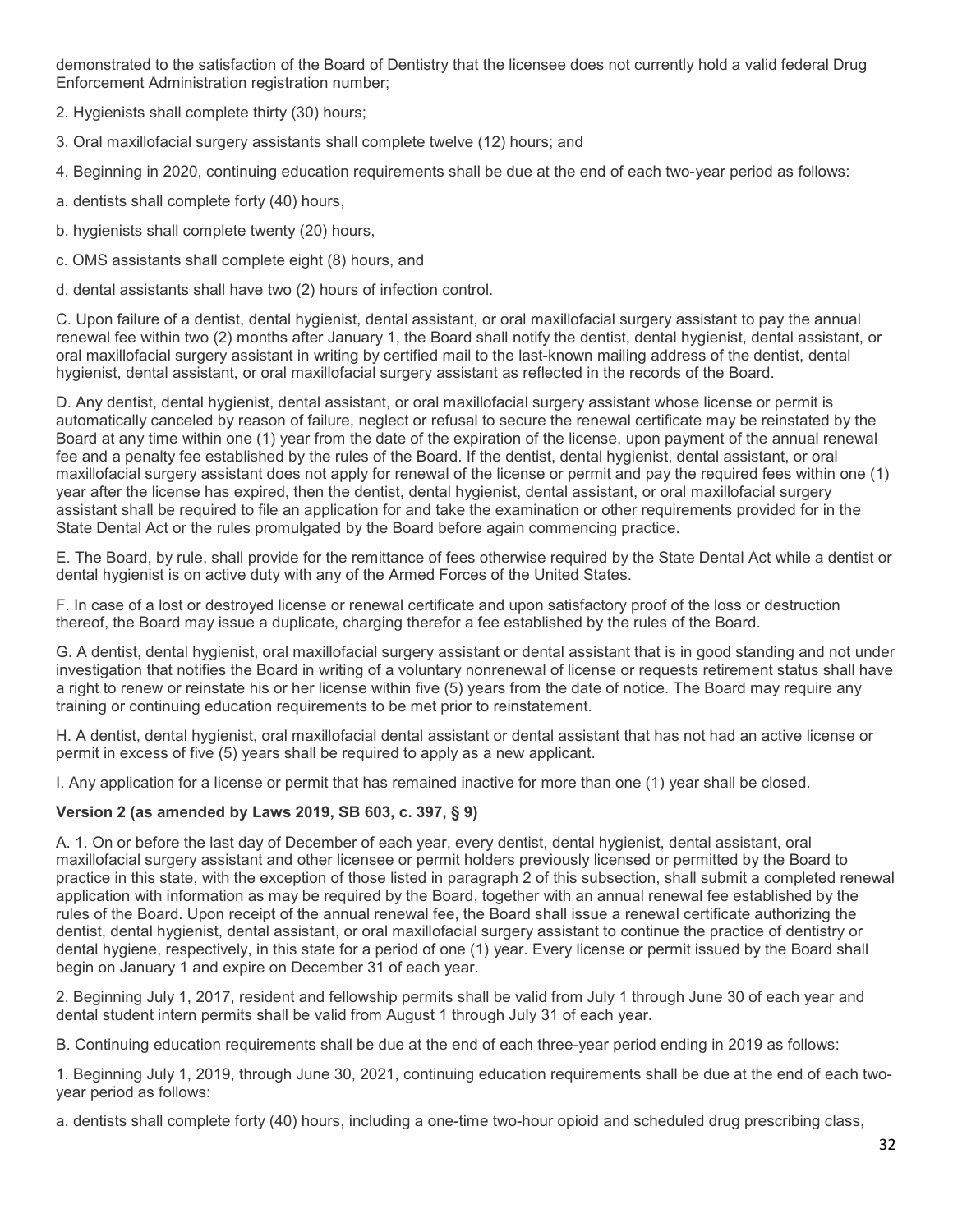- b. hygienists shall complete twenty (20) hours,
- c. oral maxillofacial surgery assistants shall complete eight (8) hours,

d. dental assistants shall have two (2) hours of infection control, and

e. any newly licensed dentist shall complete a two-hour opioid and scheduled drug prescribing class within one (1) year of obtaining licensure;

2. Any newly licensed dentist shall complete a two-hour opioid and scheduled drug prescribing class within one (1) year of obtaining licensure; and

3. Beginning in 2020, continuing education requirements shall be due at the end of each two-year period as follows:

a. dentists shall complete forty (40) hours, including a one-time, two-hour opioid and scheduled drug prescribing class,

- b. hygienists shall complete twenty (20) hours,
- c. OMS assistants shall complete eight (8) hours, and
- d. dental assistants shall have two (2) hours of infection control.

C. Upon failure of a dentist, dental hygienist, dental assistant, or oral maxillofacial surgery assistant to pay the annual renewal fee within two (2) months after January 1, the Board shall notify the dentist, dental hygienist, dental assistant, or oral maxillofacial surgery assistant in writing by certified mail to the last-known mailing address of the dentist, dental hygienist, dental assistant, or oral maxillofacial surgery assistant as reflected in the records of the Board.

D. Any dentist, dental hygienist, dental assistant, or oral maxillofacial surgery assistant whose license or permit is automatically canceled by reason of failure, neglect or refusal to secure the renewal certificate may be reinstated by the Board at any time within one (1) year from the date of the expiration of the license, upon payment of the annual renewal fee and a penalty fee established by the rules of the Board. If the dentist, dental hygienist, dental assistant, or oral maxillofacial surgery assistant does not apply for renewal of the license or permit and pay the required fees within one (1) year after the license has expired, then the dentist, dental hygienist, dental assistant, or oral maxillofacial surgery assistant shall be required to file an application for and take the examination or other requirements provided for in the State Dental Act or the rules promulgated by the Board before again commencing practice.

E. The Board, by rule, shall provide for the remittance of fees otherwise required by the State Dental Act while a dentist or dental hygienist is on active duty with any of the Armed Forces of the United States.

F. In case of a lost or destroyed license or renewal certificate and upon satisfactory proof of the loss or destruction thereof, the Board may issue a duplicate, charging therefor a fee established by the rules of the Board.

G. A dentist, dental hygienist, oral maxillofacial surgery assistant or dental assistant that is in good standing and not under investigation that notifies the Board in writing of a voluntary nonrenewal of license or requests retirement status shall have a right to renew or reinstate his or her license within five (5) years from the date of notice. The Board may require any training or continuing education requirements to be met prior to reinstatement.

H. A dentist, dental hygienist, oral maxillofacial dental assistant or dental assistant that has not had an active license or permit in excess of five (5) years shall be required to apply as a new applicant.

I. Any application for a license or permit that has remained inactive for more than one (1) year shall be closed.

# *Historical Data*

Laws 1970, SB 632, c. 173, § 41, emerg. eff. July 1, 1970; Amended by Laws 1999, SB 296, c. 280, § 10, eff. November 1, 1999 [\(superseded document available\)](http://www.oscn.net/datafiles/superseded/oklahoma/statutes/title59/X270599X59%20OS%20328.41.html); Amended by Laws 2003, HB 1445, c. 172, § 6, emerg. eff. May 5, 2003 [\(superseded document available\)](http://www.oscn.net/applications/oscn/DeliverDocument.asp?citeid=438181); Amended by Laws 2012, SB 1690, c. 270, § 9, eff. November 1, 2012 [\(superseded](http://www.oscn.net/applications/oscn/DeliverDocument.asp?citeid=466774)  [document available\)](http://www.oscn.net/applications/oscn/DeliverDocument.asp?citeid=466774); Amended by Laws 2013, SB 684, c. 405, § 15, emerg. eff. July 1, 2013 [\(superseded document](http://www.oscn.net/applications/oscn/DeliverDocument.asp?citeid=470452)  [available\)](http://www.oscn.net/applications/oscn/DeliverDocument.asp?citeid=470452); Amended by Laws 2015, SB 781, c. 229, § 22, emerg. eff. July 1, 2015 [\(superseded document available\)](http://www.oscn.net/applications/oscn/DeliverDocument.asp?citeid=477102); Amended by Laws 2017, SB 787, c. 302, § 6, emerg. eff. May 17, 2017 [\(superseded document available\)](http://www.oscn.net/applications/oscn/DeliverDocument.asp?citeid=481075); Amended by Laws 2018, HB 2759, c. 151, § 11, eff. November 1, 2018 [\(superseded document available\)](http://www.oscn.net/applications/oscn/DeliverDocument.asp?citeid=483131); Amended by Laws 2019, SB 848, c. 428, § 4, emerg. eff. May 21, 2019 [\(superseded document available\)](http://www.oscn.net/applications/oscn/DeliverDocument.asp?citeid=483819); Amended by Laws 2019, SB 603, c. 397, § 9 [\(superseded document available\)](http://www.oscn.net/applications/oscn/DeliverDocument.asp?citeid=486095).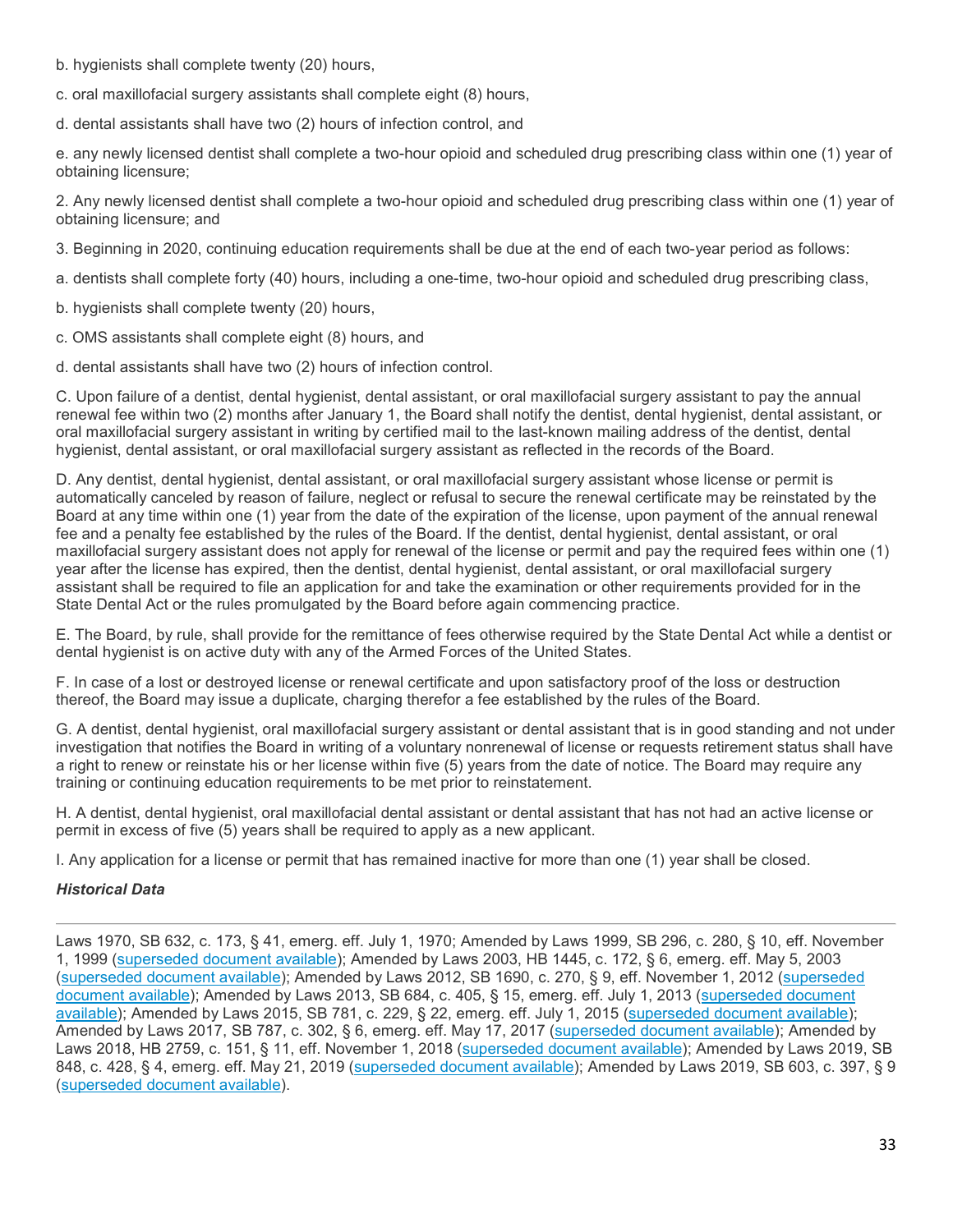#### **Section 328.42 - State Dental Fund - Creation**

There is hereby created in the State Treasury a revolving fund for the Board of Dentistry to be designated as "The State Dental Fund". The fund shall be a continuing fund, not subject to fiscal year limitations, and shall consist of all monies received by the Board pursuant to the provisions of the State Dental Act. All monies accruing to the credit of this fund are hereby appropriated and may be budgeted and expended by the Board for the purpose of implementing and enforcing the provisions of the State Dental Act. Expenditures from this fund shall be made upon warrants issued by the State Treasurer against claims filed as prescribed by law with the Director of the Office of Management and Enterprise Services for approval and payment.

#### **Section 328.43a - Review and Investigation of Complaint - Authority of Investigative and Review Panel - Confidentiality of Records**

A. 1. Upon the receipt of a complaint to the Board alleging a violation of the State Dental Act or other state or federal law by a licensee, permit holder or other individual under the authority of the Board, the Board President shall assign up to three Board members as the review and investigative panel. The remaining Board members shall constitute the Board member jury panel. In the event the complaint is anesthesia-related, the Board President or acting president may, at his or her discretion, add one or more members of the anesthesia committee to the investigative and review panel.

2. The review and investigative panel, in its discretion, may notify the respondent of the complaint at any time prior to its dismissal of the complaint or making a recommendation to the Board.

B. The review and investigative panel shall confer and shall conduct or cause to be conducted any investigation of the allegations in the complaint as it reasonably determines may be needed to establish, based on the evidence available to the panel, whether it is more likely than not that:

1. A violation of the provisions of the State Dental Act or the rules of the Board has occurred; and

2. The person named in the complaint has committed the violation.

C. 1. In conducting its investigation, a review and investigative panel may seek evidence, take statements, take and hear evidence, and administer oaths and affirmations and shall have any other powers as defined by the Administrative Procedures Act. A review and investigative panel may also use Board attorneys and investigators appointed by the Board to seek evidence.

2. The review and investigative panel shall not have contact or discussions regarding the investigation with the other Board members that shall be on the jury panel during the investigative phase.

3. No Board member that is a dentist living in the same district as a dentist that is the subject of a complaint shall serve on a review and investigative panel or on the Board member jury panel.

4. All records, documents, and other materials during the review and investigative panel portion shall be considered investigative files and not be subject to the Oklahoma Open Records Act.

D. The Board President or other member of the Board shall act as the presiding administrative judge during any proceeding. The presiding administrative judge shall be allowed to seek advice from judicial counsel or other legal counsel appointed by the Board.

E. The investigative and review panel shall have the authority to:

1. Dismiss the complaint as unfounded;

2. Refer the case to mediation pursuant to the Oklahoma Dental Mediation Act. The mediation panel shall report to the review and investigative panel that a mediation was successful or refer the matter back to the review and investigative panel at which time they will reassume jurisdiction or dismiss the complaint;

3. Issue a private settlement agreement that shall not include any restriction upon the licensee's or permit holder's license or permit;

4. Assess an administrative fine not to exceed One Thousand Five Hundred Dollars (\$1,500.00) per violation pursuant to a private settlement agreement; and

5. Issue a formal complaint for a hearing of the Board member jury panel pursuant to Article II of the Administrative Procedures Act against the licensee or permit holder.

The review and investigative panel and the Board President shall have the authority to authorize the Executive Director or the Board's attorney to file an injunction in district court for illegal activity pursuant to the State Dental Act when needed.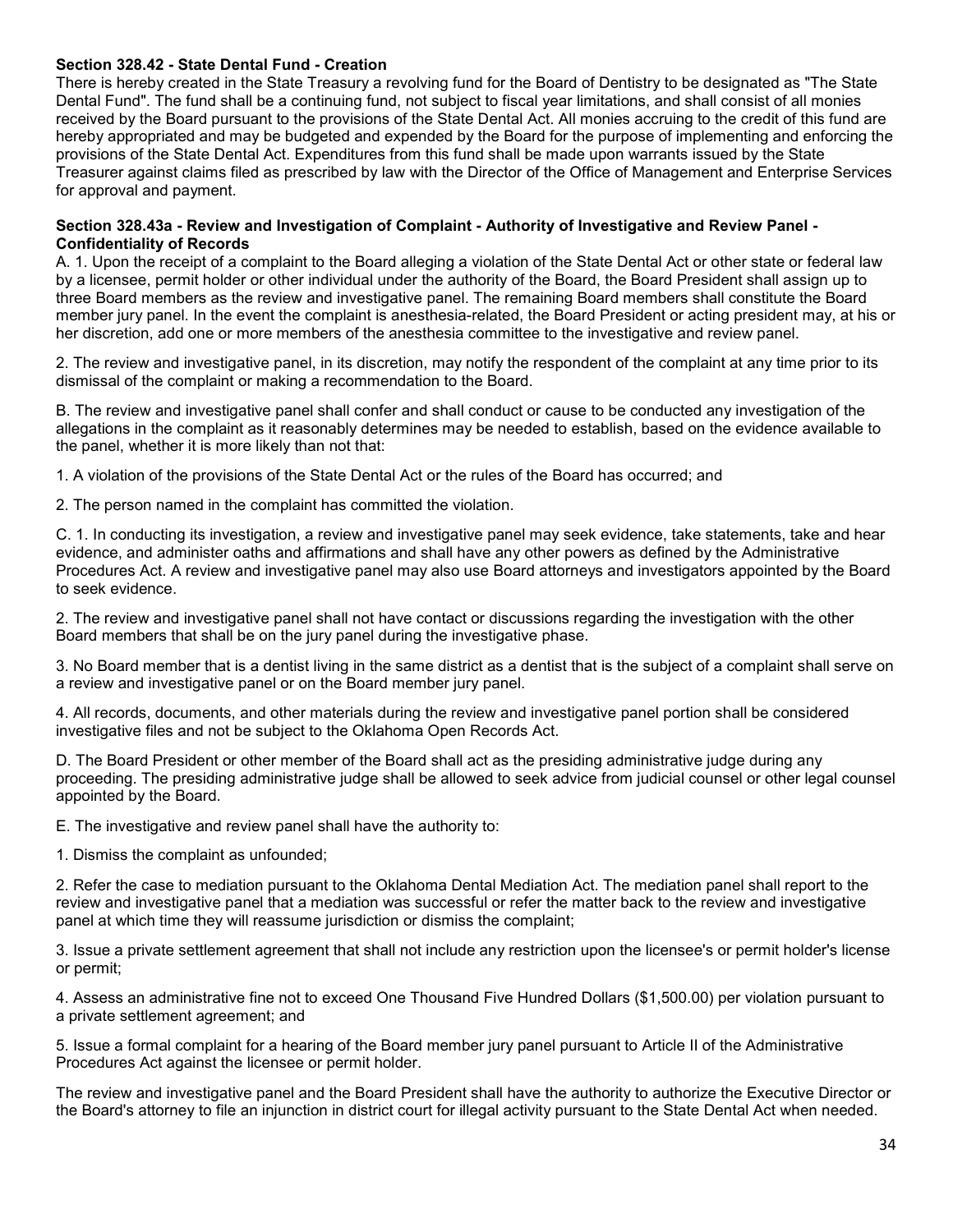F. In the event of a majority of members of the Board being recused from the Board member jury panel, the Board President or presiding administrative judge shall appoint one or more previous Board members with a current active license in good standing to serve as a jury panel member.

G. Any action as set forth in paragraphs 1 through 3 of subsection E of this section shall remain part of the investigation file, and may be disclosed or used against the respondent only if the respondent violates the settlement agreement or if ordered by a court of competent jurisdiction.

H. The Board of Dentistry, its employees, independent contractors, appointed committee members and other agents shall keep confidential all information obtained in the following circumstances:

1. During an investigation into allegations of violations of the State Dental Act, including but not limited to:

a. any review or investigation made to determine whether to allow an applicant to take an examination, or

b. whether the Board shall grant a license, certificate, or permit;

2. In the course of conducting an investigation;

3. Reviewing investigative reports provided to the Board by a registrant; and

4. Receiving and reviewing examination and test scores.

I. The President of the Board or presiding administrative judge shall approve any private settlement agreement.

J. The investigative review panel may make a recommendation for an agreed settlement order to be approved by the Board. The agreed settlement order may include any recommendation agreed upon between the license holder including, but not limited to, any penalty available to the Board pursuant to [Section 328.44a](http://www.oscn.net/applications/oscn/DeliverDocument.asp?citeid=95510) of this title.

K. A formal complaint issued by the review and investigative panel shall specify the basic factual allegations and the provisions of the State Dental Act, state law or rules that the license or permit holder is alleged to have violated. The formal notice of a complaint shall be served to the license or permit holder either in person, to their attorney, by agreement of the individual, by an investigator of the Board or a formal process server pursuant to [Section 2004 of Title](http://www.oscn.net/applications/oscn/DeliverDocument.asp?citeid=94862)  [12](http://www.oscn.net/applications/oscn/DeliverDocument.asp?citeid=94862) of the Oklahoma Statutes.

L. Any information obtained and all contents of any investigation file shall be exempt from the provisions of the Oklahoma Open Records Act.

#### **Section 328.43b - Fatalities Involving Anesthesia - Adverse Outcomes Review and Investigation Panel**

A. In any matter involving a fatality or near fatality of a dental patient within forty-eight (48) hours of receiving anesthesia or that is required to be reported to the Board pursuant to [Section 328.55](http://www.oscn.net/applications/oscn/DeliverDocument.asp?citeid=466780) of this title, such matter shall be investigated by the Adverse Outcomes Review and Investigation Panel.

B. The Adverse Outcomes Review and Investigation Panel shall stand in the place of the Board's Review and Investigation Panel pursuant to [Section 328.43a](http://www.oscn.net/applications/oscn/DeliverDocument.asp?citeid=95508) of this title during the complaint and review process.

C. Upon notification of a fatality to the Board, the President of the Board shall assign four members of the Anesthesia Committee pursuant to [Section 328.17](http://www.oscn.net/applications/oscn/DeliverDocument.asp?citeid=95479) of this title to review and investigate the matter.

D. Two of the members shall hold the same license type, whether general or specialty, as the licensee that is the subject of the complaint and two shall hold different types of licenses.

E. All other procedures as defined in [Section 328.43a](http://www.oscn.net/applications/oscn/DeliverDocument.asp?citeid=95508) of this title regarding complaint and Board procedures shall be followed.

F. The Board may promulgate rules to implement the provisions of this section.

## **Section 328.44a - Issuance of Order Imposing Penalties**

A. The Board of Dentistry is authorized, after notice and opportunity for a hearing pursuant to Article II of the Administrative Procedures Act, to issue an order imposing one or more of the following penalties whenever the Board finds, by clear and convincing evidence, that a dentist, dental hygienist, dental assistant, oral maxillofacial surgery assistant, dental laboratory technician, holder of a permit to operate a dental laboratory, or an entity operating pursuant to the provisions of the Professional Entity Act or the State Dental Act has committed any of the acts or occurrences set forth in [Sections 328.29,](http://www.oscn.net/applications/oscn/DeliverDocument.asp?citeid=95491) [328.29a,](http://www.oscn.net/applications/oscn/DeliverDocument.asp?citeid=443687) [328.32,](http://www.oscn.net/applications/oscn/DeliverDocument.asp?citeid=95495) [328.33,](http://www.oscn.net/applications/oscn/DeliverDocument.asp?citeid=95496) [328.39](http://www.oscn.net/applications/oscn/DeliverDocument.asp?citeid=95502) and [328.39a](http://www.oscn.net/applications/oscn/DeliverDocument.asp?citeid=95503) of this title:

1. Refusal to issue a license or permit, or a renewal thereof, provided for in the State Dental Act;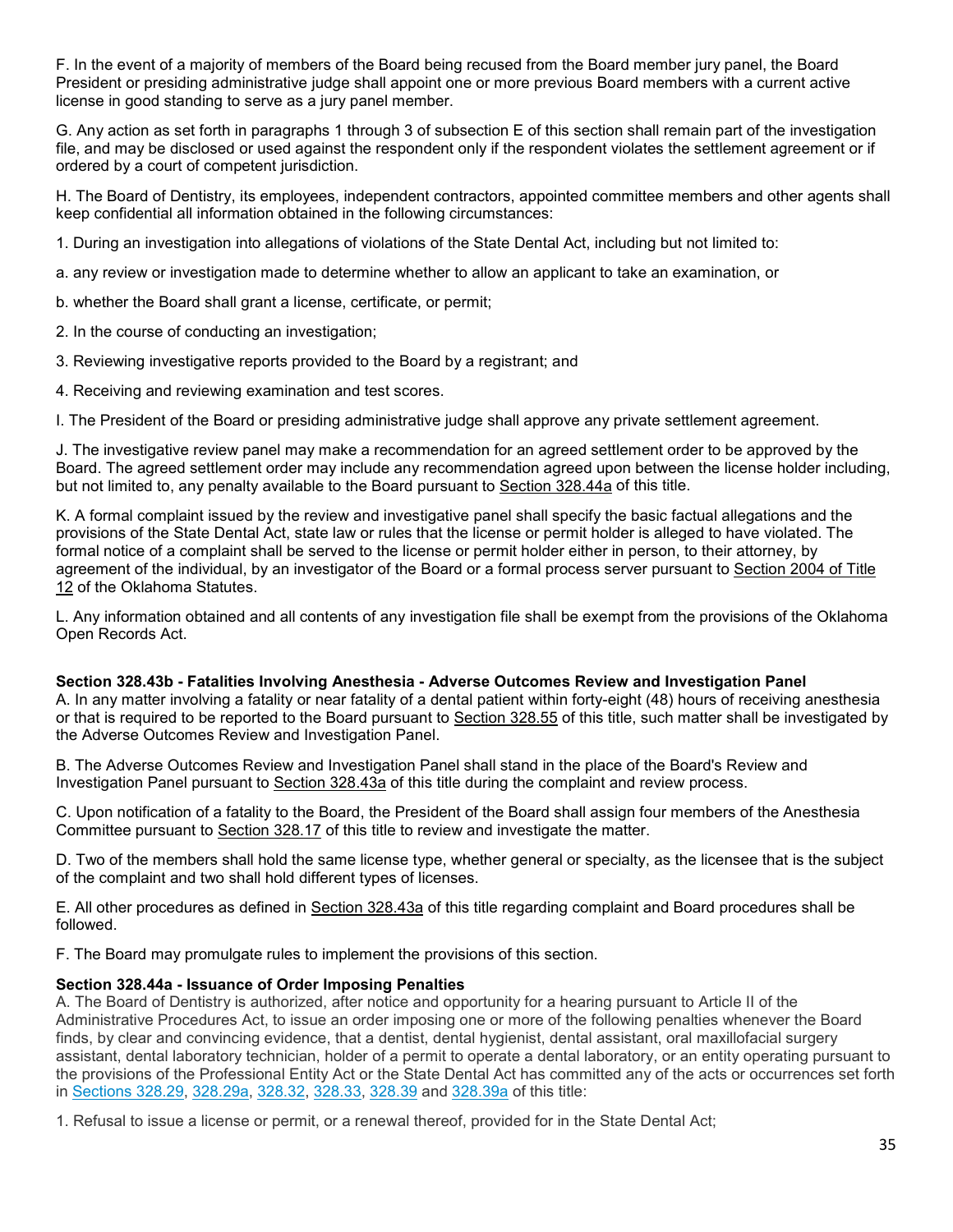- 2. Suspension of a license or permit issued by the Board for a period of time deemed appropriate by the Board;
- 3. Revocation of a license or permit issued by the Board;

4. Imposition of an administrative penalty not to exceed One Thousand Five Hundred Dollars (\$1,500.00) per violation;

5. Issuance of a censure;

6. Placement on probation for a period of time and under such terms and conditions as deemed appropriate by the Board;

7. Probation monitoring fees, which shall be the responsibility of the licensee on all probations; or

8. Restriction of the services that can be provided by a dentist or dental hygienist, under such terms and conditions as deemed appropriate by the Board.

B. A dentist, dental hygienist, dental assistant, oral maxillofacial surgery assistant, dental laboratory technician, or holder of a permit to operate a dental laboratory, against whom a penalty is imposed by an order of the Board pursuant to the provisions of this section, shall have the right to seek a judicial review of such order pursuant to Article II of the Administrative Procedures Act.

C. The Board may issue a summary suspension on a licensee or permit holder who is found guilty of a felony charge and is sentenced to incarceration in a state or federal facility.

# **Section 328.44b - Right to Surrender License, Permit, or Certificate**

A. A holder of a license, a permit, or certificate granted by the Board shall have the right to surrender the license, permit, or certificate, in writing, notarized, to the Board if the holder is in good standing with the Board as determined, in its discretion, by the Board. The Board shall accept such surrender in writing after approval at a regular or special Board meeting with the statement that the holder is in good standing with the Board. Any holder who has surrendered a license, permit, or certificate issued by the Board and who shall apply for a license, permit, or certificate after surrender shall be subject to all statutes and rules of the Board applicable at the time of the new application.

B. A holder of a license, permit, or certificate shall not be considered to be in good standing if an investigation of a complaint is pending against the holder. The Board shall not accept a surrender until a complaint is dismissed by the review panel, a settlement agreement is entered or the Board determines that an individual proceeding shall be initiated pursuant to [Section 328.43a](http://www.oscn.net/applications/oscn/DeliverDocument.asp?citeid=95508) of this title.

C. If a holder of a license, permit, or certificate wishes to surrender the license, permit, or certificate during the pendency of an initial proceeding, the Board may accept or reject the surrender, in its discretion. The acceptance must be in writing after approval by the Board at a regular or special Board meeting. Any acceptance shall contain the statement that the acceptance is pending disciplinary action. No person who surrenders a license, permit, or certificate to the Board during a pending disciplinary action shall be eligible for reinstatement for a period of five (5) years from the date the surrender is accepted by the Board.

D. The Board shall retain jurisdiction over the holder of any license, permit, or certificate for all disciplinary matters pending at the time surrender is sought by the holder or over any person that does not renew his or her license while an investigation is pending.

E. All surrenders of licenses, permits, or certificates, whether the holder is or is not in good standing, shall be reported to the national practitioner data bank with the notation in good standing or pending disciplinary action.

# **Section 328.48 - Annual Statement of Receipts and Expenditures**

It shall be the duty of the Board of Dentistry, annually, to have prepared a statement showing the total amount of receipts and expenditures of the Board for the preceding twelve (12) months. The statement shall be properly certified under oath by the president and secretary-treasurer of the Board to the Governor of this state

## **Section 328.49 - Enforcement of Act - Unlawful Acts - Penalties for Violations - Criminal and Civil Actions**

A. The Board of Dentistry shall be responsible for the enforcement of the provisions of the State Dental Act against all persons who are in violation thereof, including, but not limited to, individuals who practice or attempt to practice dentistry or dental hygiene without proper authorization from the Board.

B. 1. It shall be unlawful for any person, except a licensed dentist, to: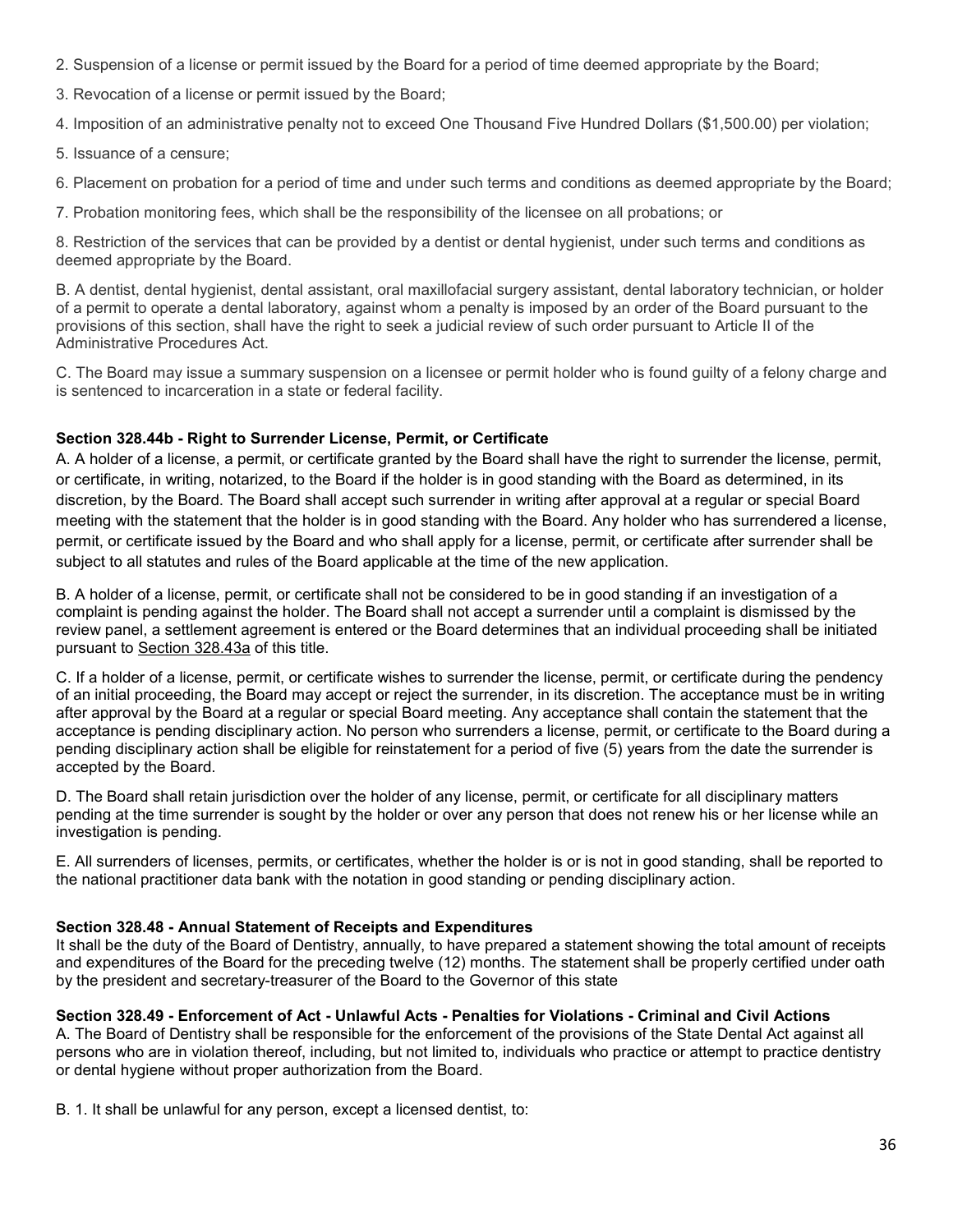a. practice or attempt to practice dentistry,

b. hold oneself out to the public as a dentist or as a person who practices dentistry, or

c. employ or use the words "Doctor" or "Dentist", or the letters "D.D.S." or "D.M.D.", or any modification or derivative thereof, when such use is intended to give the impression that the person is a dentist.

2. It shall be unlawful for any person, except a registered dental hygienist, to:

a. practice or attempt to practice dental hygiene,

b. hold oneself out to the public as a dental hygienist or as a person who practices dental hygiene, or

c. employ or use the words "Registered Dental Hygienist", or the letters "R.D.H.", or any modification or derivative thereof, when such use is intended to give the impression that the person is a dental hygienist.

3. It shall be unlawful for any person to:

a. give false or fraudulent evidence or information to the Board in an attempt to obtain any license or permit from the Board, or

b. aid or abet another person in violation of the State Dental Act.

4. Each day a person is in violation of any provision of this subsection shall constitute a separate criminal offense and, in addition, the district attorney may file a separate charge of medical battery for each person who is injured as a result of treatment performed in violation of this subsection.

C. 1. If a person violates any of the provisions of subsection B of this section, the Board shall refer the alleged violation to the district attorney of the county in which the violation is alleged to have occurred to bring a criminal action in that county against the person. At the request of the Board, district attorney or Attorney General, attorneys employed or contracted by the Board may assist the district attorney or Attorney General in prosecuting charges under the State Dental Act or any violation of law relating to or arising from an investigation conducted by the Board of Dentistry upon approval of the Board or the Executive Director.

2. Any person who violates any of the provisions of paragraph 1 or 3 of subsection B of this section, upon conviction, shall be guilty of a felony punishable by a fine in an amount not less than One Thousand Dollars (\$1,000.00) nor more than Ten Thousand Dollars (\$10,000.00), or by imprisonment in the county jail for a term of not more than one (1) year or imprisonment in the custody of the Department of Corrections for a term of not more than four (4) years, or by both such fine and imprisonment.

Any person who violates any of the provisions of paragraph 2 of subsection B of this section, upon conviction, shall be guilty of a misdemeanor punishable by a fine in an amount not less than Five Hundred Dollars (\$500.00) nor more than Two Thousand Five Hundred Dollars (\$2,500.00), or by imprisonment in the county jail for a term of not more than ninety (90) days, or by both such fine and imprisonment. Any second or subsequent violation of paragraph 2 of subsection B of this section, upon conviction, shall be a felony punishable by a fine in an amount not less than One Thousand Five Hundred Dollars (\$1,500.00) nor more than Five Thousand Dollars (\$5,000.00), or by imprisonment in the county jail for a term of not more than one (1) year or imprisonment in the custody of the Department of Corrections for a term of not more than two (2) years, or by both such fine and imprisonment.

D. The Board may initiate a civil action, pursuant to Chapter 24 of Title 12 of the Oklahoma Statutes, seeking a temporary restraining order or injunction, without bond, commanding a person to refrain from engaging in conduct which constitutes a violation of any of the provisions of subsection B of this section. In a civil action filed pursuant to this subsection, the prevailing party shall be entitled to recover costs and reasonable attorney fees.

E. In addition to any other penalties provided herein, any person found guilty of contempt of court by reason of the violation of any injunction prohibiting the unlicensed practice of dentistry now in effect or hereafter entered pursuant to any provision of the State Dental Act or any preceding state dental act, shall be punished by imprisonment in the county jail for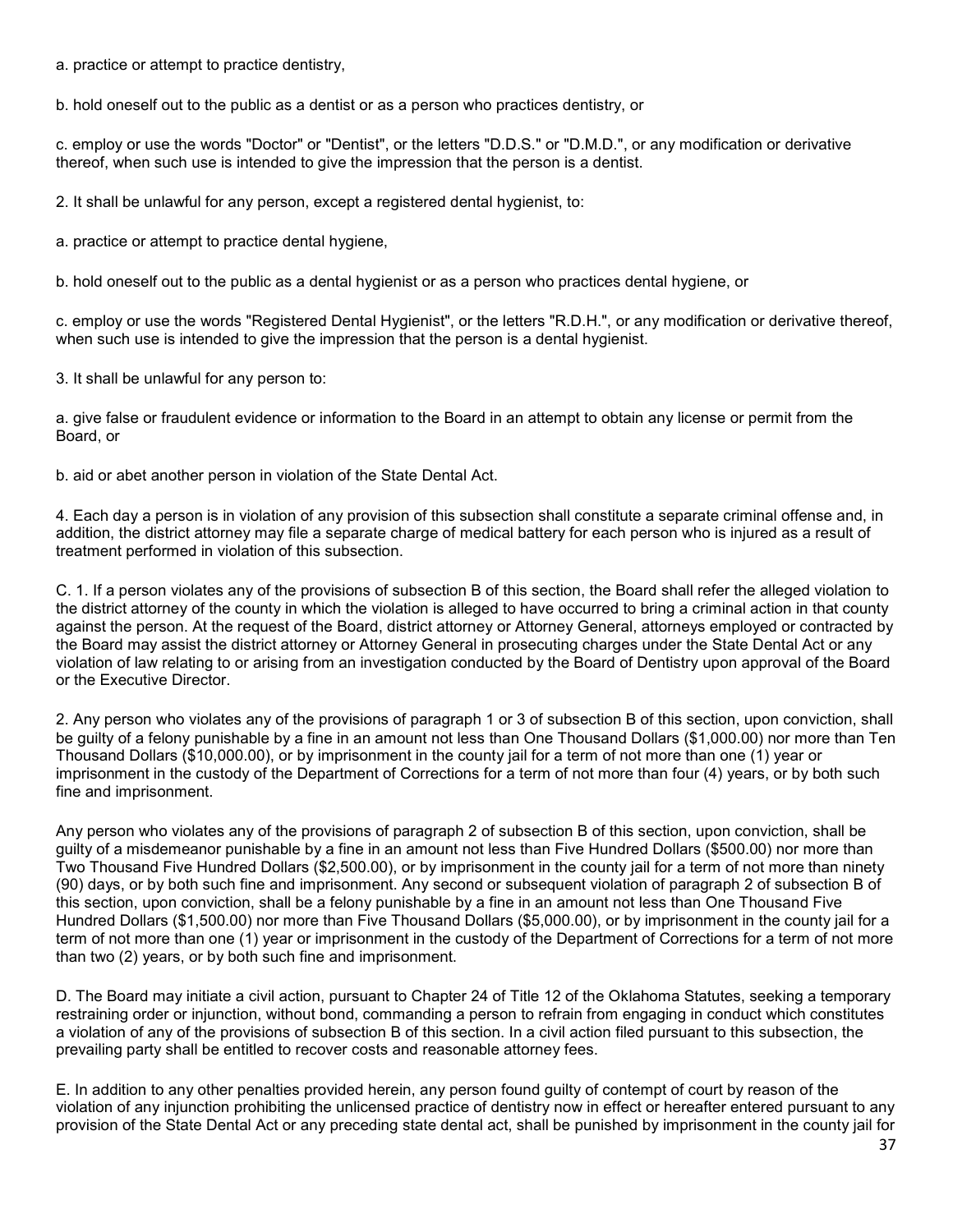a term of not less than thirty (30) days nor more than one (1) year, and by a fine of not less than Five Hundred Dollars (\$500.00) nor more than One Thousand Dollars (\$1,000.00). The court may also require the defendant to furnish a good and sufficient bond in a penal sum to be set by the court, not less than One Thousand Dollars (\$1,000.00), which shall be conditioned upon future compliance in all particulars with the injunction entered, and in the event of failure of the defendant to furnish such bond when so ordered, the defendant shall be confined in the county jail pending compliance therewith. Such bond shall be mandatory as to any person hereafter found guilty of a second contempt of court for violation of any injunction entered pursuant to the State Dental Act, or any preceding state dental act.

## **Section 328.51a - Fee and Charge Schedule**

A. The Board of Dentistry is authorized to charge the following fees for the purpose of implementing and enforcing the State Dental Act. The penalty and late fee shall be twice the amount of the original fee for license renewals. Notwithstanding any other provisions of the State Dental Act, the fees established by the Board shall be not less nor more than the range created by the following schedule:

A. The Board of Dentistry is authorized to charge the following fees for the purpose of implementing and enforcing the State Dental Act. The penalty and late fee shall be twice the amount of the original fee for license renewals.

Notwithstanding any other provisions of the State Dental Act, the fees established by the Board shall be not less nor more than the range created by the following schedule:

# 1. LICENSE AND PERMIT APPLICATION FEES:

|                                              |                  | Minimum  | Maximum    |
|----------------------------------------------|------------------|----------|------------|
| a. License by Examination                    |                  |          |            |
|                                              | Dentist          | \$200.00 | \$400.00   |
|                                              | Dental Hygienist | \$100.00 | \$200.00   |
| b. License by Credentialing                  |                  |          |            |
|                                              | <b>Dentist</b>   | \$500.00 | \$1,000.00 |
|                                              | Dental Hygienist | \$100.00 | \$200.00   |
| c. Dental Specialty License by Examination   |                  | \$300.00 | \$600.00   |
| d. Dental Specialty License by Credentialing |                  | \$500.00 | \$1,000.00 |
| e. Faculty Permit                            |                  |          |            |
|                                              | Dentist          | \$100.00 | \$200.00   |
|                                              | Dental Hygienist | \$50.00  | \$100.00   |
| f. Dental Student Intern Permit              |                  | \$50.00  | \$200.00   |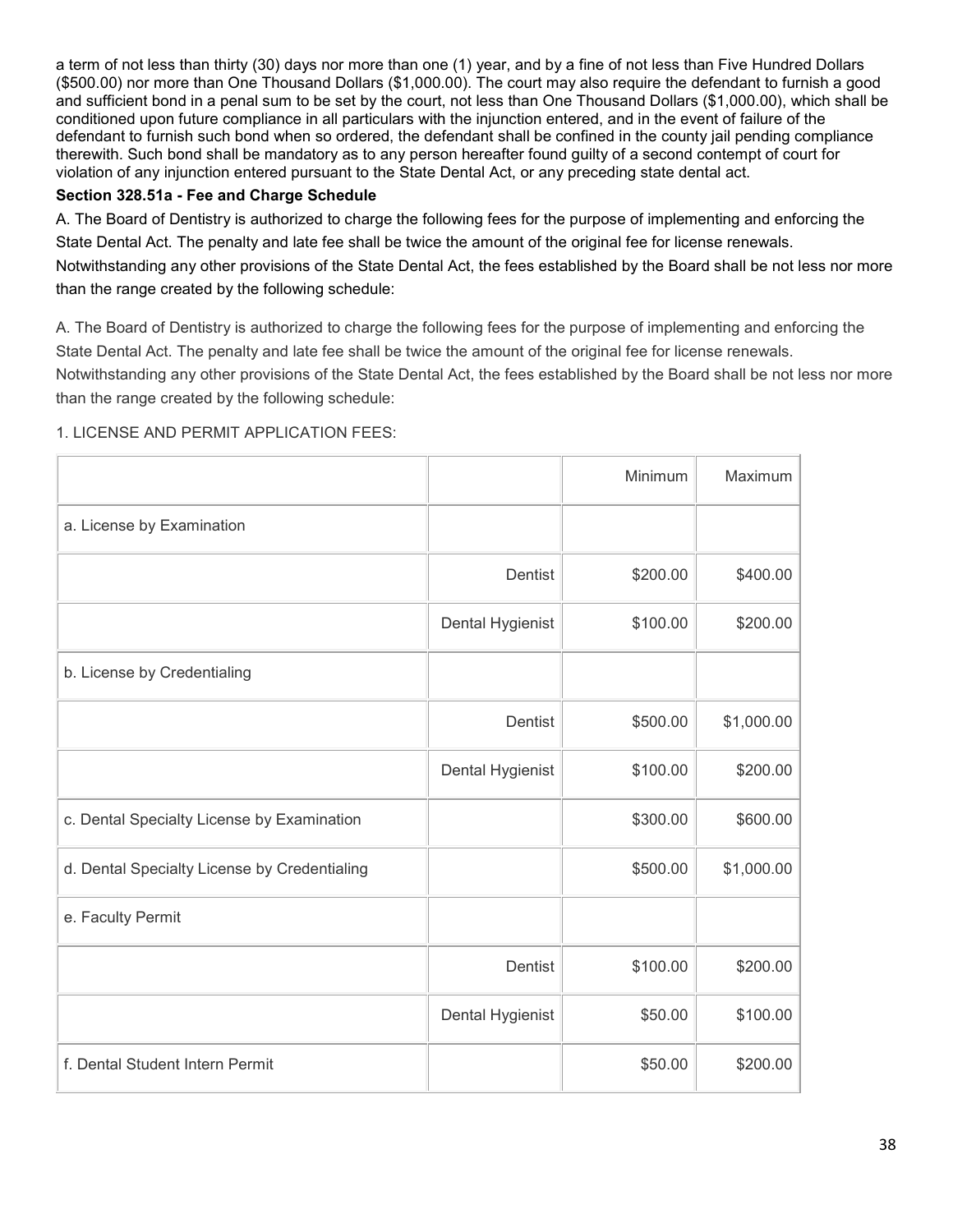| g. Temporary License to Practice Dental Hygiene                                 |         | \$50.00  | \$100.00 |
|---------------------------------------------------------------------------------|---------|----------|----------|
| h. Dental Assistant or Oral Maxillofacial Surgery<br><b>Assistant Permit</b>    |         | \$50.00  | \$100.00 |
| i. Dental Assistant with Expanded Duty or Duties by<br>Credential               |         | \$100.00 | \$200.00 |
| j. Temporary License to Practice Dentistry                                      |         | \$75.00  | \$150.00 |
|                                                                                 |         |          |          |
| k. Permit to Operate a Dental Laboratory - current<br>Oklahoma licensed dentist |         | \$20.00  | \$60.00  |
|                                                                                 |         |          |          |
| I. General Anesthesia Permit                                                    |         |          |          |
|                                                                                 | Dentist | \$100.00 | \$200.00 |
|                                                                                 |         |          |          |
| m. Conscious Sedation Permit                                                    |         |          |          |
|                                                                                 | Dentist | \$100.00 | \$200.00 |
|                                                                                 |         |          |          |
| n. Permit to Operate a Dental Laboratory -<br>commercial                        |         | \$200.00 | \$500.00 |

## 2. RE-EXAMINATION FEES:

| a. License by Examination                  |                  |          |          |
|--------------------------------------------|------------------|----------|----------|
|                                            | Dentist          | \$200.00 | \$400.00 |
|                                            | Dental Hygienist | \$100.00 | \$200.00 |
| b. Dental Specialty License by Examination |                  | \$300.00 | \$600.00 |
| c. Jurisprudence Only Re-Examination       |                  |          |          |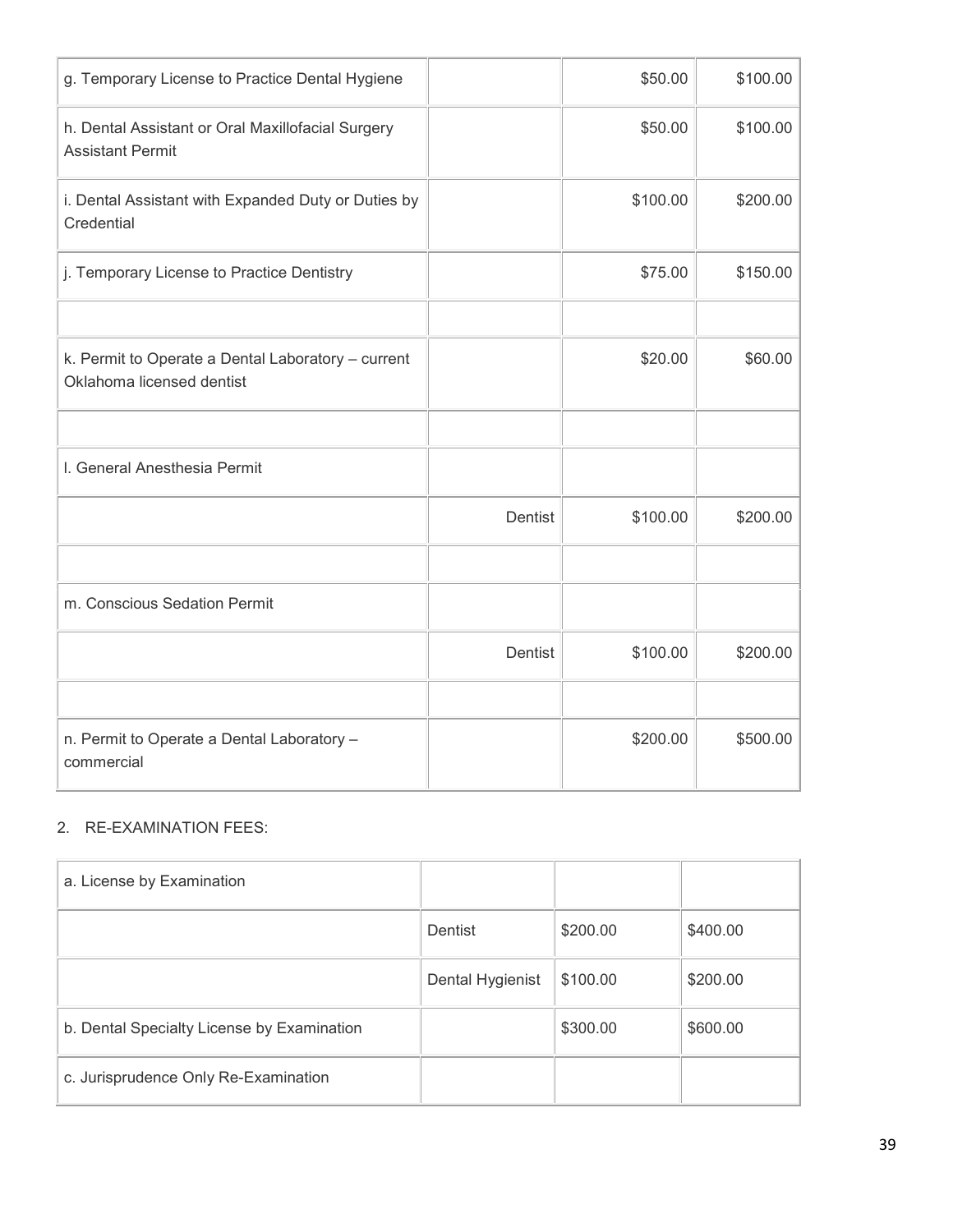| Dentist                    | \$10.00 | \$20.00 |
|----------------------------|---------|---------|
| Dental Hygienist   \$10.00 |         | \$20.00 |

# 3. ANNUAL RENEWAL FEES:

| a. Dentist                                                                                    |                  | \$200.00 | \$400.00 |
|-----------------------------------------------------------------------------------------------|------------------|----------|----------|
| b. Dental Hygienist                                                                           |                  | \$100.00 | \$200.00 |
| c. Dental Specialty License                                                                   |                  | \$100.00 | \$200.00 |
| d. Faculty Permit                                                                             |                  |          |          |
|                                                                                               | Dentist          | \$50.00  | \$100.00 |
|                                                                                               | Dental Hygienist | \$50.00  | \$100.00 |
| e. Dental Resident, Dental Fellowship                                                         |                  | \$100.00 | \$200.00 |
| f. Dental Assistant, Oral Maxillofacial Surgery<br>Assistant, or Dental Student Intern Permit |                  | \$50.00  | \$100.00 |
| g. Permit to Operate a Dental Laboratory, current<br>Oklahoma Licensed dentist                |                  | \$20.00  | \$60.00  |
| h. General Anesthesia Permit                                                                  |                  |          |          |
|                                                                                               | Dentist          | \$100.00 | \$200.00 |
| i. Conscious Sedation Permit                                                                  | <b>Dentist</b>   | \$100.00 | \$200.00 |
| j. Permit to Operate a Dental Laboratory, non-<br>dentist owner                               |                  | \$300.00 | \$500.00 |

# 4. OTHER FEES:

| a. Duplicate License                |                             |         |         |
|-------------------------------------|-----------------------------|---------|---------|
|                                     | Dentist or Dental Hygienist | \$30.00 | \$40.00 |
| b. Duplicate Permit or Registration |                             | \$5.00  | \$15.00 |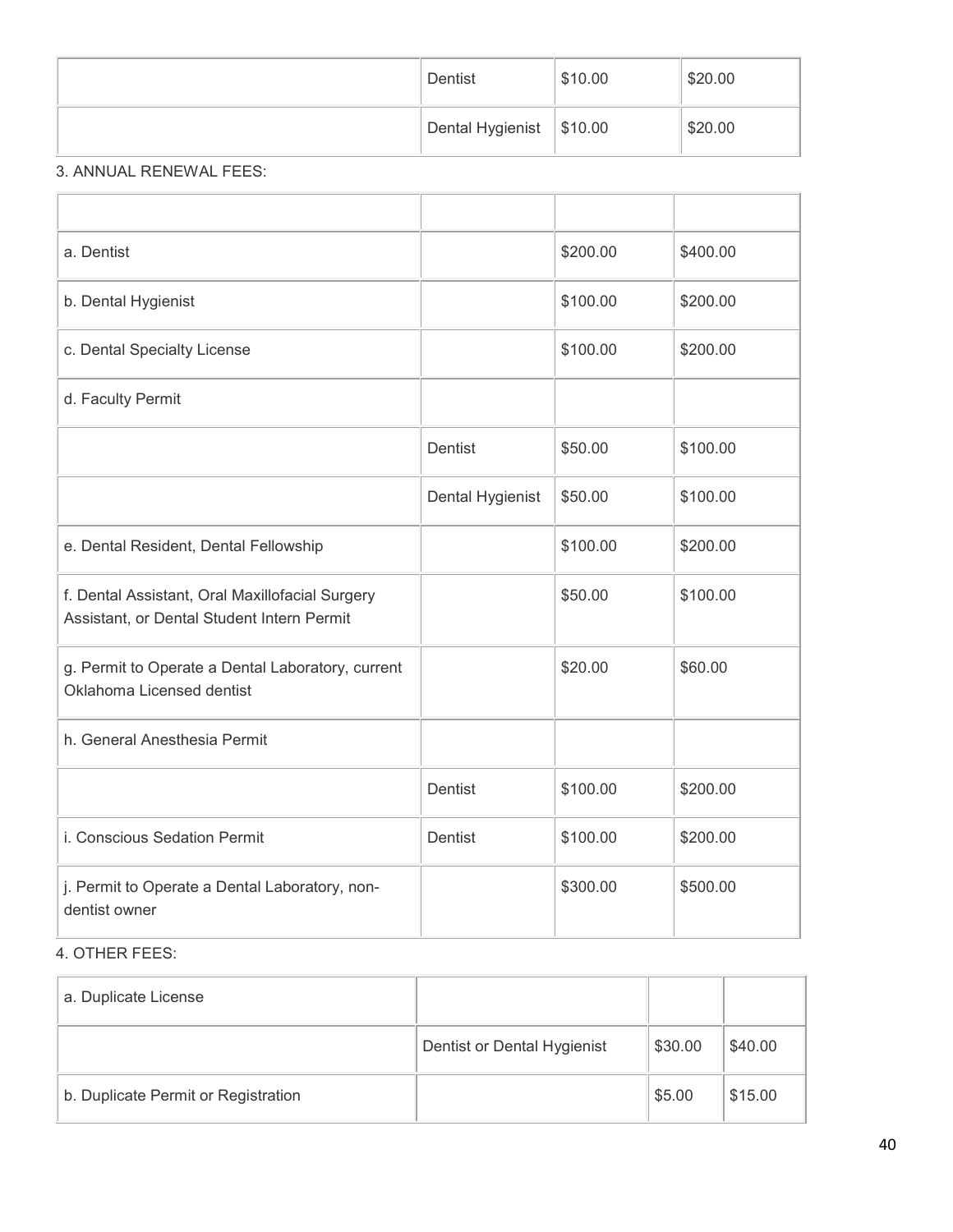| c. Certificate of Good Standing                                                                                                                                                                                                              | \$5.00   | \$15.00  |
|----------------------------------------------------------------------------------------------------------------------------------------------------------------------------------------------------------------------------------------------|----------|----------|
| d. Professional Entity Certification Letter                                                                                                                                                                                                  | \$5.00   | \$20.00  |
| e. Professional Entity Registration or Update                                                                                                                                                                                                | \$5.00   | \$20.00  |
| f. Mobile Dental Clinic                                                                                                                                                                                                                      | \$200.00 | \$400.00 |
| g. List of the Name and Current Mailing Address<br>of all Persons who hold a License or Permit<br>issued by the Board. (A request for a list shall be<br>submitted to the Board in writing noting the<br>specific proposed use of the list.) | \$25.00  | \$75.00  |
| h. Official State Dental License Identification                                                                                                                                                                                              | \$25.00  | \$35.00  |
| <i>i.</i> Returned checks                                                                                                                                                                                                                    | \$25.00  | \$30.00  |

B. A person who holds a license to practice dentistry in this state, and who also holds a dental specialty license, shall not be required to pay an annual renewal fee for the dental specialty license if the licensee has paid the annual renewal fee for the license to practice dentistry.

#### **Section 328.53 - Dentists - Professional Malpractice Liability Insurance**

A. All dentists in active practice licensed by the Board of Dentistry shall maintain a policy for professional malpractice liability insurance; provided, however, that such requirement shall not apply to dentists:

1. Covered by a group or hospital malpractice insurance policy;

2. Practicing in a state facility subject to The Governmental Tort Claims Act, Section 151 et seq. of Title 51 of the Oklahoma Statutes;

3. Practicing in a federal facility subject to the Federal Tort Claims Act;

4. Providing care as a volunteer under a special volunteer license pursuant to [Section 328.23a](http://www.oscn.net/applications/oscn/DeliverDocument.asp?citeid=436407) of this title;

5. Providing care as a retired dentist with a valid license in a volunteer, nonpaid capacity;

6. Practicing in another state or country, who will not practice within the State of Oklahoma during the license renewal year; or

7. A dentist may petition the Board to be temporarily exempted due to health, injury or other personal exigent circumstance during the year. A signed and sworn affidavit and other documentation may be required by the Board. The Board at its discretion may exempt a dentist for a specific stated period of time.

B. The Board of Dentistry may promulgate rules as necessary to carry out the provisions of this section, including, but not limited to, minimum requirements for professional malpractice liability insurance policies and penalties for noncompliance.

#### **Section 328.54 - Practice of Dentistry Via the Internet**

Any person conducting a diagnosis for the purpose of prescribing medication or treatment or any other action determined to be a dental practice as defined by the State Dental Act, via the Internet or other telecommunications device on any patient that is physically located in this state shall hold a valid Oklahoma state dental license.

#### **Section 328.55 - Duty to Report Death of Patient**

All licensees engaged in the practice of dentistry in this state shall notify the Board within twenty-four (24) hours of the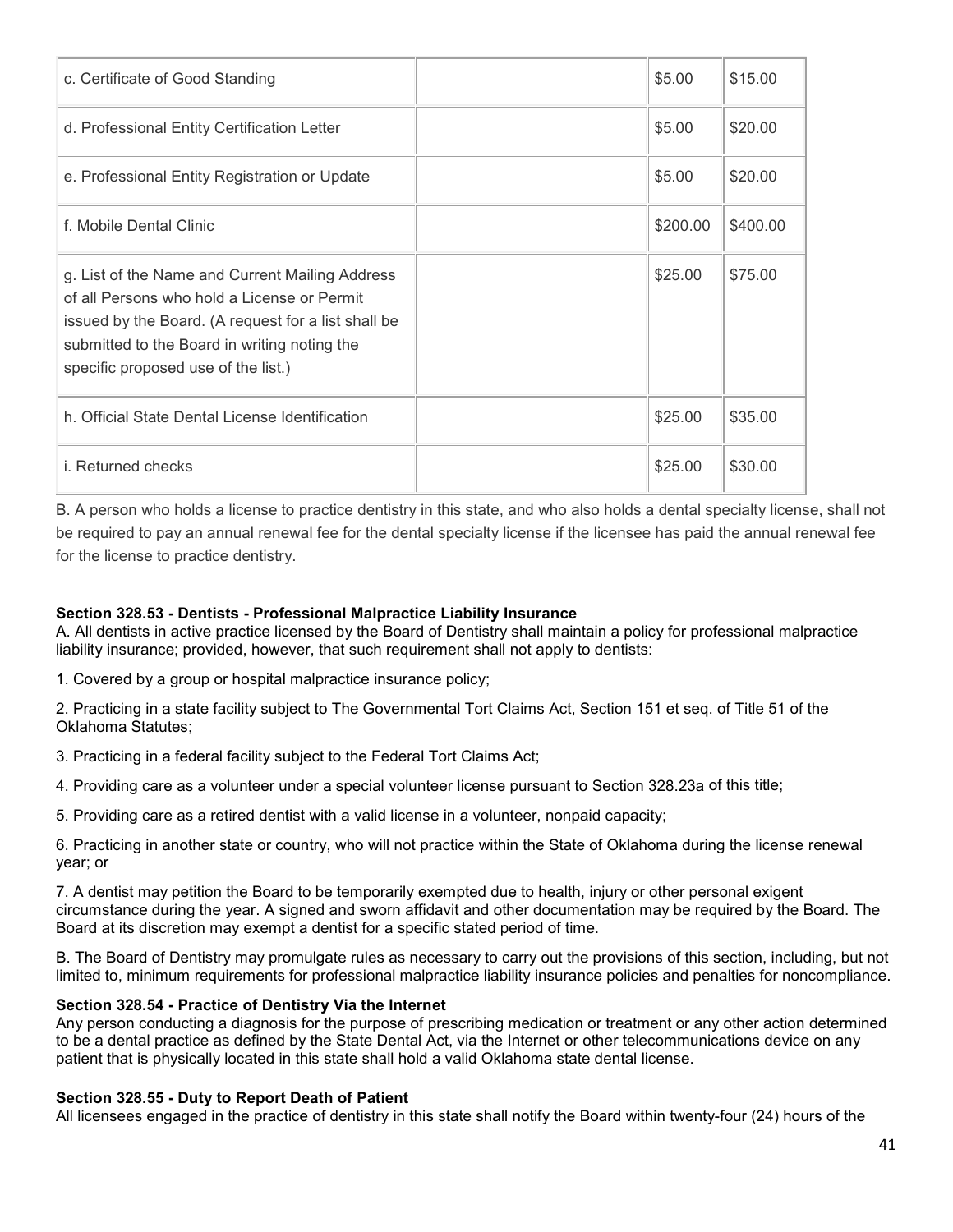discovery of a death of a patient or an emergency hospital visit pursuant to treatment in a dental office and potentially related to the practice of dentistry by the licensee. A licensee shall submit a complete report to the Board of any fatality or serious injury occurring during the practice of dentistry or the discovery of the death of a patient whose death is causally related to the practice of dentistry by the licensee within thirty (30) days of such occurrence.

## **Section 328.56 - Unlawful Prescriptions - Duties of Dentists**

Every dentist shall have a duty to guard against the illegal diversion and unauthorized or forged prescribing of controlled dangerous substances while practicing dentistry and shall:

1. Notify the Board within twenty-four (24) hours of discovery that an employee or other person, known or unknown, has forged or authorized without the dentist's permission, a prescription via a telecommunications device, electronic prescribing device, written prescription, or otherwise communicated or transferred information with the intent of allowing a person to obtain a controlled dangerous substance in the dentist's name or by any identifiable license number of the dentist;

2. Maintain all written prescription pads in a safe place while practicing dentistry and shall ensure such prescription pads are not directly accessible to patients;

3. Ensure that all prescriptions issued shall clearly identify the name and current address of the issuing dentist; and

4. Not issue a prescription on a prescribing form in a preprinted format that lists the name of another dentist not presently licensed by the Board.

# **Part 2 - Oklahoma Dental Mediation Act**

## **Section 328.60 - Short Title - Composition of Act**

A. Part 2 of Chapter 7 of this title shall be known and may be cited as the "Oklahoma Dental Mediation Act".

B. All statutes hereinafter enacted and codified in Part 2 of Chapter 7 of this title shall be considered and deemed part of the Oklahoma Dental Mediation Act.

#### **Section 328.61 - Public Policy**

It is the declared public policy of the State of Oklahoma that the provision of quality dental health care is essential to the well-being of all citizens of this state, as is the expeditious resolution of disputes relating to dental treatment. The monitoring and assessment of dental services through a mediation system is an efficient and reasonable method of providing an alternative dispute resolution mechanism for patient-dentist disputes while also promoting quality health care that addresses patients' concerns about the quality of treatment. The Legislature, therefore, declares that for the public good, and the general welfare of the citizens of this state, the enactment of the Oklahoma Dental Mediation Act is required.

## **Section 328.62 - Definitions - Communication of Decision by Mediation Committee Not to Review**

As used in the Oklahoma Dental Mediation Act:

1. "Board" means the Board of Dentistry;

2. "Dentist" means a person who has been licensed by the Board to practice dentistry, as defined in Section 328.19 of this title; and

3. "Mediation committee" means a committee of persons duly constituted of or appointed by a statewide organization representing dentists. The Committee shall consist of two (2) members of a statewide organization representing dentists and one former member of the Board not presently serving. The mediation committee is authorized, upon receiving a written request for a review, to conduct a review of the complaints or requests for review of persons, the treatment performed by a dentist and, where appropriate, hold hearings and conduct personal examinations of dental treatment of patients. The mediation committee may, but shall not be obligated to:

a. evaluate the quality of health care services provided by the dentist being reviewed,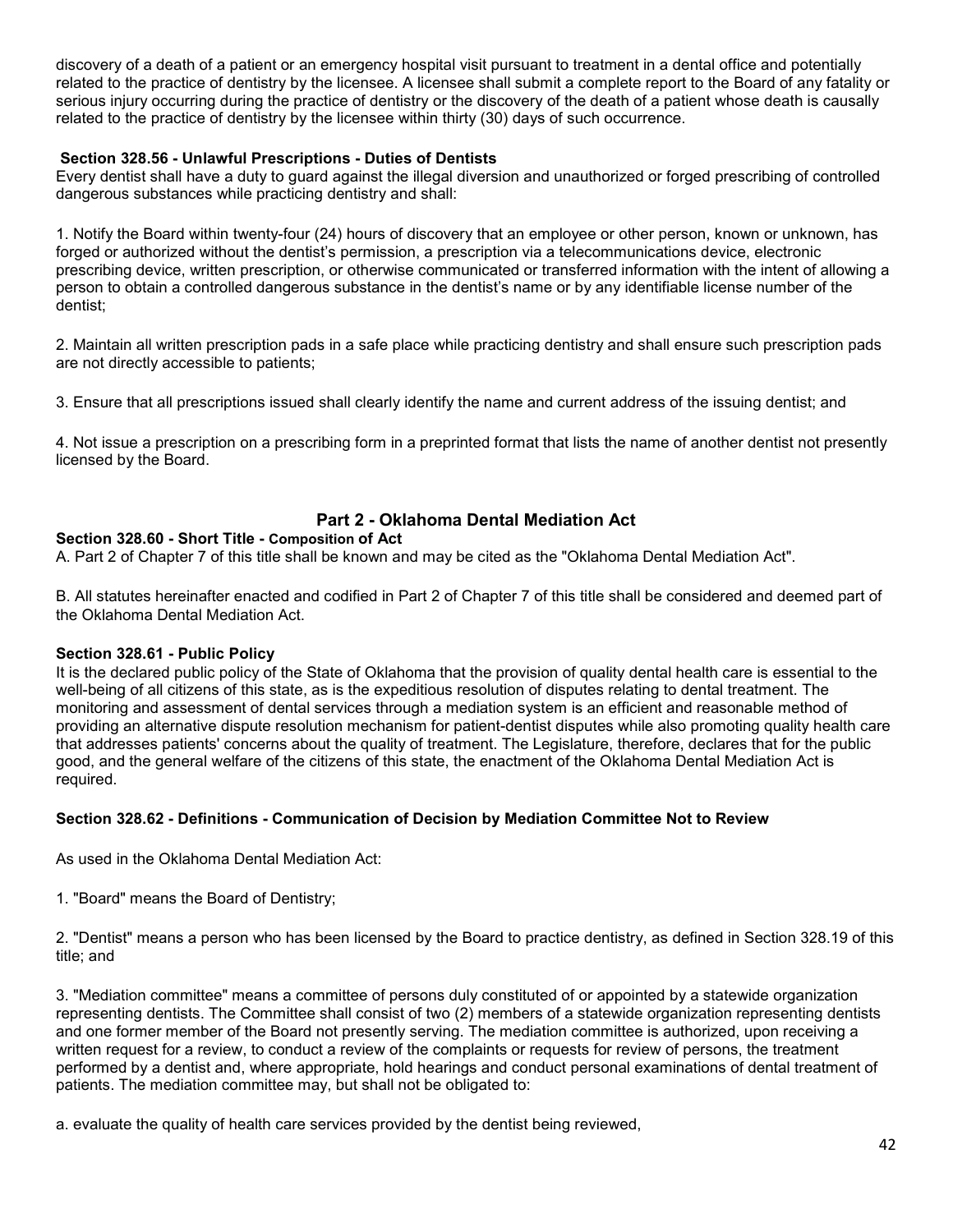b. determine whether health care services rendered were professionally indicated or were performed in compliance with the applicable standards of care,

c. evaluate the quality and timeliness of health care services rendered by a dentist for a patient, and

d. recommend to the parties, a method of settlement, for their acceptance or rejection.

Any decision by the mediation committee not to review a matter shall be communicated by the committee to the affected persons within thirty (30) days after the committee has received the material submitted pursuant to Section 328.65 of this title.

## **Section 328.63 - Voluntary Mediation - Liability - Person Supplying Information to Committee - Dismissal from Mediation**

A. A mediation conducted through the Oklahoma Dental Mediation Act shall be voluntary and shall not be construed as a final action for the purposes of injunctive relief or the basis for an appeal to district court. A mediation committee, entities creating such mediation committees, members and staff of such mediation committee, and other persons who assist such mediation committees shall not be liable in any way for damages or injunctive relief under any law of this state with respect to any action taken in good faith by such mediation committee.

B. Any person who supplies information to a mediation committee in good faith and with reasonable belief that such information is true shall not be liable in any way for damages or injunctive relief under any law of this state with respect to giving such information to the mediation committee.

C. Either party involved in the mediation may request to be dismissed from the process at any time. Upon dismissal from the mediation program, the matter shall be referred back to the referring entity.

D. Upon the completion of a successful mediation, the referring entity shall be given notice that the mediation was successful.

#### **Section 328.64 - Privileged Nature of Records of Mediation Committees - Obtaining Records**

A. Except as provided by subsections B and C of this section, any reports, statements, memoranda, proceedings, findings, or other records of mediation committees shall be privileged and shall not be subject to discovery, subpoena or other means of legal compulsion for their release to any person or entity and shall not be admissible in evidence in any judicial or administrative proceeding. Nor shall any participants in the mediation process be compelled to disclose the proceedings of the mediation committee by deposition, interrogatories, requests for admission, or other means of legal compulsion for use as evidence in any judicial or administrative proceeding. This privilege may be claimed by the legal entity creating the mediation committee, the mediation committee, the individual members of the mediation committee, the dentist whose conduct is being examined, the patient requesting mediation and any witnesses testifying before or supplying information to the mediation committee. Such privilege shall only protect information derived from the mediation proceedings and shall not restrict discovery directed to the dentist who treated the patient, even though the testimony or records of the dentist have become part of the mediation record.

B. Nothing in this section shall limit the authority, which may otherwise be provided by law, of the Board of Dentistry to obtain records of proceedings of the mediation committee for use:

1. In conjunction with the determination of appeals of mediation committee recommendations,

2. In an investigation being conducted by a review panel of the Board, pursuant to Section [328.43a](http://www.oscn.net/applications/oscn/DeliverDocument.asp?citeid=95508) of this title; or

3. In an individual proceeding being conducted by the Board, pursuant to Section [328.44a](http://www.oscn.net/applications/oscn/DeliverDocument.asp?citeid=95510) of this title.

C. Nothing in this section shall limit the authority, which may otherwise be provided by law, of the Attorney General of the State of Oklahoma, a District Attorney, or a United States Attorney to obtain records of proceedings of the mediation committee for use in investigations or litigation, conducted by the State of Oklahoma or the federal government.

#### **Section 328.65 - Review of Course of Dental Treatment Sought Voluntarily by Patient - Statement of Facts**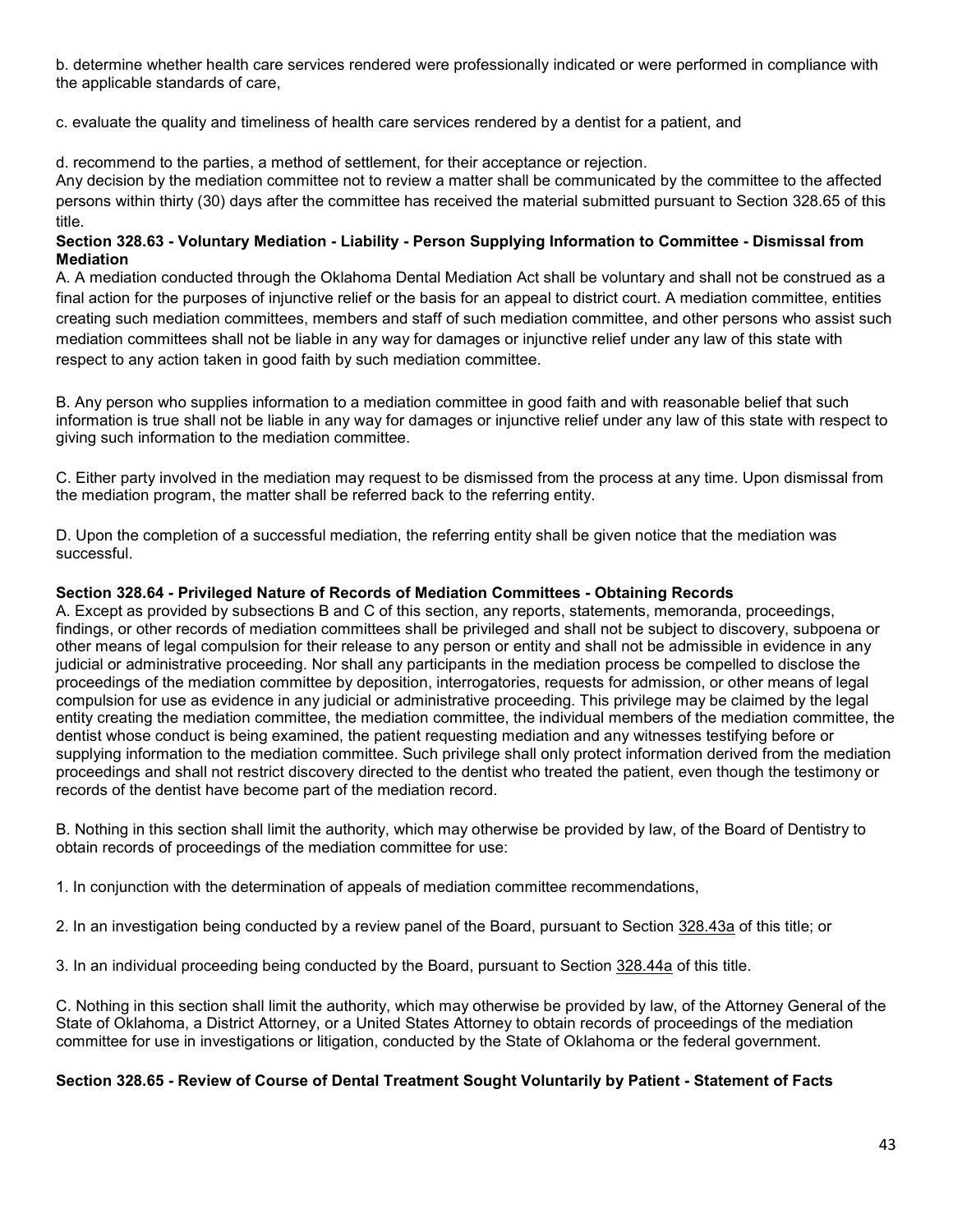A patient may voluntarily seek review of a course of treatment rendered by a dentist. Such review is not mandatory or required prior to the initiation of litigation and the Oklahoma Dental Mediation Act shall in no way limit the patient's access to the courts nor in any way require the patient to participate in mediation proceedings as a prerequisite to initiating suit. If the patient elects to participate in the mediation procedure, the patient must file a written request for the review with a mediation committee in accordance with such rules that the organizations appointing the mediation committee may prescribe. In the request for review, the patient must provide the mediation committee with a true and correct statement of all material facts relating to the course of treatment complained of, the nature of the complaint, and the requested relief sought, in addition to any other requirements that may be prescribed by rule.

The dentist shall thereafter submit a true and correct statement of all material facts relating to the course of treatment complained of, the nature of the complaint, and the dentist's recommended action, if any, in addition to any other requirements that may be prescribed by rule.

The material submitted by the patient and dentist shall be provided by the committee to the opposing party.

## **Section 328.66 - Written Recommendations of Mediation Committee**

Written recommendations of a mediation committee rendered pursuant to a request for review shall be given to the patient and the dentist concerned, by delivery thereof or by mailing such recommendations to the last-known address of each. The recommendations of the mediation committee shall not be binding on the patient or the dentist, but shall provide an objective assessment of the facts and the course of treatment rendered, and shall include, when appropriate, a proposed remedy or solution to the complaint presented in the request for review.

#### **Section 328.67 - Appeal of Recommendation by Patient or Dentist**

The patient or dentist may appeal the recommendation of the mediation committee to an appellate body to be known as the state mediation appeals committee. A request for an appeal shall be timely filed and conducted in accordance with the prescribed rules. A party must first request an appeal with the state mediation appeals committee before proceeding with a final appeal to the Board of Dentistry. If no intermediate appeal is provided by the applicable mediation program rules, a party may proceed directly to a final appeal before the Board of Dentistry, pursuant to Section [328.68](http://www.oscn.net/applications/oscn/DeliverDocument.asp?citeid=95528) of this title. The state mediation appeals committee may either affirm, modify or reverse the recommendation of the mediation committee, and shall issue its written nonbinding recommendation to the parties.

#### **Section 328.68 - Request for Final Appeal**

The patient or dentist may file a request for a final appeal of a recommendation of the mediation committee or a recommendation of the state mediation appeals committee to the Board of Dentistry within thirty (30) days after the date of mailing of the mediation committee recommendation or the state mediation appeals committee recommendation. If such recommendation is not mailed, a patient or dentist may file a request for a final appeal within thirty (30) days after the date of delivery of such recommendation to the appealing party.

## **Section 328.69 - Review of Record - Hearing**

The Board of Dentistry shall review the record of the mediation committee recommendation and the state mediation appeals committee in determining any final appeal. The Board of Dentistry may conduct a formal hearing upon the request of a party or upon its own initiative and may affirm, modify, or reverse the recommendation appealed. Any formal hearing shall be conducted by one or more members of the Board of Dentistry as it may determine, and a hearing shall be conducted in accordance with such rules as it may prescribe. The action of the Board of Dentistry in ruling upon the appealed recommendation shall constitute a final nonappealable decision, however, the final recommendation of the Board of Governors of Registered Dentists shall not be binding on the parties involved in the dispute.

## **Section 328.70 - Application of Reasonable Procedural Rules**

The mediation committee, the state mediation appeals committee, and the Board of Dentistry shall not be bound by common law or statutory rules of evidence or by technical rules of procedure, but any hearing shall be conducted in such manner as to ascertain the substantial rights of the parties. Mediation committees, state mediation appeals committees, and the Board shall apply reasonable procedural rules consistent with the provisions of the Oklahoma Dental Mediation Act. Each governing organization which is involved in the formation of mediation committees as described in paragraph 3 of Section 328.62 of this title shall adopt and, from time to time, may modify and amend rules of procedure.

#### **Section 328.71 - Nature of Proceedings, Findings, or Recommendations**